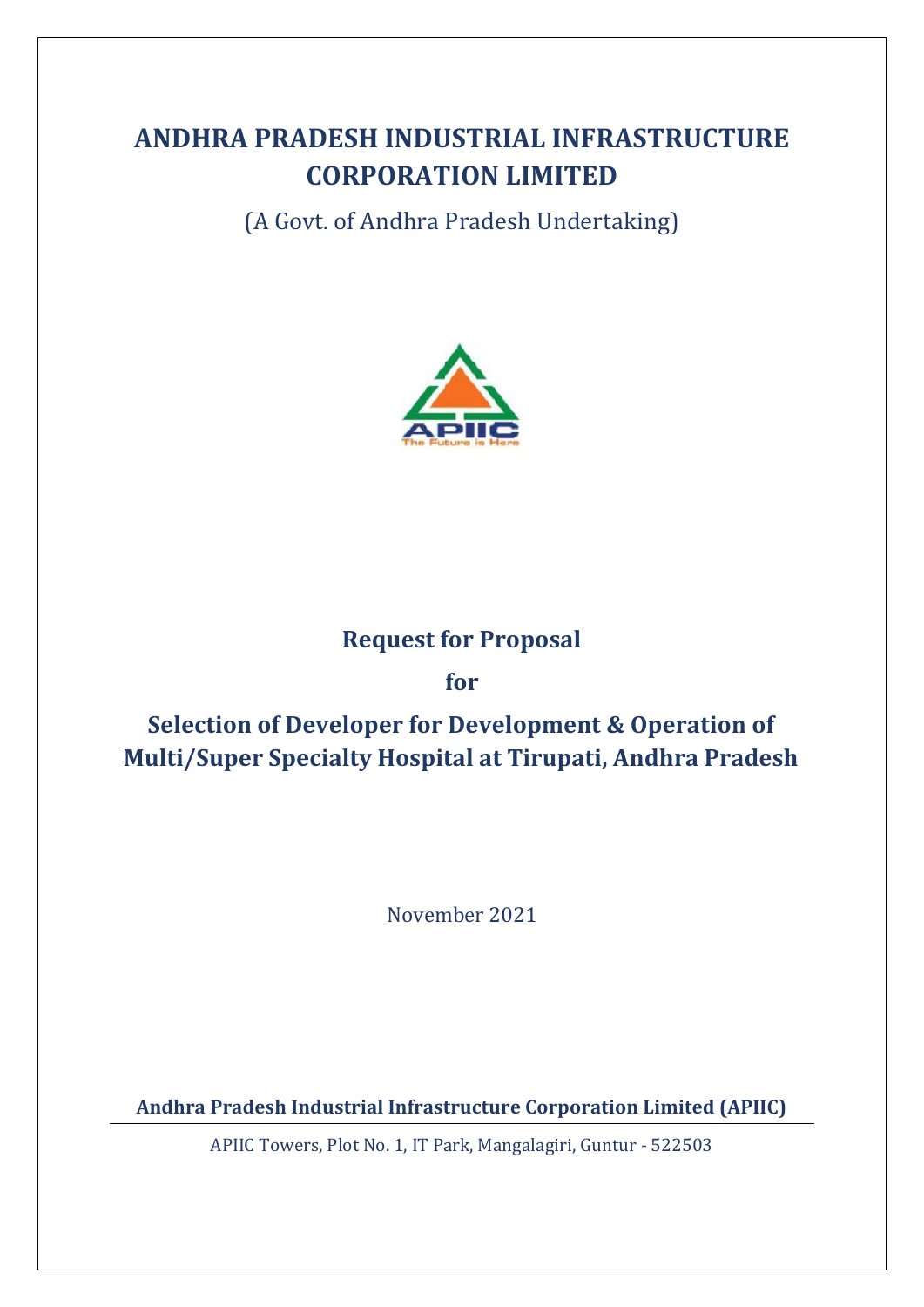## **TABLE OF CONTENTS**

| 1.  |                                                                           |
|-----|---------------------------------------------------------------------------|
| 2.  |                                                                           |
| 3.  |                                                                           |
| 4.  |                                                                           |
| 5.  |                                                                           |
| 6.  |                                                                           |
| 7.  |                                                                           |
| 8.  |                                                                           |
| 9.  | EXHIBIT-2: FORMAT OF LETTER OF ACCEPTANCE (IN CASE OF A BIDDING           |
| 10. | EXHIBIT-3: PROFORMA OF BANK GUARANTEE FOR BID SECURITY  36                |
| 11. | EXHIBIT-4: DESCRIPTION OF THE BIDDING ENTITY/ BIDDING CONSORTIUM  38      |
| 12. | EXHIBIT-5: PRINCIPLES OF THE MEMORANDUM OF UNDERSTANDING (MOU) TO BE      |
| 13. | EXHIBIT-6: FORMAT FOR INFORMATION SUBMISSION FOR BUSINESS PROPOSAL        |
| 14. | <b>EXHIBIT-7: PROFORMA OF BANK GUARANTEE FOR PERFORMANCE SECURITY  42</b> |
| 15. |                                                                           |
| 16. | ANNEXURE-2: FEES AND DEPOSITS TO BE PAID BY THE BIDDERS FOR THE PROPOSED  |
| 17. |                                                                           |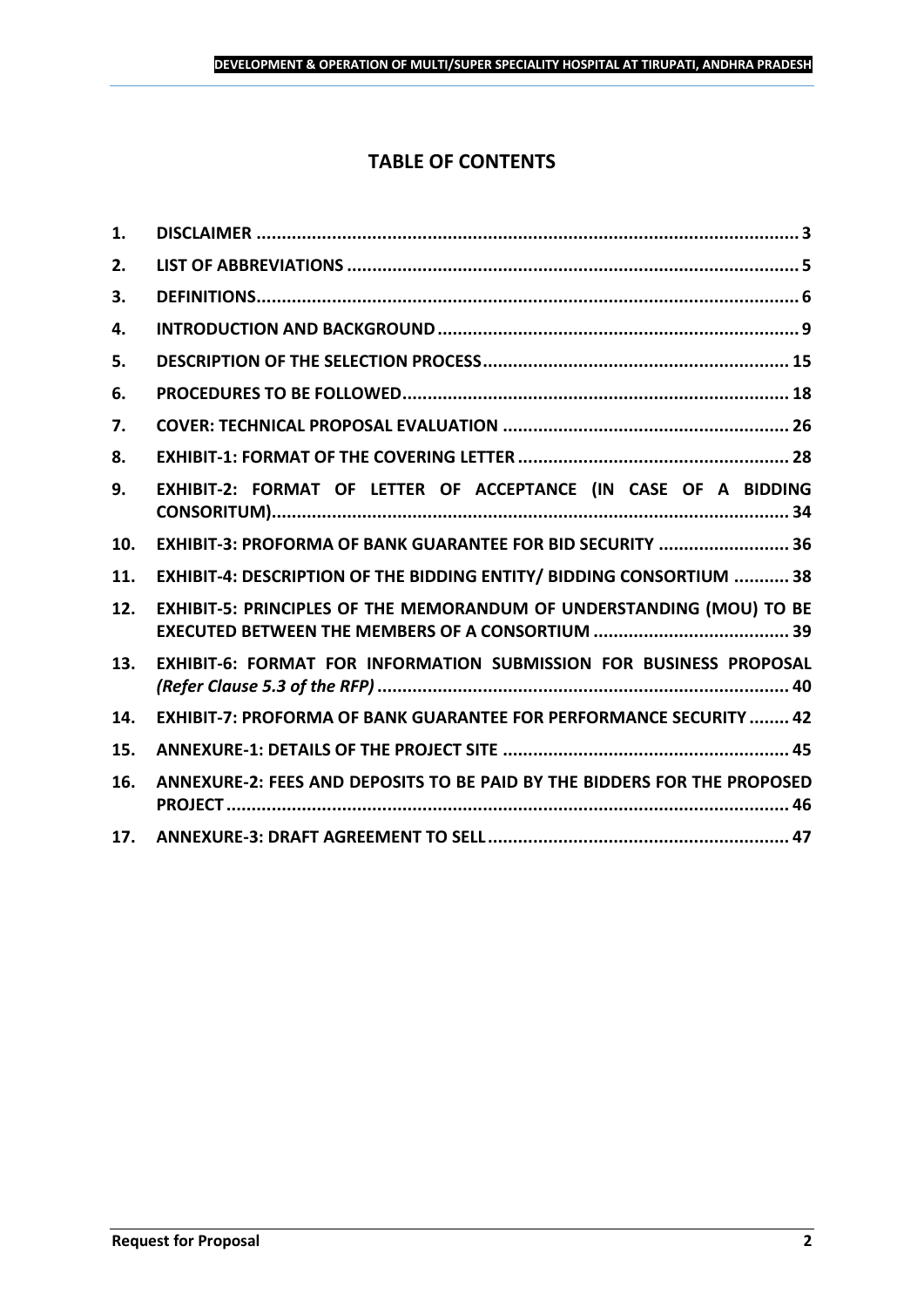## <span id="page-2-0"></span>**1. DISCLAIMER**

The information contained in this Request for Proposal ("RFP") or subsequently provided to Bidder(s), whether verbally or in documentary or any other form by or on behalf of APIIC or any of its employees or advisers, is provided to Bidder(s) on the terms and conditions set out in this RFP and such other terms and conditions subject to which such information is provided.

This RFP is not an agreement and is neither an offer nor invitation by APIIC to the prospective Bidders or any other person. The purpose of this RFP is to provide interested parties with information that may be useful to them in making their financial offers pursuant to this RFP (the "Bid"). This RFP includes statements, which reflect various assumptions and assessments arrived at by APIIC in relation to the Project. Such assumptions, assessments and statements do not purport to contain all the information that each Bidder may require. This RFP may not be appropriate for all persons, and it is not possible for APIIC, its employees or advisors to consider the investment objectives, financial situation and particular needs of each party who reads or uses this RFP. The assumptions, assessments, statements and information contained in this RFP, may not be complete, accurate, adequate or correct. Each Bidder should, therefore, conduct its own investigations and analysis and should check the accuracy, adequacy, correctness, reliability and completeness of the assumptions, assessments, statements and information contained in this RFP and obtain independent advice from appropriate sources.

Information provided in this RFP to the Bidder(s) is on a wide range of matters, some of which depends upon interpretation of law. The information given is not an exhaustive account of statutory requirements and should not be regarded as a complete or authoritative statement of law. APIIC accepts no responsibility for the accuracy or otherwise for any interpretation or opinion on law expressed herein.

APIIC, its employees and advisors make no representation or warranty and shall have no liability to any person, including any Applicant or Bidder under any law, statute, rules or regulations or tort, principles of restitution or unjust enrichment or otherwise for any loss, damages, cost or expense which may arise from or be incurred or suffered on account of anything contained in this RFP or otherwise, including the accuracy, adequacy, correctness, completeness or reliability of the RFP and any assessment, assumption, statement or information contained therein or deemed to form part of this RFP or arising in any way in this Bid Stage.

APIIC also accepts no liability of any nature whether resulting from negligence or otherwise howsoever caused arising from reliance of any Bidder upon the statements contained in this RFP. APIIC may in its absolute discretion, but without being under any obligation to do so, update, amend or supplement the information, assessment or assumptions contained in this RFP.

The issue of this RFP does not imply that APIIC is bound to select a Bidder or to appoint the Selected Bidder, as the case may be, for the Project and APIIC reserves the right to reject all or any of the Bidders or Bids without assigning any reason whatsoever.

The Bidder shall bear all its costs associated with or relating to the preparation and submission of its Bid including but not limited to preparation, copying, postage, delivery fees, expenses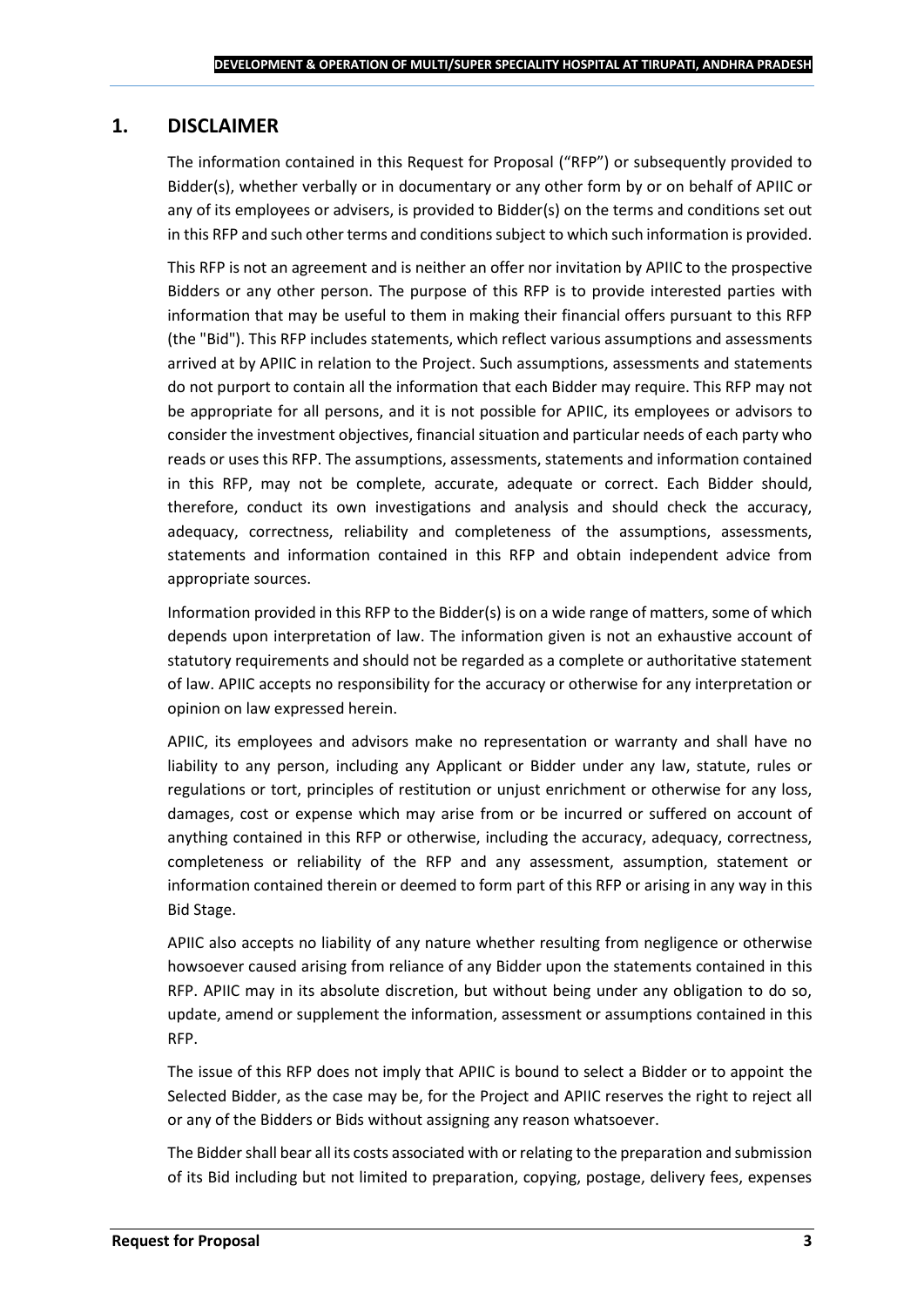associated with any demonstrations or presentations which may be required by APIIC or any other costs incurred in connection with or relating to its Bid. All such costs and expenses will remain with the Bidder and APIIC shall not be liable in any manner whatsoever for the same or for any other costs or other expenses incurred by a Bidder in preparation or submission of the Bid, regardless of the conduct or outcome of the Bidding Process.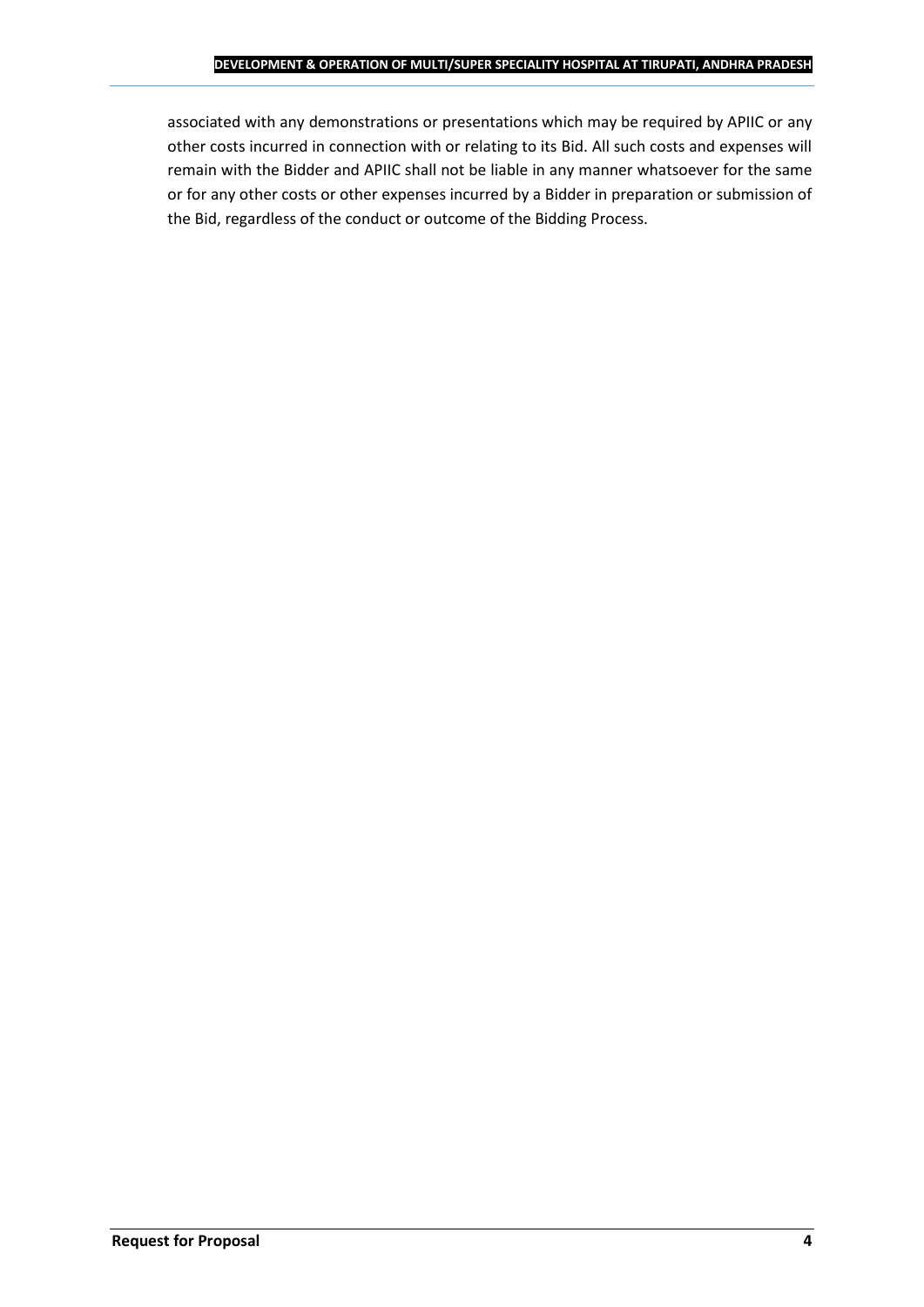## <span id="page-4-0"></span>**2. LIST OF ABBREVIATIONS**

sqm Square Meter

| <b>APIIC</b> | Andhra Pradesh Industrial Infrastructure Corporation Limited |
|--------------|--------------------------------------------------------------|
| <b>DPR</b>   | Detailed Project Report                                      |
| <b>FAR</b>   | Floor Area Ratio                                             |
| FSI          | Floor Space Index                                            |
| GoAP         | Government of Andhra Pradesh                                 |
| LoA          | Letter of Award                                              |
| <b>MOU</b>   | Memorandum of Understanding                                  |
| 0&M          | <b>Operation and Maintenance</b>                             |
| <b>ORS</b>   | Outright Sale                                                |
| <b>RFP</b>   | <b>Request for Proposal</b>                                  |
| <b>SPV</b>   | Special Purpose Vehicle                                      |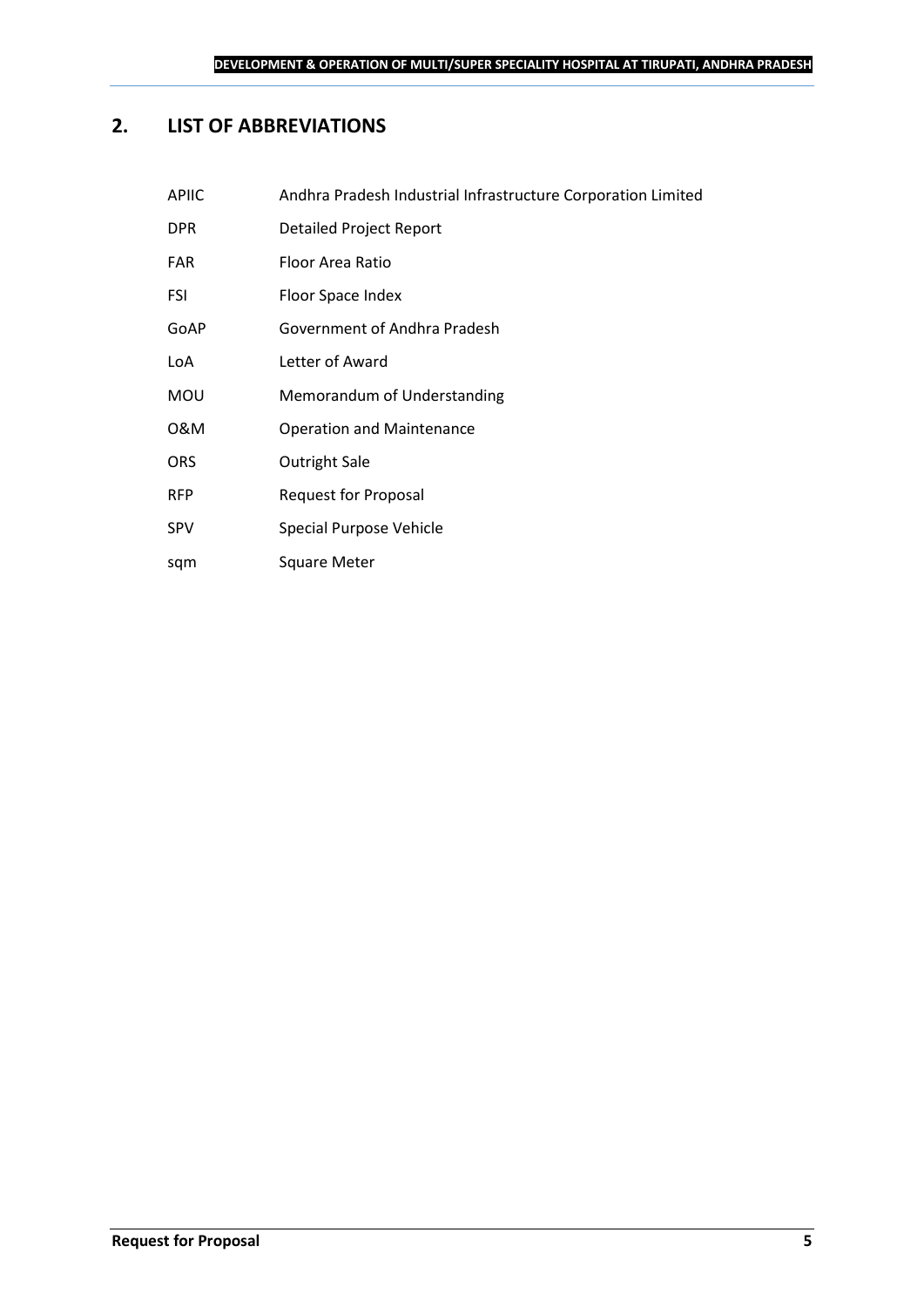#### <span id="page-5-0"></span>**3. DEFINITIONS**

#### **3.1 AGREEMENT**

The 'Agreement to Sell' that would be entered between APIIC and the Developer

#### **3.2 BID**

The Proposals submitted by the prospective Bidders in response to this Request for Proposal issued by APIIC.

#### **3.3 BIDDER**

Bidding Entity or Bidding Consortium, as defined below.

#### **3.4 BIDDING ENTITY**

If the bid for the Project is made by a single entity (Individual/ Proprietorship/ Partnership/ Firm/ Company), it shall be referred to as a Bidding Entity.

#### **3.5 BIDDING CONSORTIUM**

If the bid for the Project is made by more than one entity, then this group of entities shall be referred to as a Bidding Consortium.

#### **3.6 COMMENCEMENT DATE**

Commencement Date means the date of signing of the Agreement or the date of handing over of the Project Site, whichever is later.

#### **3.7 CONSORTIUM MEMBER**

Each entity in the Bidding Consortium shall be referred to as a Consortium Member.

#### **3.8 CRITICAL CLEARANCES**

All such clearances, licenses and permits, the obtaining of which are necessary for the construction of the Project.

#### **3.9 DEVELOPER**

Developer shall mean the corporate entity to be floated by the Selected Bidder under the Indian Companies Act 2013, to serve as the Special Purpose Vehicle for the execution of the Project. In the event that the Selected Bidder is a Consortium, the Consortium Members would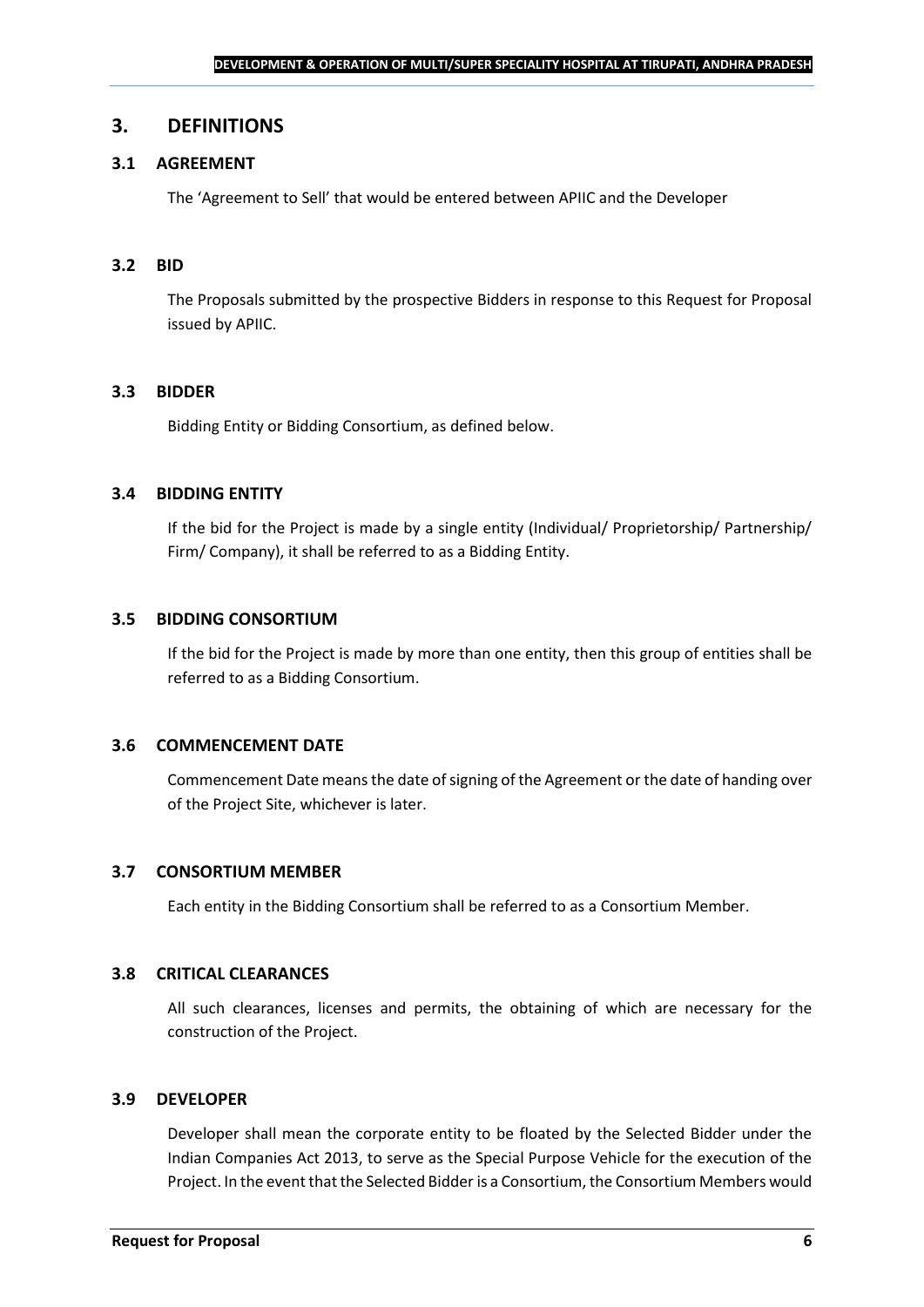be required to form the Developer with the same representative equity stock holding as was proposed by the Consortium Members in their Bid and reflecting the same roles and responsibilities detailed in the MOU submitted with the Bid, there shall not be any change in equity holding without prior approval of APIIC. The Agreements will be executed by APIIC with the Developer

#### **3.10 FINANCIALLY SIGNIFICANT CONSORTIUM MEMBER**

A Consortium Member having more than 26% (twenty six percent) shareholdings in the Bidding Consortium would be considered as a Financially Significant Consortium Member.

#### **3.11 LEAD MEMBER**

In case of a Bidding Consortium, members of the Bidding Consortium shall nominate one of the Financially Significant Consortium Member as the Lead Member, who shall have an equity share of at least 51% (fifty one percent) paid up and subscribed equity of the Developer.

#### **3.12 MEMORANDUM OF UNDERSTANDING**

The memorandum of understanding as described in Section 12/ Exhibit-5 of this RFP.

#### **3.13 PROJECT**

The Project is to be developed on land parcel mentioned in Annexure  $-1$  of this RFP. The Hospital development in the Project shall be developed as per the conditions laid out in Annexure-3 of this RFP. The Project is to be developed as per the terms of this RFP and all items contracted to be created as per Agreement to be signed with the Selected Bidder.

#### **3.14 PROJECT COMPLETION DATE**

Project Completion Date is the date of completion of construction of the Project as per the provisions of the Agreement to be entered between APIIC and the Developer.

#### **3.15 REQUEST FOR PROPOSAL**

The document, issued to the prospective Bidders, asking for their Proposals.

#### **3.16 RUPEES (Rs.)**

The official currency of the Republic of India.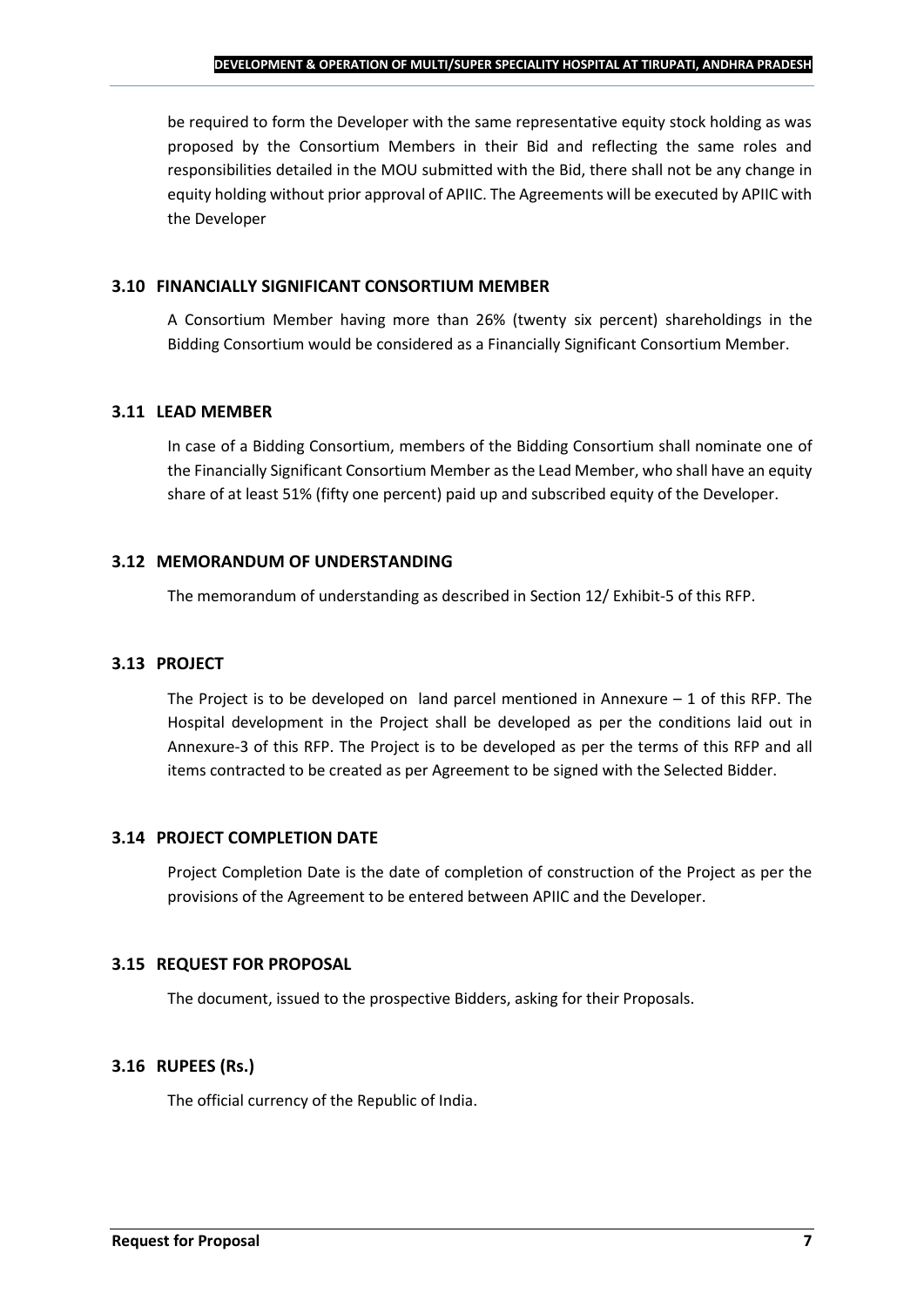#### **3.17 SELECTED BIDDER/ PREFERRED BIDDER**

The Bidder finally selected to develop the Project.

#### **3.18 SELECTION COMMITTEE**

The Selection Committee shall comprise of officers chosen by the Government of Andhra Pradesh to oversee the entire Bidding Process and exercise its discretion in recommendation of the Selected Bidders through the RFP Process in a fair and transparent manner.

#### **3.19 TECHNICAL MEMBER**

In case of a Bidding Consortium, a member who brings in substantial/ part project experience over and above the minimum Project experience as specified in RFP to qualify the consortium's proposal for the Bid shall be designated as the Technical Member.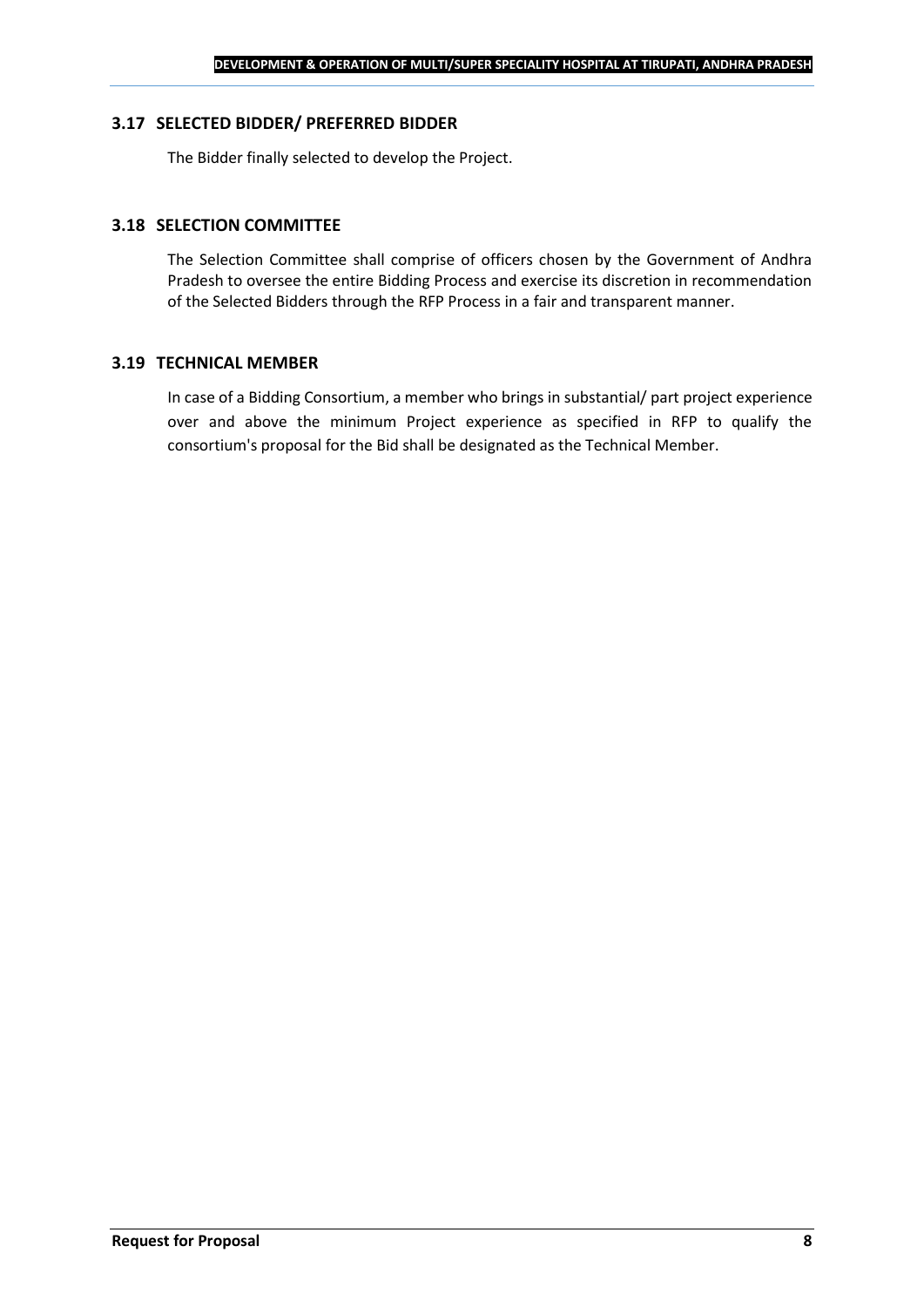## <span id="page-8-0"></span>**4. INTRODUCTION AND BACKGROUND**

#### **4.1 INTRODUCTION**

Andhra Pradesh is one of the most progressive, forward-looking and advanced states in the country when it comes to infrastructure development & employment generation efforts. Andhra Pradesh Industrial Infrastructure Corporation Limited (the **"APIIC"**), fully owned by the GoAP, is a progressive organization responsible for development of Industrial Infrastructure in the state of Andhra Pradesh. APIIC is known for creating landmark infrastructure projects in the state, which are fueling the economic growth in the state. APIIC has so far developed about 475 industrial parks/estates and created land banks for the future industrial development.

During the Covid-19 pandemic, it was realized that post bifurcation of the Andhra Pradesh, the state became deficient in tertiary healthcare sector as most of the multi/specialty hospitals were located in Hyderabad.

To overcome the said deficiency, APIIC has identified prime land parcels at multiple locations in Andhra Pradesh which would be handed over to Multi/Super Specialty Hospital Developers cum Operators free of cost provided that they commit the minimum investment threshold fixed by APIIC for that particular land parcel for which it chooses to bid so that it shall be handed over to the Developer on a free hold basis if it is the Selected Bidder.

Further the Selected Bidder shall also have to commit the presence of doctors and equipment for atleast one Multi/Super Specialty treatment and minimum 50% of the total bed capacity committed by the Selected Bidder has to be reserved for enrollment of patients under the Dr. YSR Aarogyasri Scheme. The method of selection of the Selected Bidder is described in this RFP.

#### **4.2 PROPOSED PROJECT**

With above background, APIIC has planned for the development of a Multi/Super Specialty Hospital over a 2-acre land parcel located at Tirupati, Chittoor District which shall cater to the tertiary healthcare requirements of people settled in Chittoor District primarily and people from neighboring districts as well by collaborating with the experienced private sector healthcare players. APIIC has decided to undertake the development of the Project through private sector participation by allotting the land on Outright Sale (ORS) basis and has decided to carry out the bidding process for selection of a private entity to whom the Project may be awarded as per the terms and conditions laid down in this Request for Proposal (**"RFP"**).

Following is the burden of disease for the Chittoor district location for the period of Financial Year 2020 as per the data made available by Dr. YSR Aarogyasri Trust.

| <b>S. No.</b> | <b>Name of Specialty</b>           | No. of patients |
|---------------|------------------------------------|-----------------|
|               | <b>ONCOLOGY</b>                    | 991             |
|               | <b>NEPHROLOGY</b>                  | 308             |
| 3             | CARDIAC AND CARDIOTHORACIC SURGERY | 259             |
| 4             | GYNAECOLOGY AND OBSTETRICS SURGERY | 237             |
|               | OPHTHALMOLOGY SURGERY              | 182             |
| 6             | <b>GENITO URINARY SURGERIES</b>    | 134             |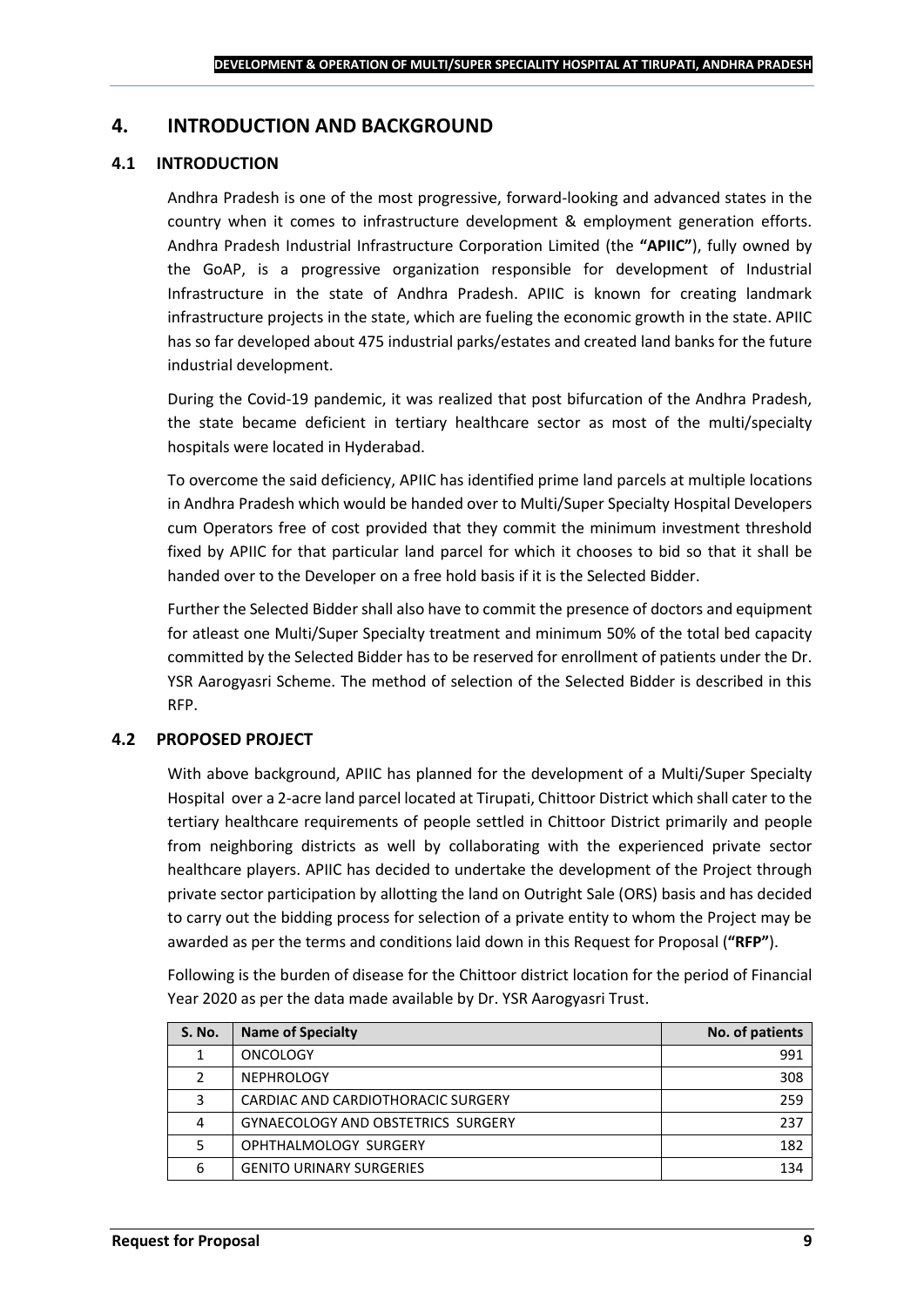#### **DEVELOPMENT & OPERATION OF MULTI/SUPER SPECIALITY HOSPITAL AT TIRUPATI, ANDHRA PRADESH**

| <b>S. No.</b> | <b>Name of Specialty</b>          | No. of patients |
|---------------|-----------------------------------|-----------------|
| 7             | POLY TRAUMA                       | 121             |
| 8             | <b>PEDIATRICS</b>                 | 120             |
| 9             | <b>NEUROSURGERY</b>               | 96              |
| 10            | <b>CARDIOLOGY</b>                 | 74              |
| 11            | <b>GENERAL SURGERY</b>            | 46              |
| 12            | ORTHOPEDIC SURGERY AND PROCEDURES | 46              |
| 13            | <b>GASTROENTEROLOGY</b>           | 35              |
| 14            | PULMONOLOGY                       | 35              |
| 15            | <b>ENT SURGERY</b>                | 32              |
| 16            | <b>CRITICAL CARE</b>              | 30              |
| 17            | <b>NEUROLOGY</b>                  | 13              |
| 18            | PEDIATRIC SURGERIES               | 9               |
| 19            | SURGICAL GASTRO ENTEROLOGY        | 8               |
| 20            | PLASTIC SURGERY                   | 6               |
| 21            | <b>GENERAL MEDICINE</b>           | 5               |
| 22            | <b>COCHLEAR IMPLANT SURGERY</b>   | $\mathbf{1}$    |
| 23            | <b>ENDOCRINOLOGY</b>              | $\mathbf{1}$    |
|               | <b>TOTAL</b>                      | 2,789           |

For this purpose, Proposals are invited from Bidders with the objective to select a developer, having the financial capability, project management and development experience to successfully develop, finance, build, operate and maintain the Project, who offers the highest and best investments and operational terms for bringing high quality and affordable healthcare to the residents of the state of Andhra Pradesh.

APIIC proposes to enter into an Agreement with the Bidder having the required strengths to:

- Design, finance and construct the proposed Project
- Operate and maintain the Project effectively.
- Market the Project to achieve optimum levels of capacity utilization and efficient, costcompetitive, value added service to the users.
- Provide at least 50% of the committed Bed Capacity towards patients enrolled under the Dr. YSR Aarogyasri Scheme.
- Commit certain minimum number of full time Tirupati city stationed specialist doctors and equipment to offer multi/super specialty healthcare treatment as per the choice of the Selected Bidder

Towards this end, APIIC invites proposals from interested parties for implementation of the Project as per the terms and conditions of this RFP.

#### **4.3 PROJECT STRUCTURE**

APIIC would provide the land for the development of the Project on 'Outright Sale (ORS) Basis' to the Selected Bidder. The relationship between APIIC and the Selected Bidder would be set forth and described under the terms and conditions of the Agreement to be entered between APIIC with the Developer.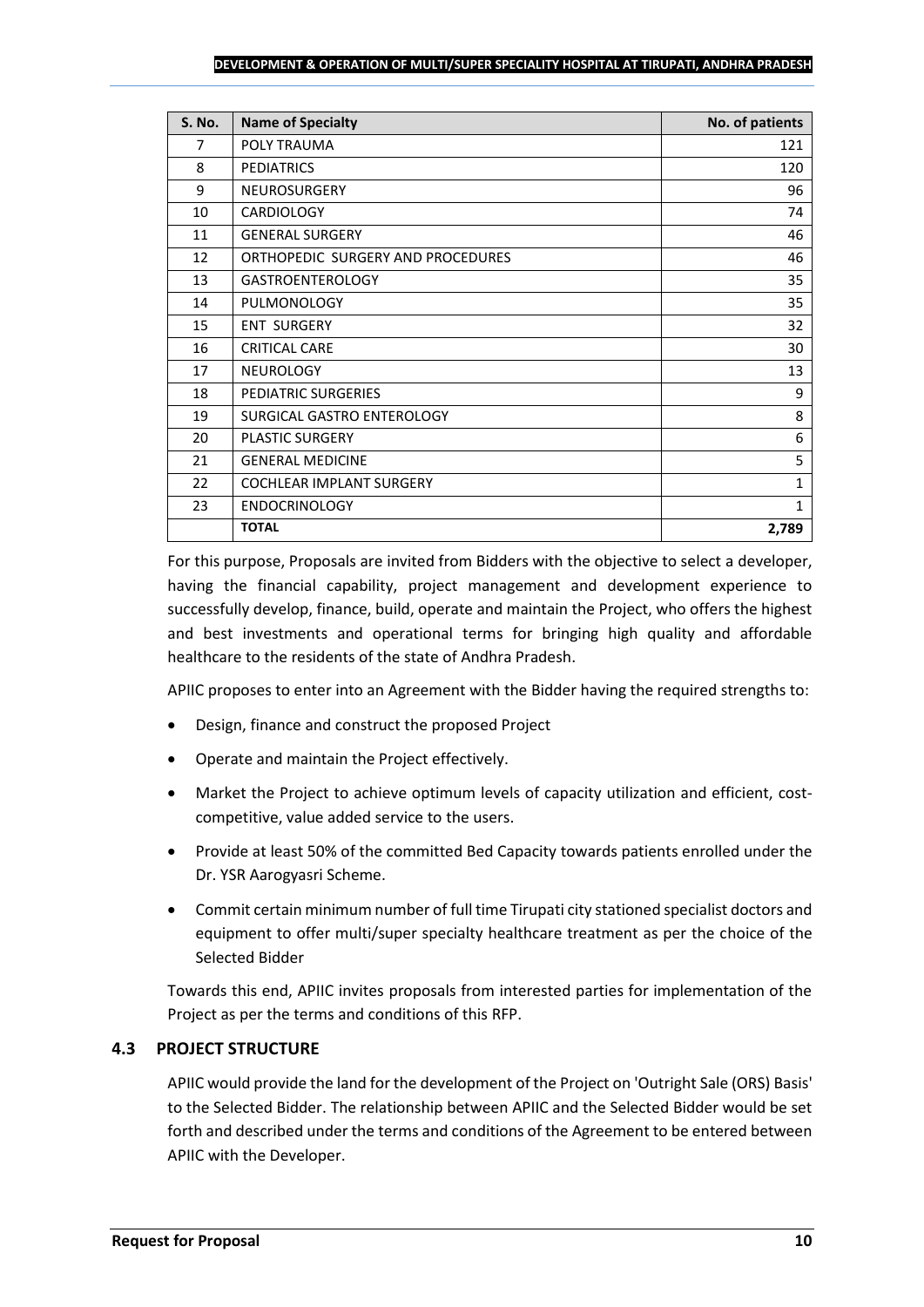#### **4.3.1 Responsibilities of the Selected Bidder**

The Selected Bidder shall be entirely responsible for:

- a) Payment of Performance Security to APIIC (as detailed in Annexure-2 of this RFP) within 30 (thirty) days of from the issuance of Letter of Award (LoA) by APIIC
- b) Submission of Detailed Project Report (DPR) within 30 (thirty) days from the date of issuance of Letter of Award (LoA) by APIIC. The DPR shall cover details including, but not limited to, detailed layout plan, building plans, elevation plans, construction schedule, cost estimates, no. of specialist doctors to be stationed at Tirupati, bed capacity, etc.

APIIC shall reserve the right to solicit any clarifications/ modifications to the DPR and suggest modifications to the technical and architectural specifications of the Project which may result in a change in the Project Cost up to a maximum of 5% (five percent) as compared to the one estimated in the DPR. APIIC shall examine the DPR in order to verify whether the DPR adheres to the general guidelines (as specified in the RFP) for development of the Project and specific approval for the layout plan and designs need to be obtained from the concerned authorities.

- c) Mobilizing funds for the Project and achievement of financial closure within 3 (three) months from the Commencement Date.
- d) Procurement of all necessary approvals, sanctions, permits etc. required for commencing and implementing the Project within 3 (three) months from the Commencement Date,
- e) Start construction within 3 (three) months from the Commencement Date,
- f) Implementation of the Project as per specifications and time schedule given in the RFP & subsequently in the Agreement,
- g) Achievement of Project Completion Date within 2 (two) years from the Commencement Date,
- h) Marketing and promotion of the Project,
- i) Operation and maintenance of the Project safely and securely as per the standards to provide the required levels of service to its users,
- j) The upkeep of safety and quality standards at all facilities of the Project,
- k) Collection, appropriation and allocation of revenue, fees, charges from the users of the Project,
- l) Payment of all dues under the Agreement to APIIC.

The Selected Bidder may sub-contract/ franchise-out functions of operations/ maintenance / management of the Project with such agencies as it may consider competent and fit. However, the Developer would at all times be responsible for discharging all its obligations under the Agreement without any reference to any other party operating in the premises and all such subcontracts/ franchise shall be dependent of and co-terminus with the agreement.

#### **4.3.2 Role of APIIC**

a) Allotment, transfer of land for free to the Selected Bidder on "as is where is basis", in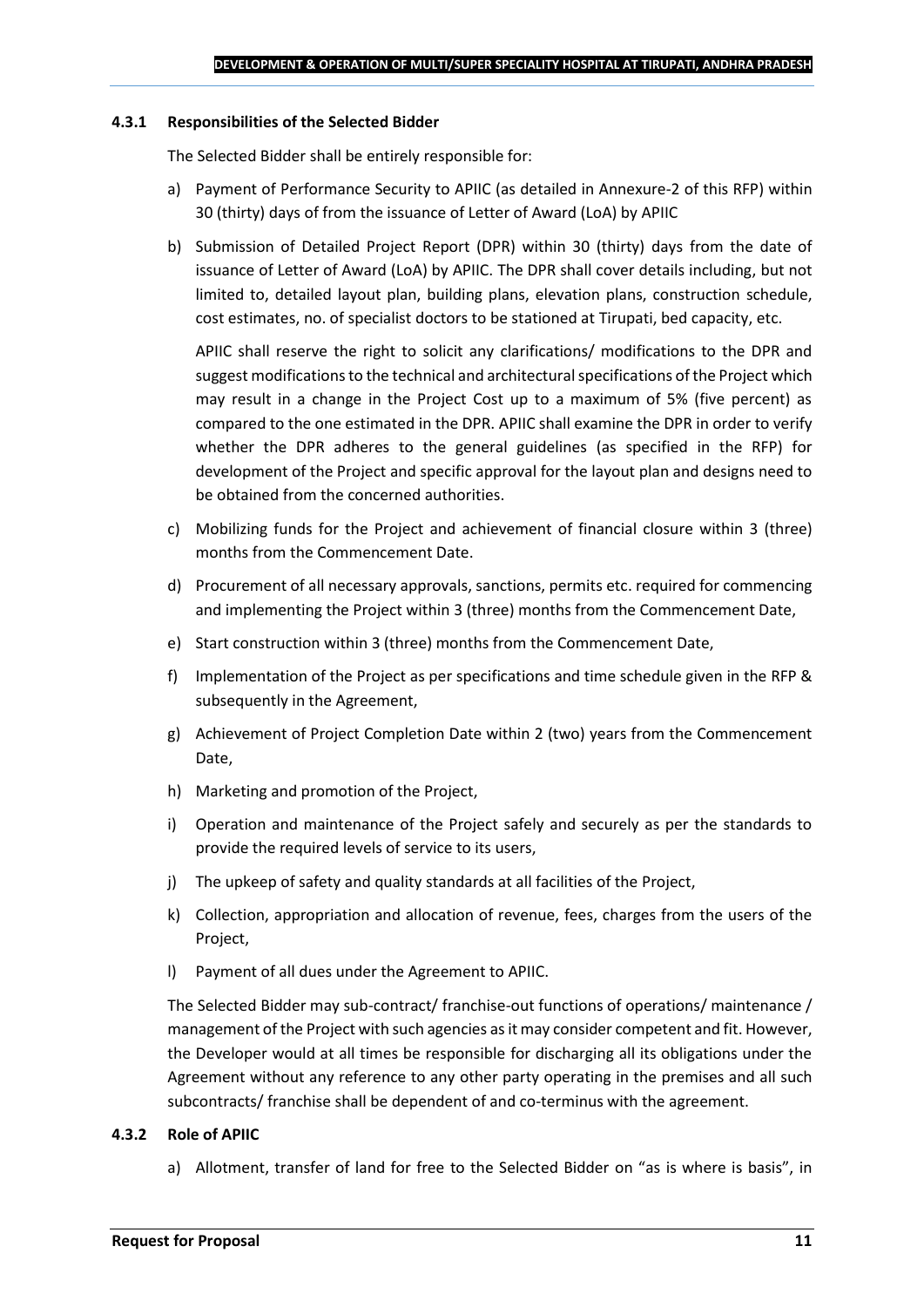accordance with the terms and conditions of the Agreement provided as Annexure-3 of this RFP, provided that the Concessionaire shall have given a bank guarantee to the APIIC as Performance Security in accordance with the terms hereof;

- b) Provide reasonable support and assistance to the Selected Bidder in procuring Applicable Permits required from any Government Instrumentality for implementation and operation of the Project
- c) Provide reasonable assistance to the Selected Bidder in obtaining access to all necessary infrastructure facilities and utilities, including water and electricity at rates and on terms no less favorable to the Selected Bidder than those generally available to commercial customers receiving substantially equivalent services

#### **4.3.3 Conditions Precedent for executing Agreement to Sell**

APIIC shall enter into an 'Agreement to Sell' with the Selected Bidder within 30 (thirty) days from the fulfillment of the below conditions:

a) Payment of Performance Security to APIIC (as detailed in Annexure-2 of this RFP) within 30 (thirty) days of from the issuance of Letter of Award (LoA) by APIIC

#### **4.3.4 Conditions Precedent for executing the Sale Deed**

Sale Deed will be issued by APIIC in favor of the Selected Bidder in one instance. Sale Deed for a particular land parcel will be issued upon meeting the following criteria: -

- a) 100% (hundred percent) construction completion of the built-up area proposed on that land parcel. The Selected Bidder shall achieve Project Completion Date within 2 (two) years from the Commencement Date. In case of failure to comply with this timeline, APIIC shall have right to cancel the allotment made through 'Agreement to Sell' and to resume the land.
- b) Achievement of license to operate the hospital with the bed capacity that shall be committed by the Selected Bidder in its Business Proposal in Section 13 / Exhibit – 6 of this RFP
- c) Installation of the bed capacity as per the number of Multi/Super Specialty that shall be committed by the Selected Bidder in its Business Proposal in Section 13 / Exhibit – 6 of this RFP.
- d) The Developer has on its rolls the number of Specialist Doctors that it commits in its Business Proposal in Section 13 / Exhibit – 6 of this RFP.
- e) The Developer has made the committed investment in the Project as stated in its Business Proposal in Section 13 / Exhibit – 6 of this RFP. The certificate for proof of investment shall be produced to certify the investment from a Chartered Accountant or Statutory Auditor of the SPV.
- f) The Developer has created a Board of Directors to oversee the proposed project and has appointed at least one official nominated by the Government, preferably of Joint Collector or above cadre, as recommended by the Government in the Board of SPV.
- g) The Developer has empaneled with the Dr. YSR Aarogyasri Health Care Trust and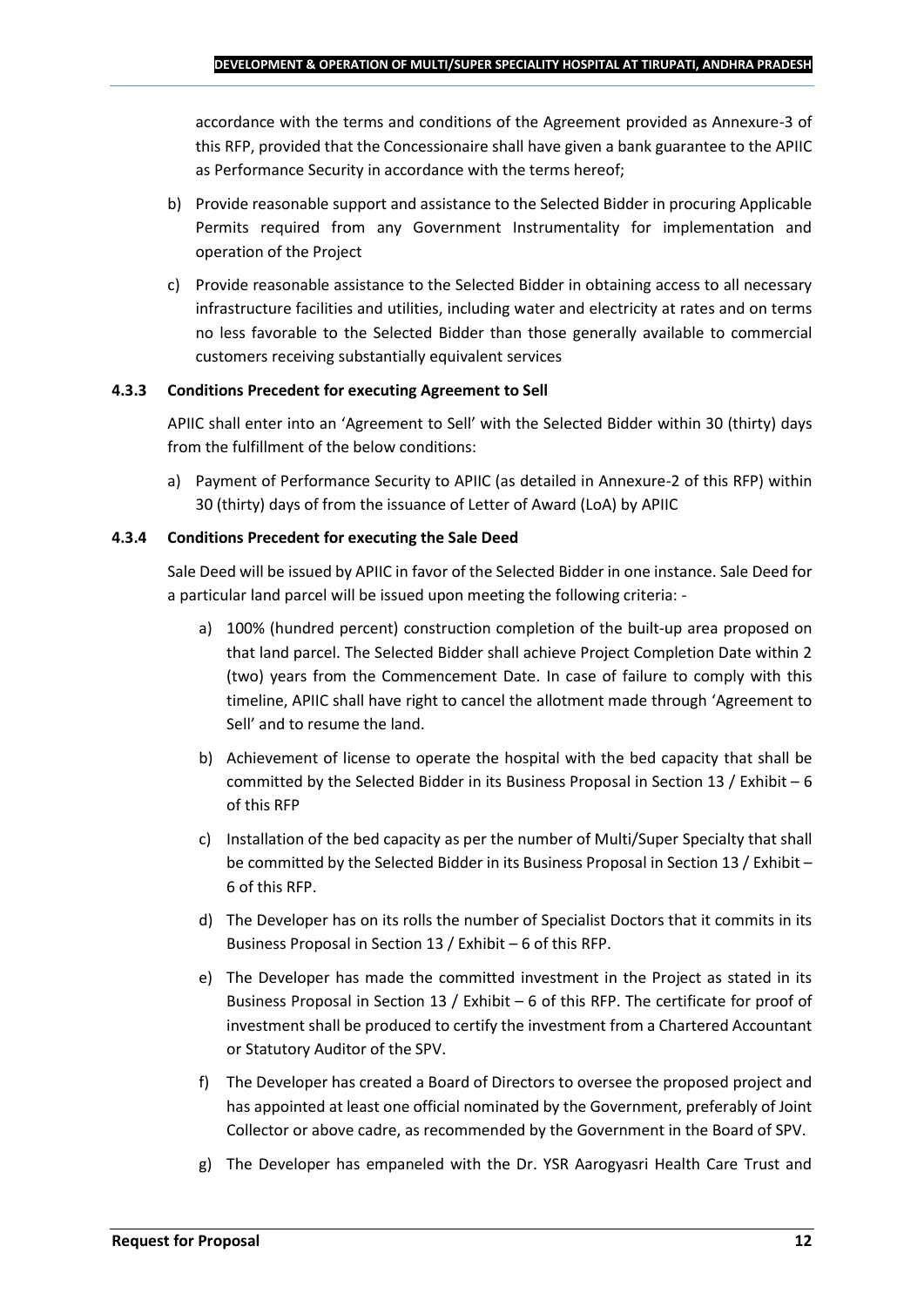committed % of the Bed Capacity stated in the Business Proposal towards patients enrolled through the Dr. YSR Aarogyasri Health Care Scheme

h) The Project is consistent with all applicable norms of the Andhra Pradesh Allopathic Private Medical Care Establishments (Registration and Regulation) Rules, 2007 published vide Notification No. G.O. Ms. No. 135, Health, Medical and Family Welfare (K2), dated 28.04.2007 and its subsequent modifications, if any

## **4.4 PROJECT CONCEPT**

The basic project concept conceived by APIIC requires the Selected Bidder to develop multi/super specialty hospital as per the terms of this RFP and all items contracted to be created/invested in as per Agreement to be signed with the Selected Bidder. The Bidders shall provide information concerning this as per the format specified in Exhibit-6.

## **4.5 CONFORMANCE TO STANDARDS**

The Selected Bidder shall conform and comply with all relevant laws, rules and regulations including the following:

- Project Design and Layout as approved by Competent Authority.
- Statutory guidelines issued by Central / State / Local Authority (ies) on development of Allopathic Private Medical Care Establishments .
- Compliance with relevant Zoning Regulations.
- Environmental Standards and Pollution Control Norms as laid down by Central / State Pollution Control Board.
- Standards / Restrictions as laid down by the relevant Central / State / Local Authority (ies) for proper treatment and discharge of solid and liquid waste.
- Energy efficient techniques to be utilized in the building design and operation.
- Rainwater management systems should be adopted to recharge ground water and reduce run-off.
- Existing local development controls, under law for the time being in force shall be binding if they are more limiting than the Project Specifications.

## **4.6 APPROVALS AND SUPPORT OF APIIC TO THE PROJECT**

It shall be the responsibility of the Bidder to secure all necessary approvals, sanctions, permits etc. from the concerned authorities for development & operation of the project at their cost and expense and APIIC and Department of Health, Medical and Family Welfare (GoAP) will provide reasonable assistance to the Selected Bidder in obtaining clearances and approvals.

#### **4.7 COMMITMENT TO A FAIR AND TRANSPARENT PROCESS**

APIIC is keen to ensure that the process leading to the selection of the Bidder is fair, transparent, efficient, interactive, and protects the confidentiality of the information shared by Bidders with it. The selection process has been designed keeping these objectives in mind, and APIIC shall take all steps to ensure that the above objectives are realized.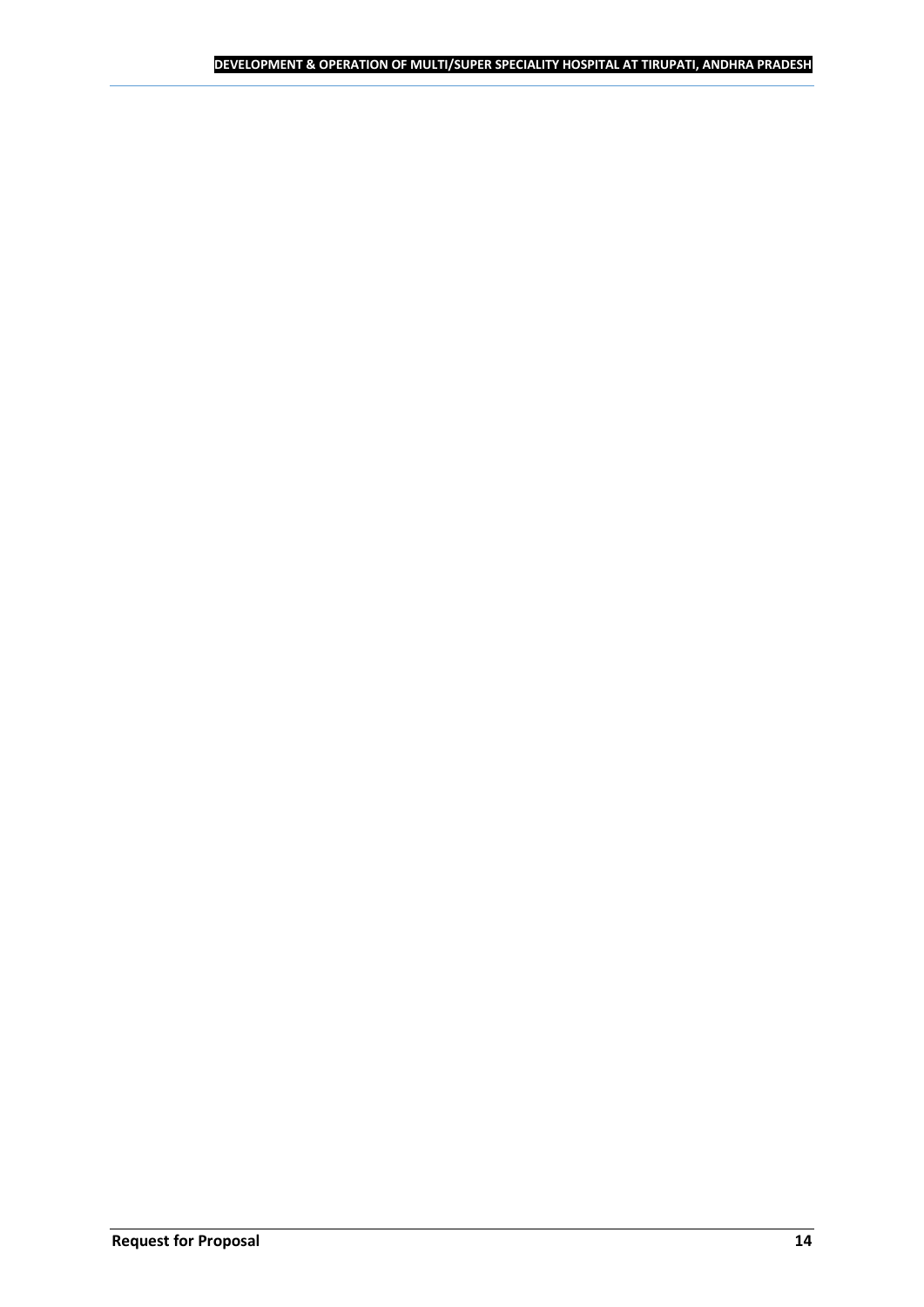### <span id="page-14-0"></span>**5. DESCRIPTION OF THE SELECTION PROCESS**

#### **5.1 SELECTION PROCESS**

The submission of Bids by interested parties in response to the Request for Proposal is based on a single cover system as indicated below:

#### Cover: Business Proposal

The Bids received would be subject to a responsiveness check followed by a stepwise evaluation procedure as described below.

#### **5.2 RESPONSIVENESS OF BID**

The Bids submitted by Bidders shall be initially scrutinized to establish "Responsiveness". A Bid may be deemed "Non-responsive" if it does not satisfy any of the following conditions:

- It is not received within the time and date specified.
- It does not include sufficient information for evaluation and/or is not in the formats specified or incomplete in any respect.
- It is not signed and/or sealed in the manner and to the extent indicated in Section 6 of this RFP.
- It is not accompanied by the requisite Bid Processing Fee and/or the valid Bid Security.

Following is the process of Evaluation of Responsive Bids.

#### **5.3 EVALUATION OF BUSINESS PROPOSAL**

The Evaluation Criteria for the Business Proposal and the information to be submitted are detailed in Section 7 of this RFP. The contents of the Business Proposal shall be first examined towards meeting the key requirements from the Applicant i.e.: -

- a. Any individual / public entity / private entity / consortium / not-for-profit organization / Joint Venture or any combination of the above shall be considered as a Bidder who can submit Business Proposal in response to the RFP.
- b. At least ₹100 crore investment in the Project needs to be committed in the Business Proposal.
- c. At least 100 beds in the Project needs to be committed in the Business Proposal. Out of the proposed number of beds, at least 50% of the beds shall be committed for patients availing the benefit under Dr. YSR Aarogyasri scheme.
- d. At least 40% equity contribution from Bidder out of the investment committed in the proposed hospital.
- e. Bidder should propose at least 2 specialty/super-specialty treatment in the proposed hospital.
- f. Timelines committed for 100% operationalizing the Project shall be within a period of 2 years from handing over of possession of land to the Selected Bidder.

All the Bidders who satisfy the above-mentioned criteria, will be termed as a 'Qualified Bidder'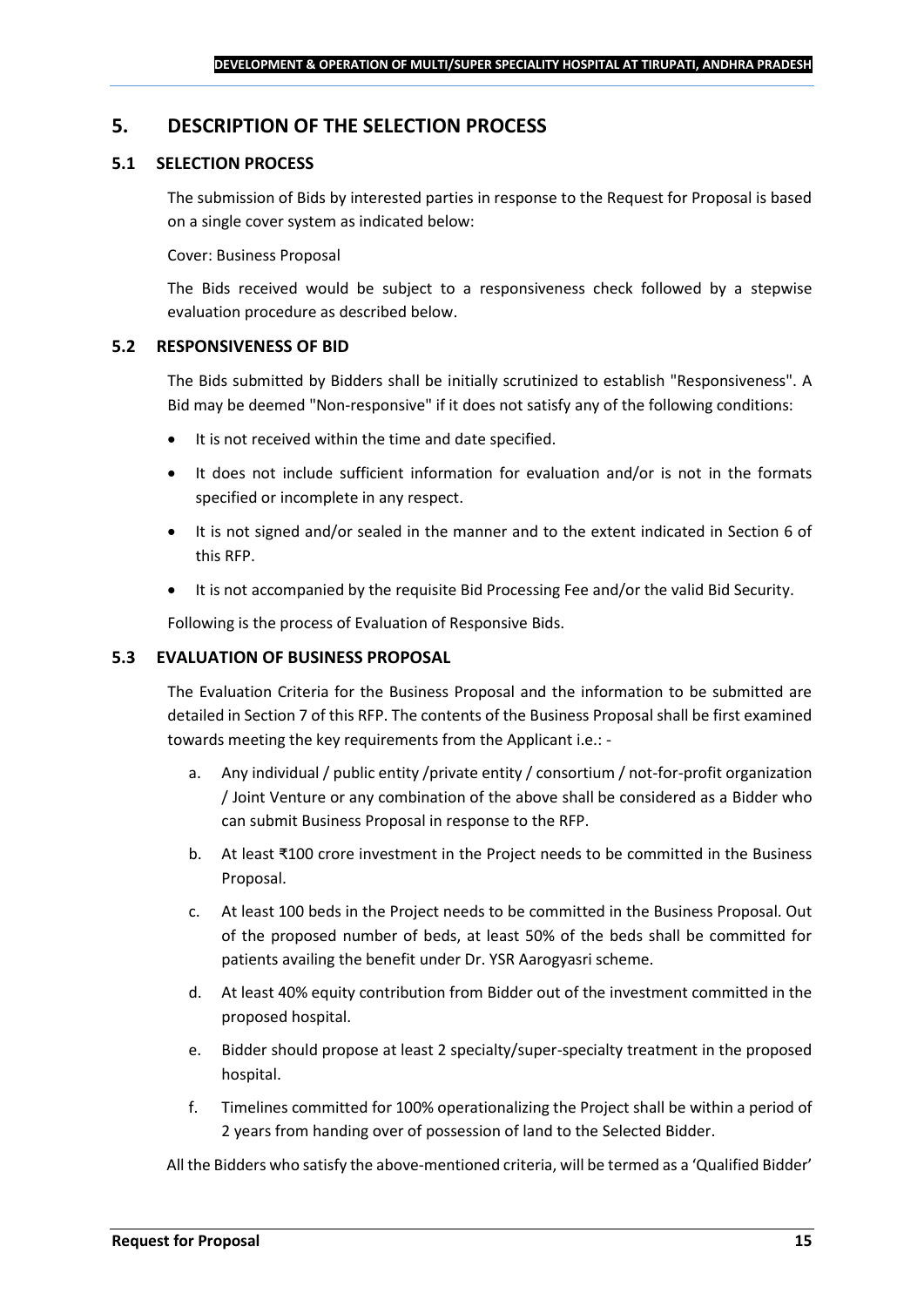and the bids submitted by the Qualified Bidders shall be shortlisted for scoring against the following parameters:

| <b>PARAMETERS</b>                                                                                                                                                                                                                                                                                                                                           | <b>Total Marks - 100</b> |
|-------------------------------------------------------------------------------------------------------------------------------------------------------------------------------------------------------------------------------------------------------------------------------------------------------------------------------------------------------------|--------------------------|
| A. INVESTMENT                                                                                                                                                                                                                                                                                                                                               | Max. Marks - 20          |
| Investment committed of ₹100 crore                                                                                                                                                                                                                                                                                                                          | 0 Mark                   |
| For every additional investment of ₹10 Crore proposed over<br>minimum stipulated investment of ₹100 crore                                                                                                                                                                                                                                                   | 1 Mark                   |
| <b>B. COMMITTED BED CAPACITY</b>                                                                                                                                                                                                                                                                                                                            | Max. Marks - 20          |
| Bed capacity committed for 100 beds                                                                                                                                                                                                                                                                                                                         | 0 Mark                   |
| For every 10 additional beds committed over minimum stipulated<br>bed capacity of 100 beds                                                                                                                                                                                                                                                                  | 1 Mark                   |
| PROPOSED NO. OF DR. YSR AAROGYASRI SCHEME BEDS<br>С. —                                                                                                                                                                                                                                                                                                      | Max. Marks-25            |
| For 100% of the bed capacity committed towards Dr. YSR Aarogyasri<br>Scheme                                                                                                                                                                                                                                                                                 | 25 marks                 |
| For bed capacity committed equal to or more than 90% and less<br>than 100 % towards Dr. YSR Aarogyasri Scheme                                                                                                                                                                                                                                               | 20 marks                 |
| For bed capacity committed equal to or more than 80% and less<br>than 90 % towards Dr. YSR Aarogyasri Scheme                                                                                                                                                                                                                                                | 15 marks                 |
| For bed capacity committed equal to or more than 70% and less<br>than 80 % towards Dr. YSR Aarogyasri Scheme                                                                                                                                                                                                                                                | 10 marks                 |
| For bed capacity committed equal to or more than 60% and less<br>than 70 % towards Dr. YSR Aarogyasri Scheme                                                                                                                                                                                                                                                | 05 marks                 |
| For bed capacity committed equal to or more than 50% and less<br>than 60 % towards Dr. YSR Aarogyasri Scheme                                                                                                                                                                                                                                                | 2.5 marks                |
| For bed capacity committed less than 50% towards Dr. YSR<br>Aarogyasri Scheme                                                                                                                                                                                                                                                                               | Disqualified             |
| <b>D. SPECIALTY TREATMENT</b><br>(The 'Selection Committee' shall be the adjudicator of<br>classification of the proposed treatment type by the Bidder as<br>Specialty/Super Specialty for award of marks. The decision of<br>the Committee in this regard shall be final and will hold true for<br>all the bidders who participate in the bidding process) | Max. Marks-15            |
| For Oncology related specialties/Super specialties                                                                                                                                                                                                                                                                                                          | 4 mark                   |
| For Cardiology related specialties/Super specialties                                                                                                                                                                                                                                                                                                        | 4 mark                   |
| For Neurology related specialties/Super specialties                                                                                                                                                                                                                                                                                                         | 3 mark                   |
| For any other Super Specialty other than in<br>Oncology/Cardiology/Neurology                                                                                                                                                                                                                                                                                | 2 mark                   |
| For any other Specialty other than in<br>Oncology/Cardiology/Neurology                                                                                                                                                                                                                                                                                      | 1 mark                   |
| NO OF SPECIALIST DOCTORS PROPOSED TO BE PERMANENTLY<br>E.<br><b>STATIONED IN THE HOSPITAL</b>                                                                                                                                                                                                                                                               | Max. Marks - 20          |
| No. of beds per specialist doctor is equal to or less than 10                                                                                                                                                                                                                                                                                               | 20 marks                 |
| No. of beds per specialist doctor is equal to or less than 11 and<br>more than 10                                                                                                                                                                                                                                                                           | 15 marks                 |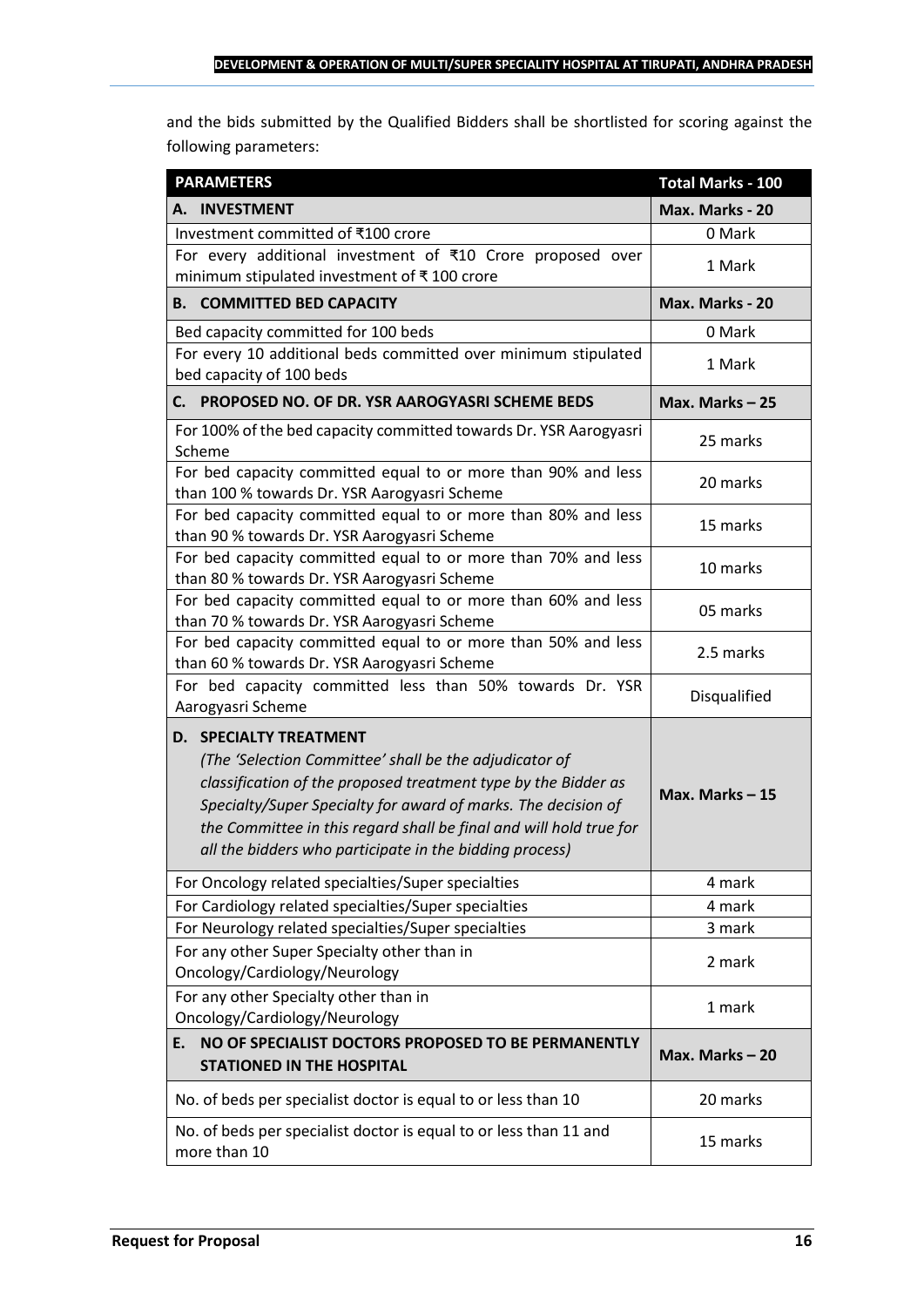#### **DEVELOPMENT & OPERATION OF MULTI/SUPER SPECIALITY HOSPITAL AT TIRUPATI, ANDHRA PRADESH**

| <b>PARAMETERS</b>                                                                 | <b>Total Marks - 100</b> |
|-----------------------------------------------------------------------------------|--------------------------|
| No. of beds per specialist doctor is equal to or less than 12 and<br>more than 11 | 10 marks                 |
| No. of beds per specialist doctor is equal to or less than 13 and<br>more than 12 | 5 marks                  |
| No. of beds per specialist doctor is equal to or less than 14 and<br>more than 13 | 2.5 marks                |
| No. of beds per specialist doctor is more than 14                                 | 0 marks                  |

The Qualified Bidder who securesthe maximum marks out of 100 shall be the Selected Bidder. Ranking of the 'Qualified Bidders'shall be performed in the descending order of marks secured i.e. the Qualified Bidder who secures the highest marks shall be ranked  $1<sup>st</sup>$ , the Qualified Bidder who scores the next highest marks shall be ranked 2<sup>nd</sup> so on and so forth.

The 2<sup>nd</sup> and the 3<sup>rd</sup> ranked Bidder shall be kept in 'Reserve' and upon the sole discretion of the Selection Committee, the  $2^{nd}$  and the  $3^{rd}$  ranked Bidder may be invited to invest in 'Public Interest', if balance land is available in immediate vicinity after allotment to Selected Bidder.

## **5.4 TIMETABLE AND MILESTONES**

| <b>S. No.</b>  | <b>Milestones</b>                                                                                                                                                                                              | <b>Envisaged Schedule</b> |
|----------------|----------------------------------------------------------------------------------------------------------------------------------------------------------------------------------------------------------------|---------------------------|
| $\mathbf{1}$ . | <b>Issuance of RFP</b>                                                                                                                                                                                         | 05-11-2021                |
| 2.             | Last date for receiving queries/clarifications.<br>Bidders who are interested to participate in<br>Pre-Bid Meeting should confirm the same by<br>conformation<br>sending<br>email<br>an<br>(Refer Section 6.3) | 12:00 Hours on 11-11-2021 |
| 3.             | Pre-bid Meeting with prospective bidders<br>through Video Conference (Refer Section 6.3).<br>Link shall be shared with Bidders who have<br>provided email confirmation                                         | 15:00 Hours on 11-11-2021 |
| 4.             | Proposal Due Date - Last date for submission of<br>Proposals/Bids                                                                                                                                              | 15:00 hours on 25-11-2021 |
| 5.             | Opening of Sealed Envelope                                                                                                                                                                                     | 15:30 hours on 25-11-2021 |
| 6.             | Declaration of Selected Bidder                                                                                                                                                                                 | by 15.12.2021             |

In order to enable APIIC meet the target dates, Bidders are requested to respond expeditiously to clarifications, if any, requested during the evaluation process. APIIC will adhere to the above schedule to the extent possible. APIIC, however, reserve the right to modify the same. Intimation to this effect will be posted on the Official Website (http://www.apiic.in/downloads\_tenders.html) for the benefit of all Bidders.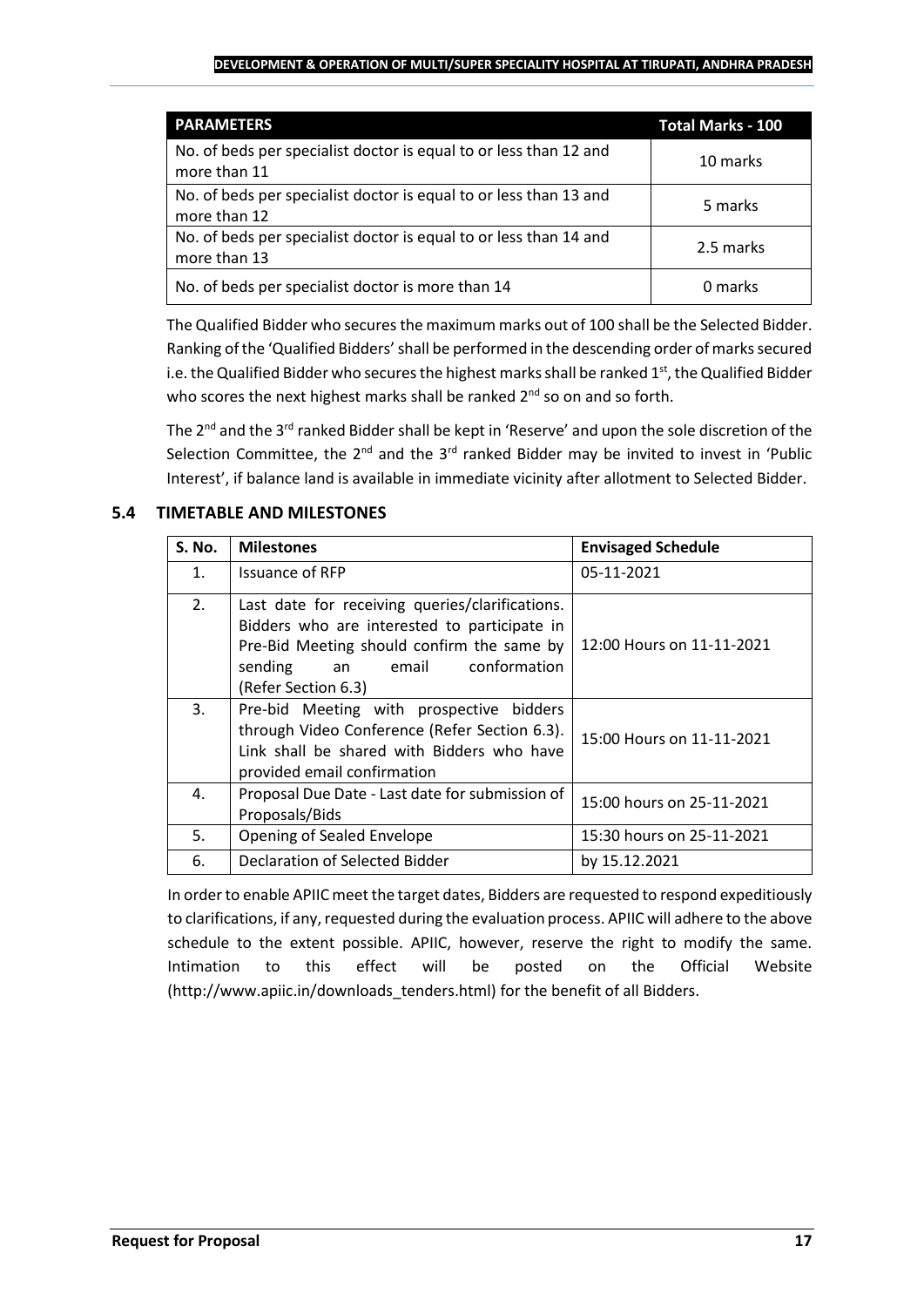### <span id="page-17-0"></span>**6. PROCEDURES TO BE FOLLOWED**

#### **6.1 REPLIES TO CLARIFICATIONS**

APIIC shall prepare a response to all the queries received on or before the date mentioned in Section 5.4. APIIC will post the reply to all such queries on the Official Website (specified in Section 5.4) without identifying the source of queries. APIIC reserves the right not to respond to any queries or provide any clarifications, in its sole discretion, and nothing in this RFP shall be construed as obliging APIIC to respond to any question or to provide any clarification.

Bidders are advised that their Bids be completely devoid of any conditions, whatsoever. Conditions, if any, may be addressed in writing before Proposal Due Date mentioned in Section 5.4 of this RFP. In respect of conditions received, the following shall apply:

- 1. APIIC reserves the right not to consider any condition that in the sole discretion of APIIC, is found unacceptable.
- 2. If in APIIC's opinion, certain conditions are acceptable, in whole or in part, the same shall be finalized by APIIC and the "Common Accepted Conditions" will be made available to all Bidders by posting it on the Official Website (specified in Section 5.4 of this RFP).
- 3. In respect of suggestions / alterations proposed in the Project Concept or other aspects of the Project, APIIC will consider them and the result will be made available to all Bidders by posting it on the Official Website (specified in Section 5.4 of this RFP).
- 4. In case any conditions accepted by APIIC has material impact on the proposal, the bidding process will be annulled, and fresh proposals will be invited.

At any time prior to the deadline for submission of Bids, APIIC may, for any reason, whether at its own initiative or in response to clarifications requested by a Bidder, modify the RFP by the issuance of Addendum/ Amendment and posting it on the Official Website (specified in Section 5.4 of this RFP).

#### **6.2 ENQUIRIES & CLARIFICATIONS**

Enquiries, if any, shall be addressed to:

**Sri. CHSS Prasad,** Engineer-in-Chief Andhra Pradesh Industrial Infrastructure Corporation Limited 9 th floor, APIIC Towers, Plot No. 1, IT Park, Mangalagiri, Guntur - 522503 Phone No.: (+91)95050 15007 Email: engineer-in-chief@apiic.in

#### **6.3 PRE-BID MEETING**

Pre-Bid meeting of the Bidders shall be convened at the designated date and time. Bidders who are interested to participate in Pre-Bid Meeting should confirm the same by sending an email conformation to the email IDs provided at Section 6.2 of this RFP. The email confirmation shall be sent or before the date mentioned in Section 5.4 of this RFP. Invitation to the meeting will be sent against the receipt of email conformation only. Pre-Bid meeting will be conducted in video conference mode only.

During the course of Pre-Bid meeting, the Bidders will be free to seek clarifications and make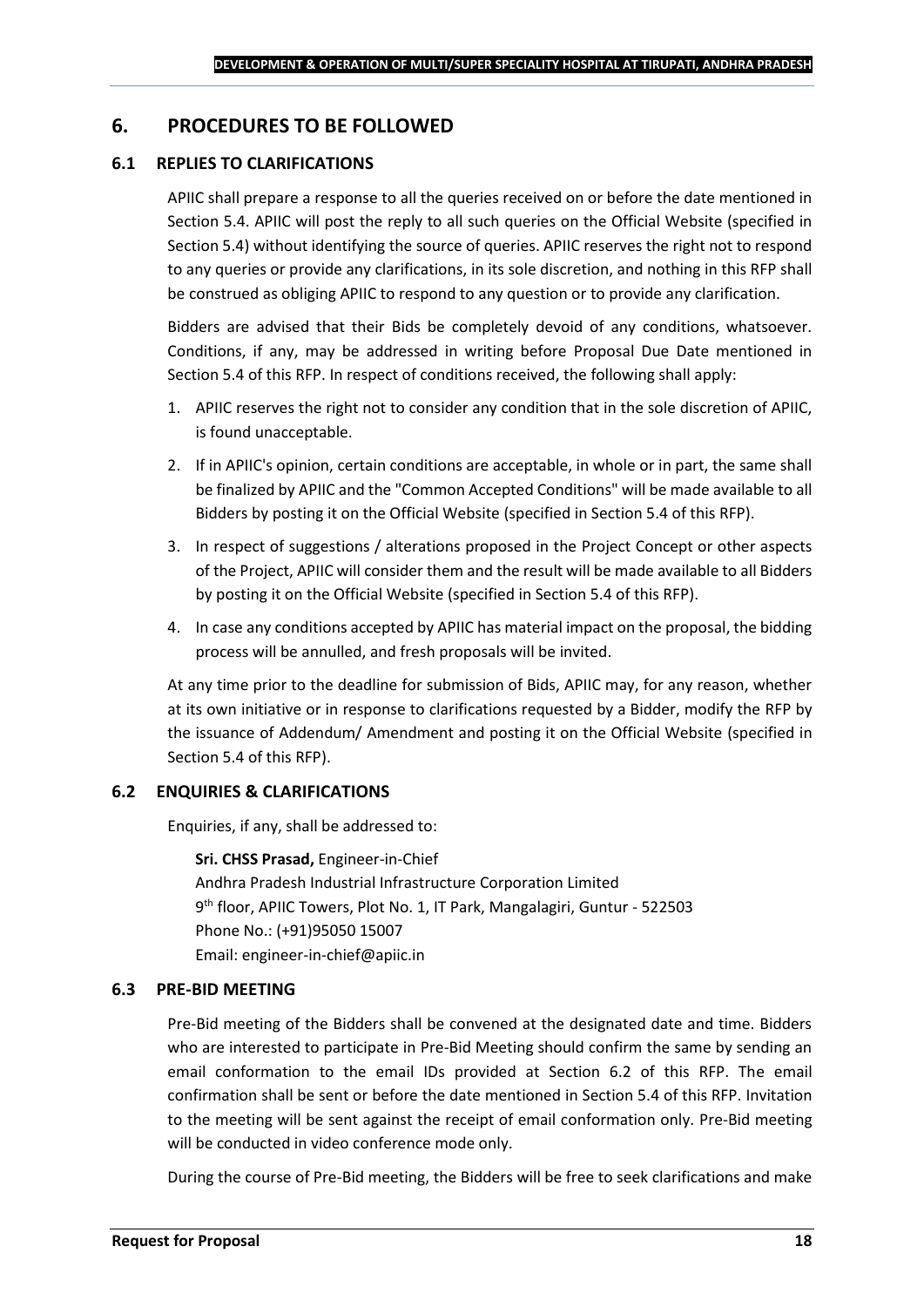suggestions for consideration of APIIC. APIIC shall endeavor to provide clarifications and such further information as it may, in its sole discretion, consider appropriate for facilitating a fair, transparent and competitive Bidding Process.

#### **6.4 SITE VISIT AND SURVEY**

Bidders may prior to submitting their Bid for the Project, visit and inspect the site of the Project and its surroundings at their own expense and obtain and ascertain for themselves, at their own responsibility, all technical data, market data and any other information necessary for preparing their Bids including, inter alia, the actual nature and conditions at the site, availability of materials, stores, labour, probable sites for labour camps, etc. and the extent of lead and lift required for the execution of the work over the entire duration of the construction period, after taking into account the local conditions, traffic restrictions, obstructions in work, if any, etc.

For the above purpose, APIIC will endorse prospective Bidders' request for permission for a site visit. APIIC may or may not depute a representative to accompany the Bidder. The Bidders shall be responsible for all arrangements and shall release and indemnify APIIC and/or its agents from and against all liability in respect thereof and shall be responsible for any personal injury, loss of or damage to property or any other loss, damage, costs or expenses, however caused, which, but for the exercise of such permission, would not have arisen.

The Bidders shall be deemed to have full knowledge of the site, whether physically inspected or not.

#### **6.5 SUBMISSION OF THE BID**

#### **6.5.1 Cover: Technical Proposal**

The information to be submitted by the Bidders in its Proposal is described in Section 7 of this RFP.

The Bidder shall place one (1) original + one (1) copy of its Proposal in a sealed envelope, which shall be inscribed as under:

#### **"Cover - Proposal**

**Submitted by: \_\_\_\_\_\_\_\_\_\_\_\_\_\_\_\_\_\_\_\_\_\_\_\_\_\_\_\_\_\_\_\_\_\_\_\_\_\_. (Name of Bidder)"**

#### **6.5.2 Submission of the Bid**

The cover of the Bid organized as above, shall be placed in a sealed outer envelope with the following inscription:

**"RFP for Selection of Developer of Development & Operation of Multi/Super Specialty Hospital at Tirupati, Andhra Pradesh"**

Name of the Bidder: **We are also asset to a set of the Bidder:** 

The cover should be addressed to: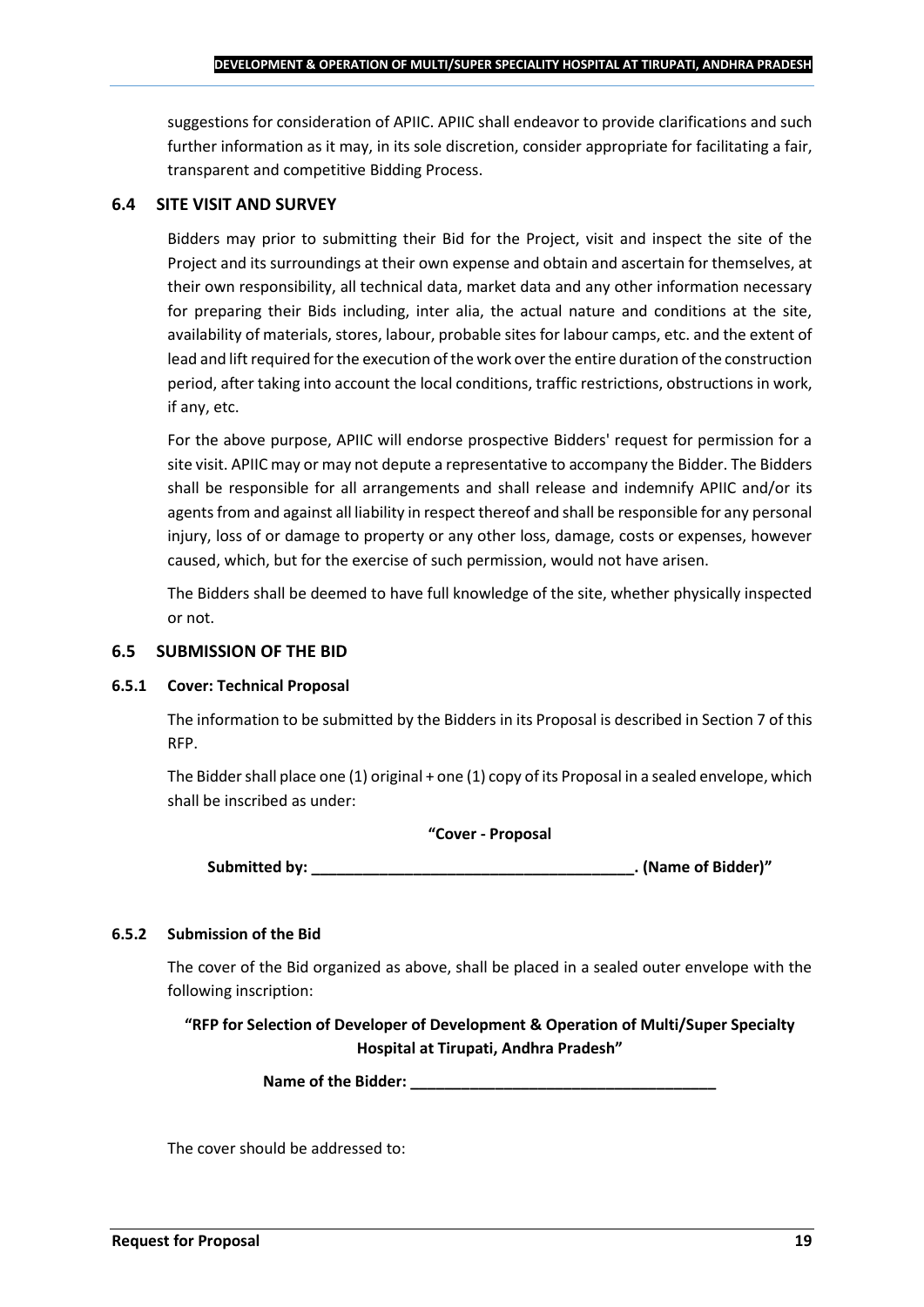Sri. CHSS Prasad, Engineer-in-Chief Andhra Pradesh Industrial Infrastructure Corporation Limited 9 th floor, APIIC Towers, Plot No. 1, IT Park, Mangalagiri, Guntur – 522503 Phone No.: (+91)95050 15007 Email: engineer-in-chief@apiic.in

The envelope shall bear on top, the following:

#### **"Do not open, except in presence of the Authorized Person of APIIC"**

If the envelope is not sealed and marked as instructed above, APIIC assumes no responsibility for the misplacement or premature opening of the contents of the Proposal submitted and consequent losses, if any, suffered by the Bidder.

The Bidder can submit the Bid by registered post/ courier or submit the Bid in person, so as to reach the designated address by the time and date stipulated in Section 5.4 of this RFP. APIIC shall not be responsible for any delay in submission of the Bids. Any Bid received by APIIC after the deadline for submission of the Bids stipulated in Section 5.4 of this RFP shall not be opened.

#### **6.6 INITIALLING OF THE BIDS**

Each page of the Bid should be initialed by the Authorized Representative and Signatory of the Bidding Entity/ Bidding Consortium.

#### **6.7 INSTRUCTIONS TO BIDDERS**

All Bidders should note the following:

- 1. Bids that are incomplete in any respect or those that are not consistent with the requirements as specified in this Request for Proposal or those that do not contain the Covering Letter or Letters of Acceptance as per the specified formats may be considered non-responsive and may be liable for rejection.
- 2. Strict adherence to formats, wherever specified, is required. Non-adherence to formats may be a ground for declaring the Bid non-responsive.
- 3. For a Bidding Consortium, the Bid submitted by the Consortium should contain signed letters submitted by each of the Consortium Members, stating that the entire Bid has been examined and each key element of the Bid is agreed to, in the format as specified in Exhibit-2.
- 4. In case a Bidding Consortium is identified as the Selected Bidder, the Lead Member shall continue to remain the representative of the Developer and shall be responsible to APIIC for the fulfilment of all contractual obligations binding on the Developer.
- 5. All communications and information should be provided in writing and in English language only.
- 6. The metric system shall be followed for all units of measurement.
- 7. All communication and information provided should be legible, and wherever the information is given in figures, the same should also be mentioned in words. In case of conflict between amounts stated in figures and words, the amount stated in words will be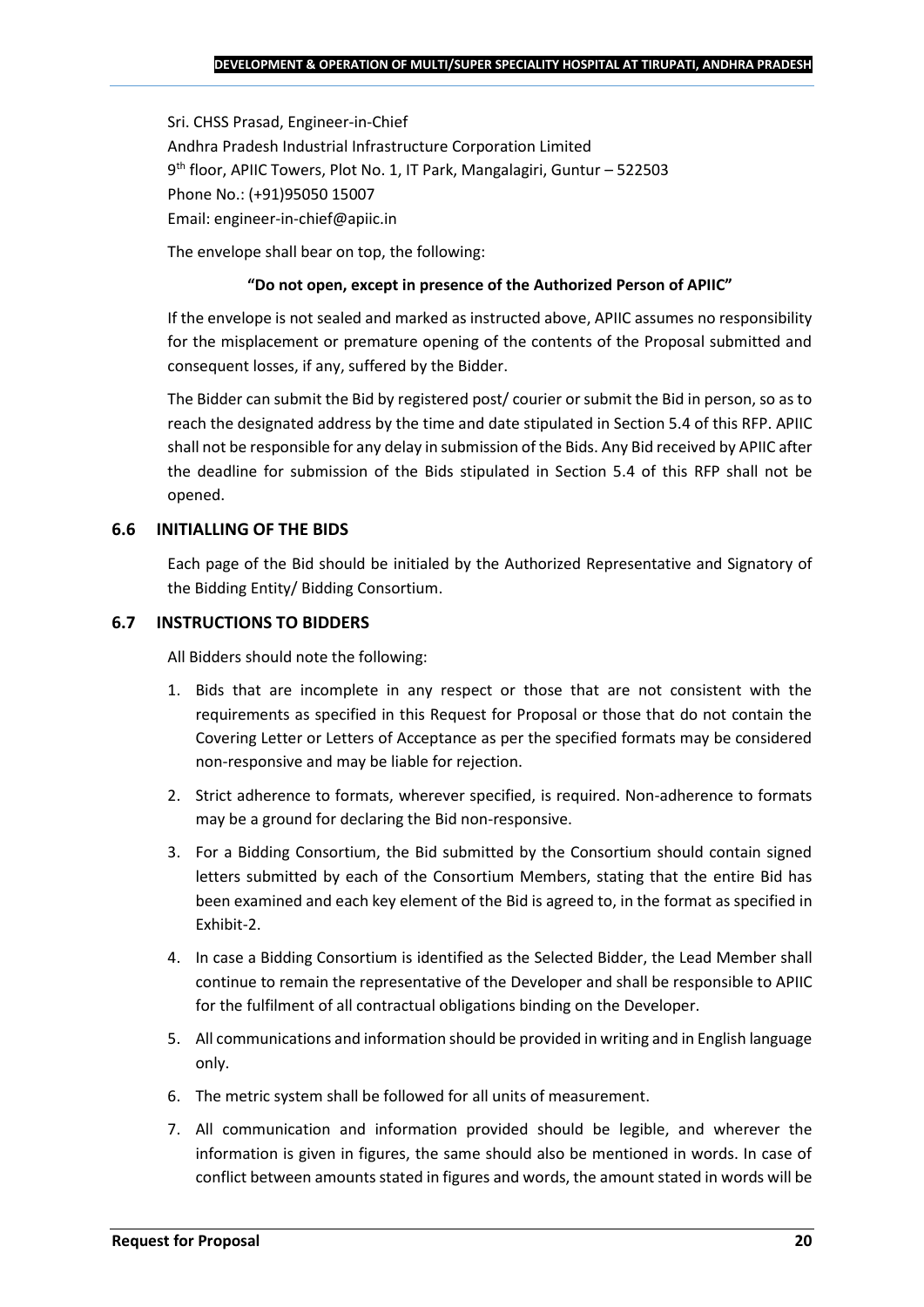taken as correct.

- 8. No change in or supplementary information to a Bid shall be accepted once submitted. However, APIIC reserves the right to seek additional information from the Bidders, if found necessary during the course of evaluation of the Bid. In case of non-submission, incomplete submission or delayed submission of such additional information or clarifications sought by APIIC, the Bid would be evaluated solely on the basis of the available information.
- 9. The Bids shall be evaluated as per the criteria specified in this RFP. However, within the broad framework of the evaluation parameters as stated in the Request for Proposal, APIIC reserves the right to make modifications to the stated evaluation criteria, which would be uniformly applied, to all the Bidders.
- 10. The Bidder should designate one person (**"Authorized Representative and Signatory"**) authorized to represent the Bidder in its dealings with APIIC. The **"Authorized Representative and Signatory"** shall hold the Power of Attorney and be authorized to perform all tasks including but not limited to providing information, responding to enquiries, entering into contractual commitments on behalf of the Bidder etc. The Covering Letter submitted by the Bidder shall be signed by the Authorized Signatory and shall bear the stamp of the entity thereof.
- 11. The Bid (and any additional information requested subsequently) shall also bear the initials of the Authorized Signatory and stamp of the entity thereof on each page of the Bid.
- 12. For a Bidding Consortium, no change in the membership of the consortium, in responsibilities or in equity commitments of any Consortium Member whose strengths are being credited for evaluation, shall be permitted after submission of the Bid.
- 13. The Bidder / Consortium should commit to hold at least 76% (seventy six percent) of the aggregate shareholding of the Developer at least till the fifth anniversary of the Project Completion Date. The equity may be brought down to 51% (fifty one percent) with the prior approval of APIIC. In case of Consortium,
	- (i) The Technical Member would be required to commit to hold a minimum equity stake equal to 26% (twenty six percent) of the aggregate shareholding of the Developer at least till the fifth anniversary of Project Completion Date.
	- (ii) The Financially Significant Consortium Member would be required to commit to hold a minimum equity stake equal to 26% (twenty six percent) of the aggregate shareholding of the Developer, at least till the fifth anniversary of Project Completion Date.
	- (iii) In case the Technical Member is also a Financially Significant Consortium Member, then such member is required to commit to hold a minimum equity stake equal to 26% (twenty six percent) of the aggregate shareholding of the Developer, at least till the fifth anniversary of Project Completion Date.
	- (iv) In any case, notwithstanding the above, the Lead Member, shall not be allowed to change its equity contribution, if it results in its equity holding becoming less than 51%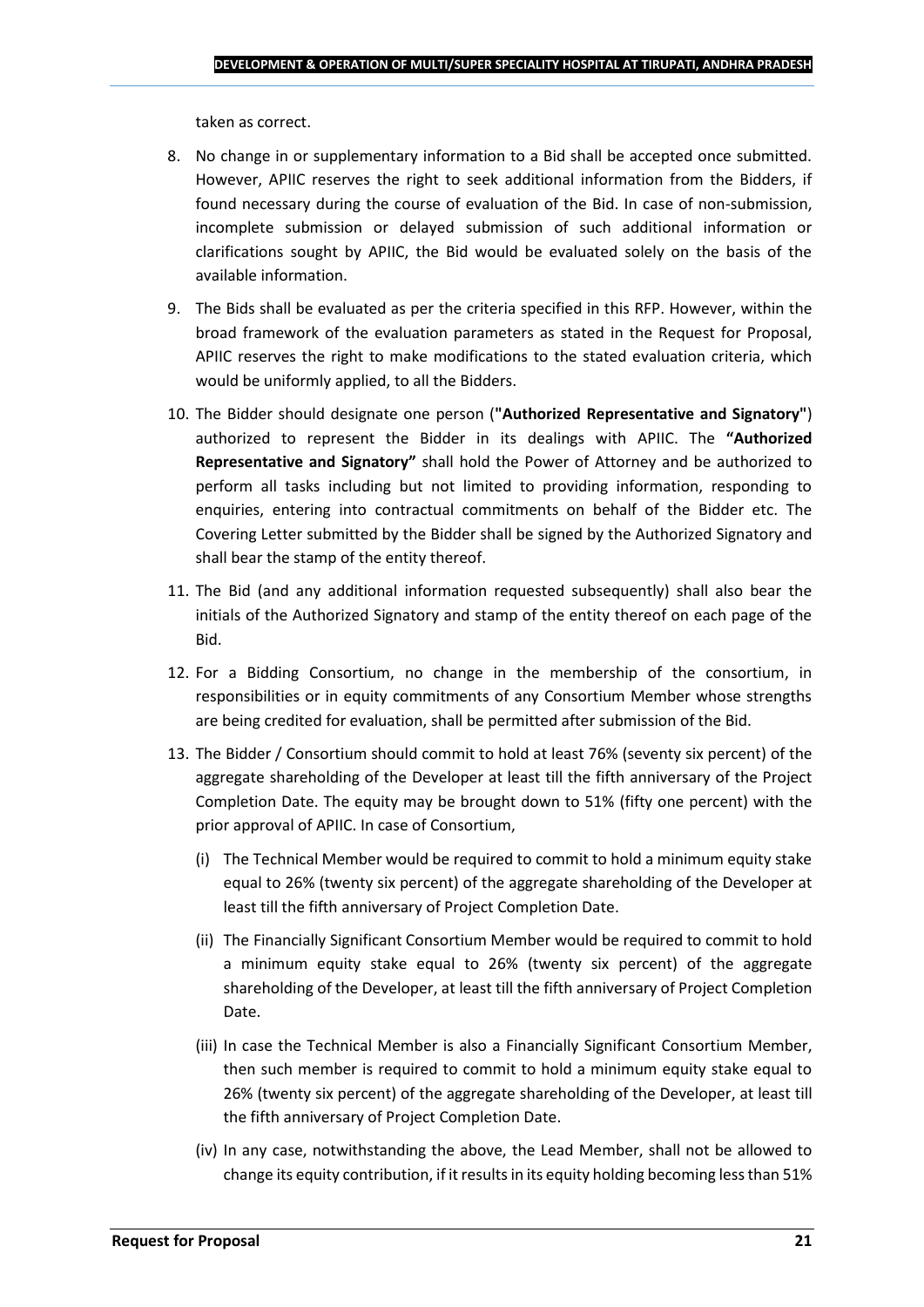(fifty one percent) at any time till the fifth anniversary of Project Completion Date.

- 14. APIIC reserves the right to vet and verify any or all information submitted by the Bidder.
- 15. If any claim made or information provided by the Bidder in the Bid or any information provided by the Bidder in response to any subsequent query by APIIC, is found to be incorrect or is a material misrepresentation of facts, then the Bid will be liable for rejection. Mere clerical errors or bona-fide mistakes may be treated as an exception at the sole discretion of APIIC and if APIIC is adequately satisfied.
- 16. The Selected Bidder would be required to form a Special Purpose Vehicle of the nature of the 'Developer' as was defined in the Section 3.9 of this RFP for the implementation and operations of the project.
- 17. The Bidder shall be responsible for all the costs associated with the preparation of the Bid. APIIC shall not be responsible in any way for such costs, regardless of the conduct or outcome of this process.
- 18. A Bidder shall not have a conflict of interest (the **"Conflict of Interest"**) that affects the bidding process. Any Bidder found to have a Conflict of Interest shall be disqualified. In the event of disqualification, APIIC shall be entitled to forfeit and appropriate the Bid Security or the Performance Security paid by the Selected Bidder, as the case may be, as mutually agreed genuine pre-estimated loss and damage likely to be suffered and incurred by APIIC and not by way of penalty for, inter alia, the time, cost and effort of APIIC, including consideration of such Bidder's proposal (the **"Damages"**), without prejudice to any other right or remedy that may be available to APIIC under the Bidding Documents and/ or the Agreement or otherwise. Without limiting the generality of the above, a Bidder shall be deemed to have a Conflict of Interest affecting the bidding process, if:
	- i. the Bidder, its Consortium Member or Associate (or any constituent thereof) and any other Bidder, its Consortium Member or any Associate thereof (or any constituent thereof) have common controlling shareholders or other ownership interest; provided that this disqualification shall not apply in cases where the direct or indirect shareholding of a Bidder, its Consortium Member or an Associate thereof (or any shareholder thereof having a shareholding of more than 5% (five percent) of the paid up and subscribed share capital of such Bidder, Consortium Member or Associate, as the case may be) in the other Bidder, its Consortium Member or Associate, is less than 5% (five per cent) of the subscribed and paid up equity share capital thereof; provided further that this disqualification shall not apply to any ownership by a bank, insurance company, pension fund or a public financial institution referred to in sub-section (72) of section 2 of the Companies Act, 2013. For the purposes of this Section 6.6.(19), indirect shareholding held through one or more intermediate persons shall be computed as follows: (a) where any intermediary is controlled by a person through management control or otherwise, the entire shareholding held by such controlled intermediary in any other person (the **"Subject Person"**) shall be taken into account for computing the shareholding of such controlling person in the Subject Person; and (b) subject always to sub-section (a) above, where a person does not exercise control over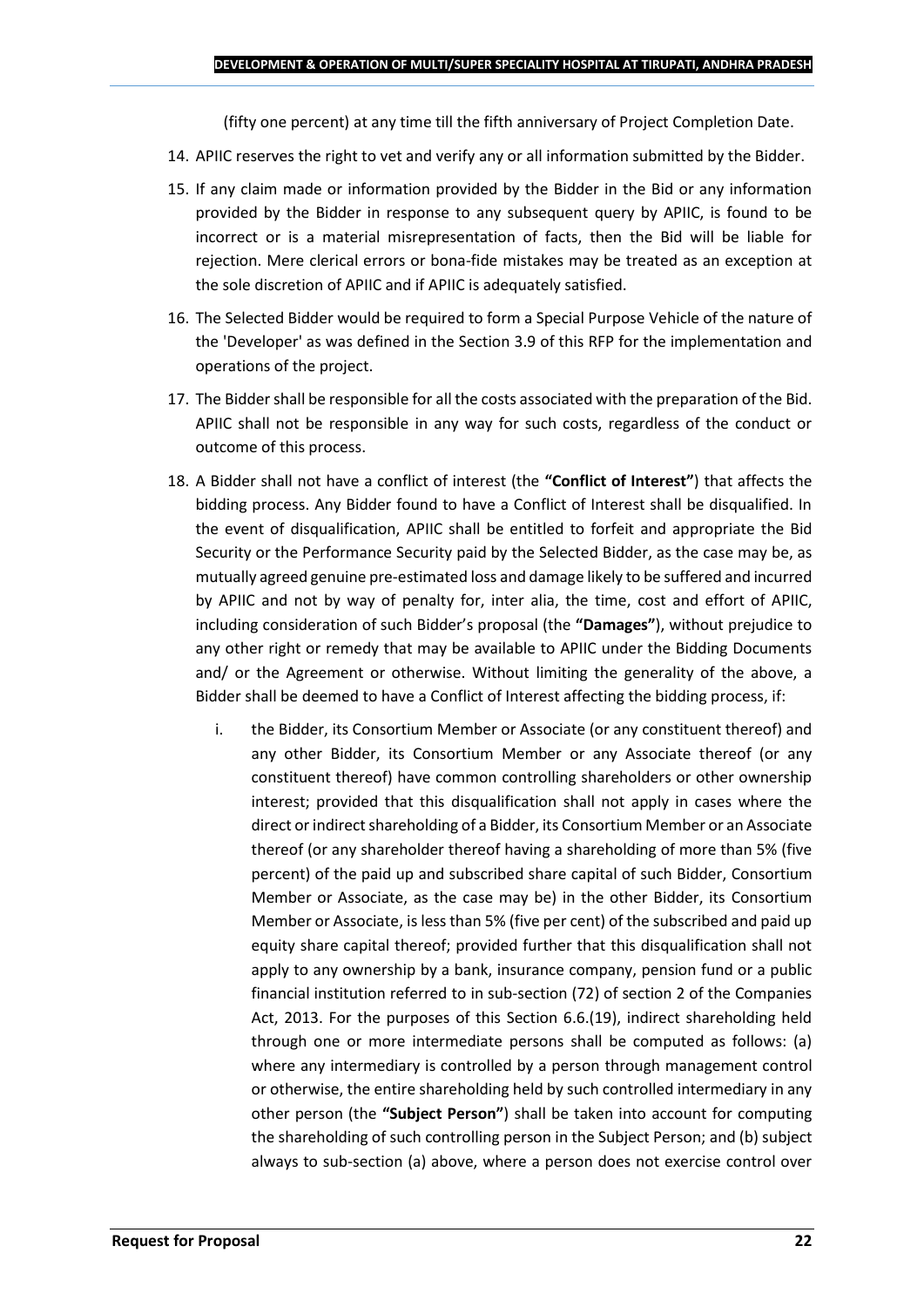an intermediary, which has shareholding in the Subject Person, the computation of indirect shareholding of such person in the Subject Person shall be undertaken on a proportionate basis; provided, however, that no such shareholding shall be reckoned under this sub-section (b) if the shareholding of such person in the intermediary is less than 26% of the subscribed and paid up equity shareholding of such intermediary; or

- ii. a constituent of such Bidder is also a constituent of another Bidder; or
- iii. such Bidder, its Consortium Member or any Associate thereof receives or has received any direct or indirect subsidy, grant, concessional loan or subordinated debt from any other Bidder, its Consortium Member or Associate, or has provided any such subsidy, grant, concessional loan or subordinated debt to any other Bidder, its Consortium Member or any Associate thereof; or
- iv. such Bidder has the same legal representative for purposes of this Bid as any other Bidder; or
- v. such Bidder, or any Associate thereof, has a relationship with another Bidder, or any Associate thereof, directly or through common third party/ parties, that puts either or both of them in a position to have access to each other's information about, or to influence the Bid of either or each other; or
- vi. such Bidder or any Associate thereof has participated as a consultant to APIIC in the preparation of any documents, design or technical specifications of the Project.

For purposes of this RFP, Associate means, in relation to the Bidder, a person who controls, is controlled by, or is under the common control with such Bidder, or is deemed or published as an **"Associate Office"**; or has a formal arrangement such as tie up for client referral or technology sharing, joint venture with the Bidder (the **"Associate"**); provided, however, that if the Bidder has any formal arrangement such as consortium membership in a consortium of advisers/ consultants for a particular assignment/ project, not being this project, with any other person, then such other person shall not be treated to be an Associate of the Bidder solely due to the reason of forming such consortium. As used in this definition, the expression **"control"**  means, with respect to a person which is a company or corporation, the ownership, directly or indirectly, of more than 50% (fifty percent) of the voting shares of such person, and with respect to a person which is not a company or corporation, the power to direct the management and policies of such person by operation of law or by contract.

## **6.8 FRAUD AND CORRUPT PRACTICES**

The Bidders and their respective officers, employees, agents and advisers shall observe the highest standard of ethics during the bidding process and subsequent to the issue of the Letter of Award (LoA) and during the subsistence of the Agreement. Notwithstanding anything to the contrary contained herein, or in the LoA or the Agreement, APIIC may reject a Bid, withdraw the LoA, or terminate the Agreement, as the case may be, without being liable in any manner whatsoever to the Bidder or Selected Bidder, as the case may be, if it determines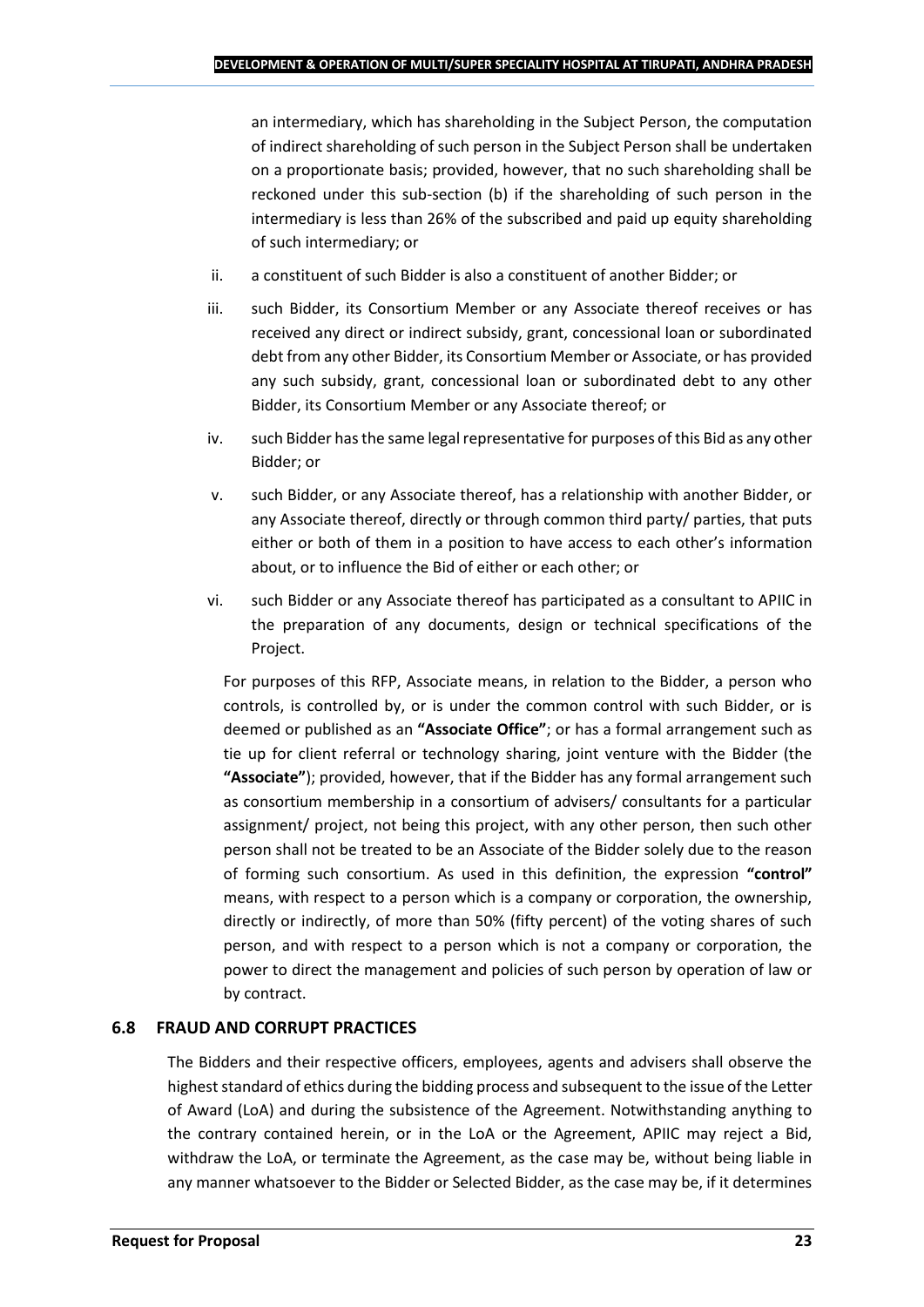that the Bidder or Selected Bidder, as the case may be, has, directly or indirectly or through an agent, engaged in corrupt practice, fraudulent practice, coercive practice, undesirable practice, false statement, misrepresentation, restrictive practice in the bidding process or has violated the terms of the Bid. In such an event, APIIC shall be entitled to cancel the Bid and forfeit and appropriate the Bid Security or the Performance Security paid by the Selected Bidder, as the case may be, as Damages, without prejudice to any other right or remedy that may be available to APIIC under the Bidding Documents and/or the Agreement, or otherwise. In such an event, the Bidder will not be entitled to any compensation whatsoever, or refund of any other amount.

Without prejudice to the rights of APIIC hereinabove and the rights and remedies which APIIC may have under the LoA or the Agreement, or otherwise if a Bidder or Selected Bidder, as the case may be, is found by APIIC to have directly or indirectly or through an agent, engaged or indulged in any corrupt practice, fraudulent practice, coercive practice, undesirable practice or restrictive practice during the bidding process, or after the issue of the LoA or the execution of the Agreement, such Bidder or Selected Bidder, as the case may be, shall not be eligible to participate in any tender or RFP issued by APIIC during a period of 2 (two) years from the date such Bidder or Selected Bidder, as the case may be, is found by APIIC to have directly or indirectly or through an agent, engaged or indulged in any corrupt practice, fraudulent practice, coercive practice, undesirable practice or restrictive practices, as the case may be.

For the purposes of this Section 6.8, the following terms shall have the meaning hereinafter respectively assigned to them:

- (a) **"corrupt practice"** means the offering, giving, receiving, or soliciting, directly or indirectly, of anything of value to influence the actions of any person connected with the bidding process (for avoidance of doubt, offering of employment to or employing or engaging in any manner whatsoever, directly or indirectly, any official of APIIC who is or has been associated in any manner, directly or indirectly, with the bidding process or the LoA or has dealt with matters concerning the Agreement or arising therefrom, before or after the execution thereof, at any time prior to the expiry of one year from the date such official resigns or retires from or otherwise ceases to be in the service of APIIC, shall be deemed to constitute influencing the actions of a person connected with the bidding process);
- (b) **"fraudulent practice"** means a misrepresentation or omission of facts or suppression of facts or disclosure of incomplete facts, to influence the bidding process.
- (c) **"coercive practice"** means impairing or harming, or threatening to impair or harm, directly or indirectly, any person or property to influence any person's participation or action in the bidding process;
- (d) **"undesirable practice"** means (i) establishing contact with any person connected with or employed or engaged by APIIC with the objective of canvassing, lobbying or in any manner influencing or attempting to influence the bidding process; or (ii) having a Conflict of Interest; and
- (e) **"restrictive practice"** means forming a cartel or arriving at any understanding or arrangement among Bidders with the objective of restricting or manipulating a full and fair competition in the bidding process.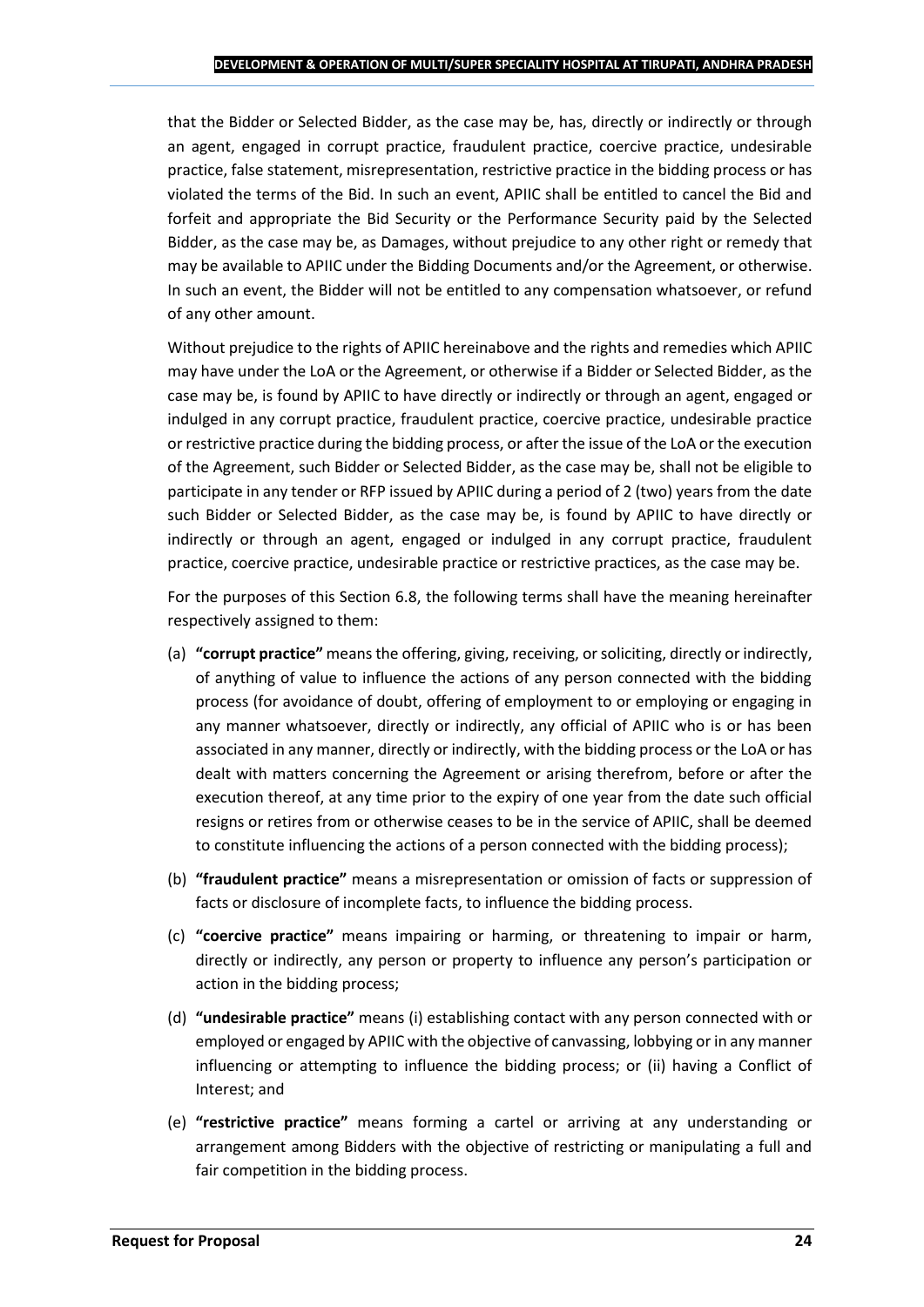#### **6.9 VALIDITY OF TERMS OF THE BID**

Each Bid shall indicate that it is a firm and irrevocable offer and shall remain valid and open for a period of not less than 6 (six) months from the last date for submission of the Bid. Nonadherence to this requirement may be a ground for declaring the Bid as non-responsive. However, APIIC may solicit the Bidder's consent for extension of the period of validity. Requests for additional Information or for extension of validity are procedural and do not indicate qualification of the Bidder in the process. The Bidder agrees to reasonably consider such a request. The request and response shall be in writing. A Bidder accepting APIIC's request for extension of validity shall not be permitted to modify his Bid in any other respect.

#### **6.10 FEES AND DEPOSITS TO BE PAID BY THE BIDDERS**

#### **6.10.1 Bid Processing Fee**

Bidders are requested to pay a non-refundable Bid Processing Fee for an amount specified in the **Annexure-2** of this RFP. This will be paid in the form of a Demand Draft Payable to APIIC and must accompany Cover 1. Bids that are not accompanied by the above bid-processing fee shall be rejected by APIIC as non-responsive.

#### **6.10.2 Bid Security**

Bidders are required to submit a Bid Security for an amount specified in the Annexure-2 of this RFP valid for 6 (six) months from the last date for submission of the Bid and shall accompany Cover 1. The Bid Security shall be in the form of a Bank Guarantee from any Scheduled Bank. In case of Foreign Bidders, the Bank Guarantee shall have to be from the corresponding local branch of the Foreign Bank. The form of the Bank Guarantee shall be as per the Format indicated in Exhibit-3.

Bids, which are not accompanied by the above bid security, shall be rejected by APIIC as nonresponsive. APIIC shall reserve the right to forfeit the Bid Security (by invoking the Bank Guarantee) under the following circumstances:

- a) If the Bidder engages in a corrupt practice, fraudulent practice, coercive practice, undesirable practice or restrictive practice as specified in Section 6.8 of this RFP;
- b) If the Bidder withdraws the bid at any time during the stipulated period of Bid validity as per Section 6.9 of this RFP (or as may be extended)
- c) If the Bidder, for the period of Bid validity: (i) In APIIC's opinion, commits a material breach of any of the terms and/or conditions contained in the RFP and/or subsequent communication from APIIC in this regard and/or (ii) Fails or refuses to execute the Letter of Award (in the event of the award of the Project to it) and/or (iii) Fails or refuses to pay the Performance Security within the stipulated time and/or (iv) Fails or refuses to sign the Agreement.

The Bid Security of the unsuccessful Bidders can cease to be in force after 30 (thirty) days following the announcement of award of the Project to the Selected Bidder and the issuance of the Letter of Award.

The Bid Security of the Selected Bidder shall be returned on issuance of Letter of Award as specified in the Annexure-2 of this RFP.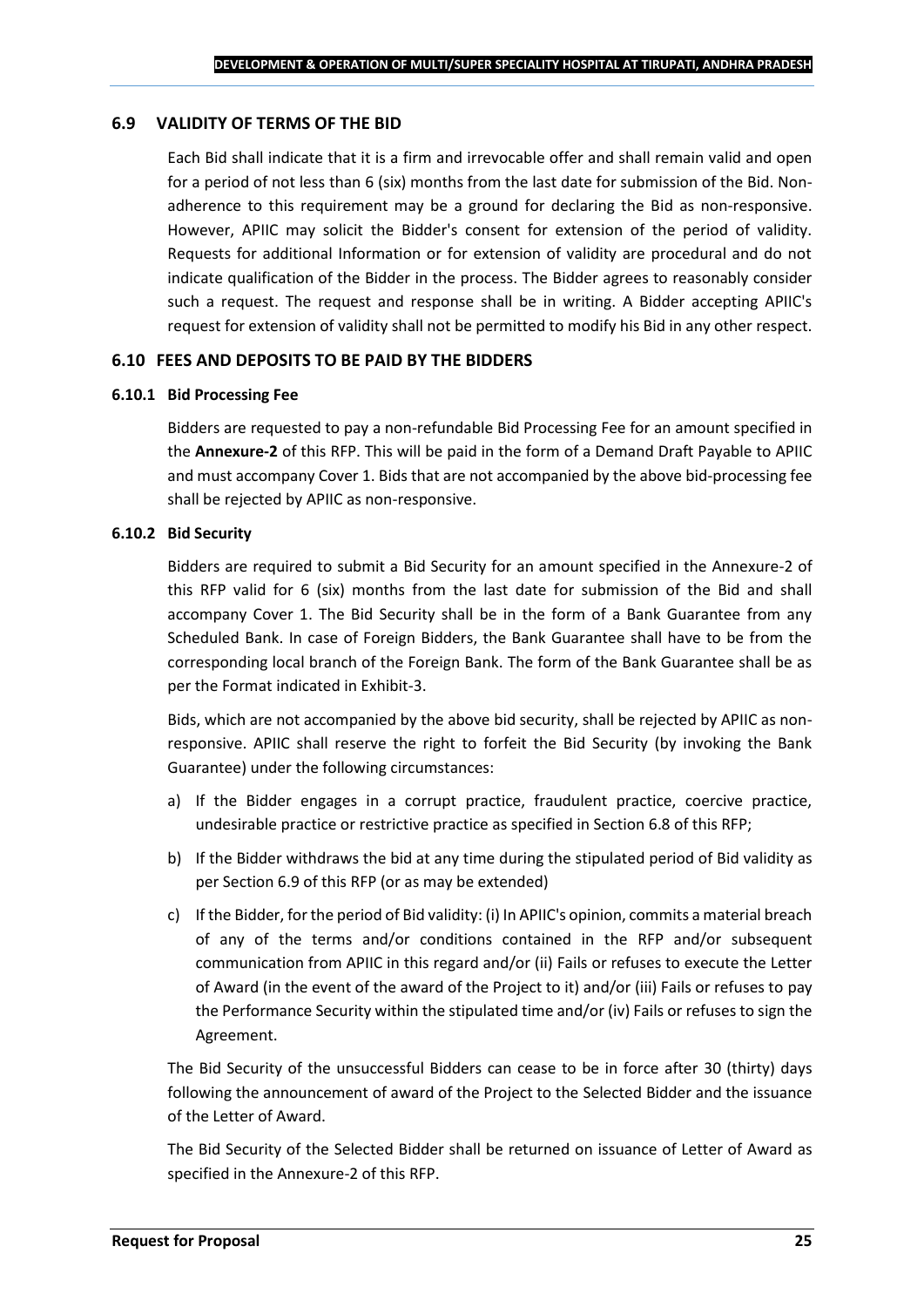## <span id="page-25-0"></span>**7. COVER: TECHNICAL PROPOSAL EVALUATION**

### **7.1 THE OBJECTIVE OF THE TECHNICAL EVALUATION**

The objective of the Technical evaluation is to check whether the Bidder:

- Committed at least ₹100 crore investment in the proposed hospital in its Proposal
- Committed to operationalize at least 100 beds in the proposed hospital in its Proposal
- Has proposed at least 2 specialty/super-specialty treatment in the proposed hospital.
- Has proposed at least 40% equity contribution in the financing of the proposed project
- If any Bidder fails to satisfy even one of the above-mentioned criteria, then it shall be disqualified. All the Bidders who shall meet the above stated criteria shall be shortlisted for scoring to identify the Selected Bidder

#### **7.2 ELIGIBILITY CRITERIA**

#### **7.2.1 Entities Eligible to bid for the project**

The following entities would be eligible to bid for the project either individually or as a Consortium.

- Individuals
- Proprietorship Firm
- Partnership Firm
- Private Limited Company
- Public Limited Company
- Not for Profit organizations
- Trusts
- Joint Venture
- **Consortium**

However, the conditions prescribed in this RFP apply to the Bidding Entity or the Bidding Consortium.

#### **7.3 TECHNICAL PROPOSAL: INFORMATION FORMATS**

#### **7.3.1 INFORMATION TO BE SUBMITTED WITH THE BID:**

- (i) Bid Processing Fee for an amount specified in the Annexure-2 of this RFP;
- (ii) Covering Letter as per the format given in Exhibit-1;
- (iii) For a Bidding Consortium, Letter of Acceptance from Consortium members as per format given in Exhibit-2;
- (iv) Bid security as per the format given in Exhibit-3;
- (v) Description of the Bidder as per the format given in Exhibit-4;
- (vi) Memorandum of Understanding incorporating the Principles listed in Exhibit-5;
- (vii) Information submission as per format given in Exhibit-6.
- (viii) Performance Security as given in Exhibit-7

#### **7.3.2 BUSINESS PROPOSAL: EVALUATION CRITERIA**

The objective of the Business Proposal is to ascertain the profile of the Bidder and to assess the plan of the Bidder for execution of proposed project which can be evaluated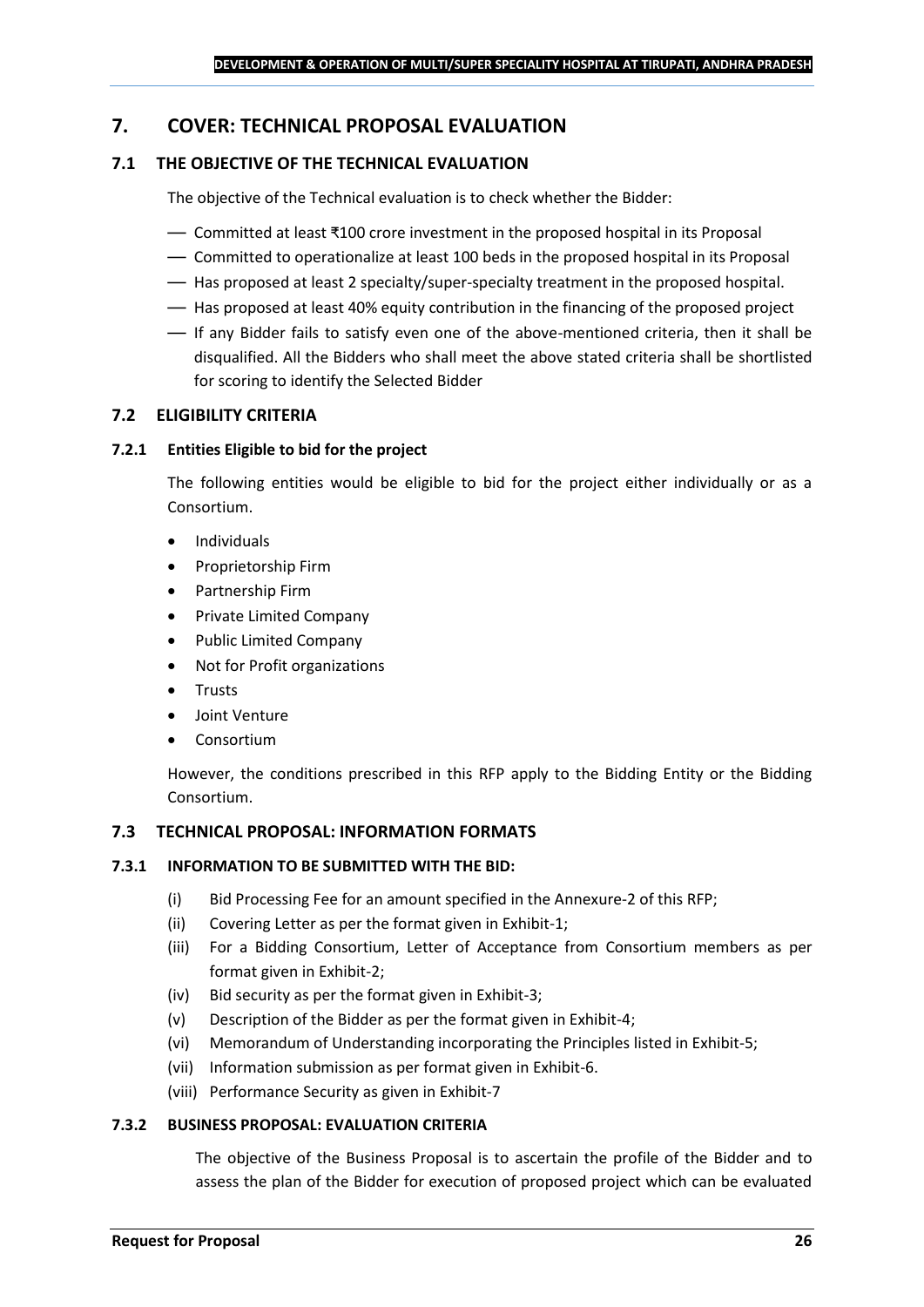on the basis of the criteria outlined in Section 5.3 of this RFP.

#### **7.4 EVALUATION PROCESS**

In evaluating the Business Proposal, APIIC reserves the right to seek clarifications from the Bidders. The Bidders shall be required to furnish such clarifications.

Further to the evaluation, if in APIIC's opinion, the Business Proposal is materially deficient or inconsistent in any aspect; the Bid shall be declared Non-Responsive and shall not be considered for further evaluation.

Only the Qualified Bidders shall be considered for evaluation of the Financial Proposals.

#### **7.5 BUSINESS PROPOSAL: INFORMATION FORMATS**

The information requirements for submission of the Business Proposal are detailed in Exhibit-6.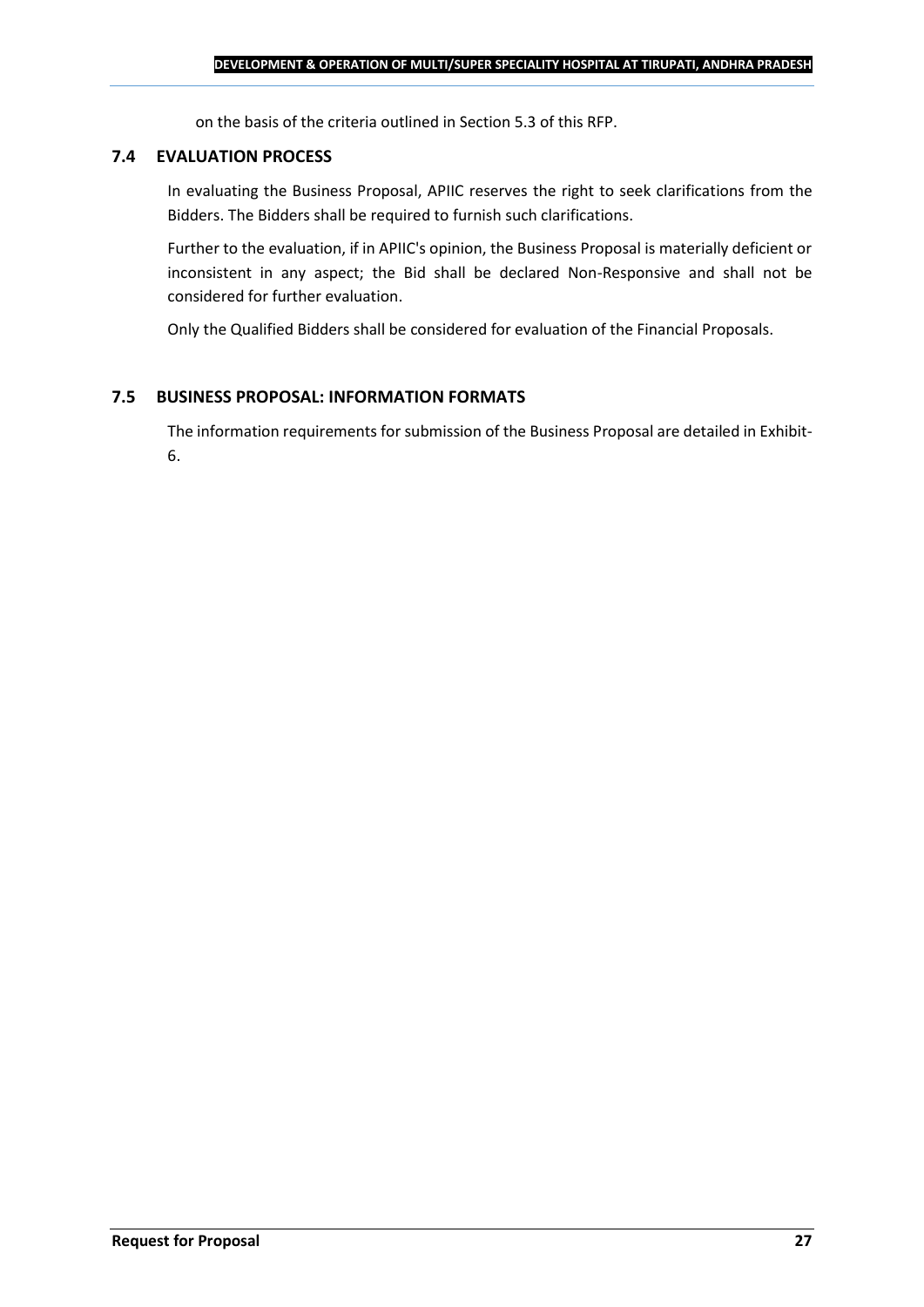## <span id="page-27-0"></span>**8. EXHIBIT-1: FORMAT OF THE COVERING LETTER**

*(The covering letter is to be submitted by the Bidding entity or the Lead Member of a Bidding Consortium, along with the Cover 1 of the Bid)*

Date:

Place:

**To,**

The Vice Chairman & Managing Director Andhra Pradesh Industrial Infrastructure Corporation Limited 11<sup>th</sup> floor, APIIC Towers, Plot No. 1, IT Park, Mangalagiri, Guntur Andhra Pradesh - 522503

Dear Sir,

## **Sub: Bid for Development & Operation of Multi/Super Specialty Hospital at Tirupati, Andhra Pradesh**

Please find enclosed, our Bid for Development & Operation of Multi/Super Specialty Hospital at Tirupati, Andhra Pradesh in response to the Request for Proposal (RFP) dated issued by Andhra Pradesh Industrial Infrastructure Corporation Limited (APIIC).

We hereby confirm the following:

1. The Bid is being submitted by **the intervalle in the Sidding entity**) who is the Bidder in accordance with the conditions stipulated in the RFP.

The Bid is being submitted by **the inclusive in the Solution Contract Contract Contract Contract Contract Contract Contract Contract Contract Contract Contract Contract Contract Contract Contract Contract Contract Contract** the Lead Member of the Bidding Consortium comprising *(mention the names of the entities who are the Consortium Members)*, in accordance with the conditions stipulated in the RFP. Our Bid includes the Letter(s) of Acceptance in the format specified in the RFP.

- 2. We have examined in detail and have understood its content and the terms and conditions stipulated in the RFP issued by APIIC and in any subsequent communication sent by APIIC. We agree and undertake to abide by all these terms and conditions. Our Bid is consistent with all the requirements of submission as stated in the RFP or in any of the subsequent communications from APIIC.
- 3. The information submitted in our Bid is complete, is strictly as per the requirements as stipulated in the RFP and is correct to the best of our knowledge and understanding. We

*Please strike out whichever is not applicable*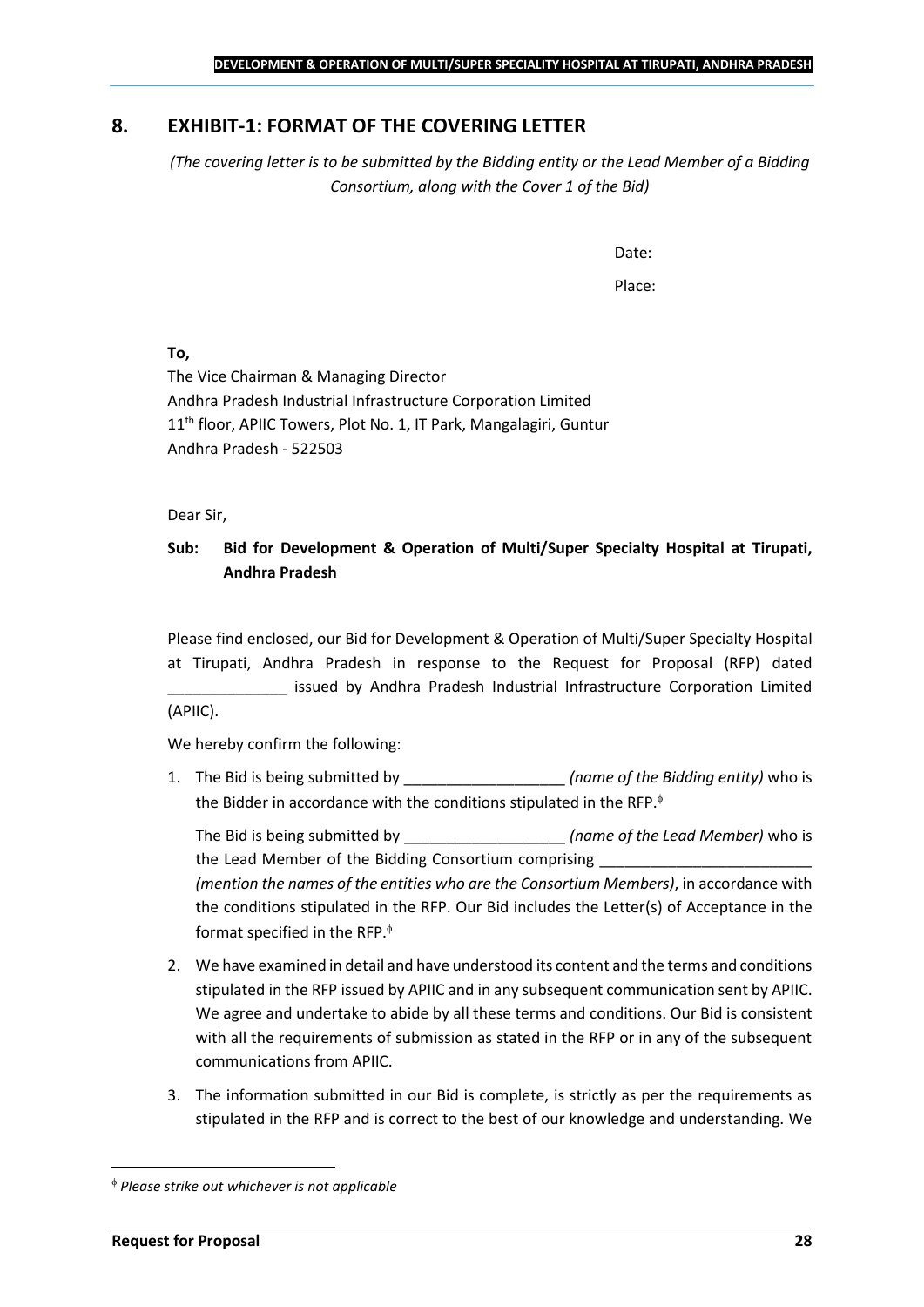would be solely responsible for any errors or omissions in our Bid.

4. The Bidding Company satisfies the legal requirements and meets all the eligibility criteria laid down in the RFP.  $\phi$ 

The Bidding Consortium of which we are the Lead Member satisfies the legal requirements and meets all the eligibility criteria laid down in the RFP.

5. We as the Bidding Company/ Lead Member<sup> $\phi$ </sup>, designate Mr./ Ms.  $\frac{1}{\sqrt{1-\frac{1}{2}}\sqrt{1-\frac{1}{2}}\sqrt{1-\frac{1}{2}}\sqrt{1-\frac{1}{2}}\sqrt{1-\frac{1}{2}}\sqrt{1-\frac{1}{2}}\sqrt{1-\frac{1}{2}}\sqrt{1-\frac{1}{2}}\sqrt{1-\frac{1}{2}}\sqrt{1-\frac{1}{2}}\sqrt{1-\frac{1}{2}}\sqrt{1-\frac{1}{2}}\sqrt{1-\frac{1}{2}}\sqrt{1$ *(mention name, designation, contact address, phone no., fax no., etc.)*, as our Authorized Representative and Signatory who is authorized to perform all tasks including, but not limited to providing information, responding to enquiries, entering into contractual commitments etc. on behalf of the us in respect of the Project.

For and on behalf of : Signature : the state of the state of the state of the state of the state of the state of the state of the state of the state of the state of the state of the state of the state of the state of the state of the state of th

(Authorized Representative and Signatory of the Bidding Entity or Lead Member of the Bidding Consortium)

Name of the Person : Designation : Company Seal :

*Note: Power of Attorney authorizing the Representative is to be attached.*

*Please strike out whichever is not applicable*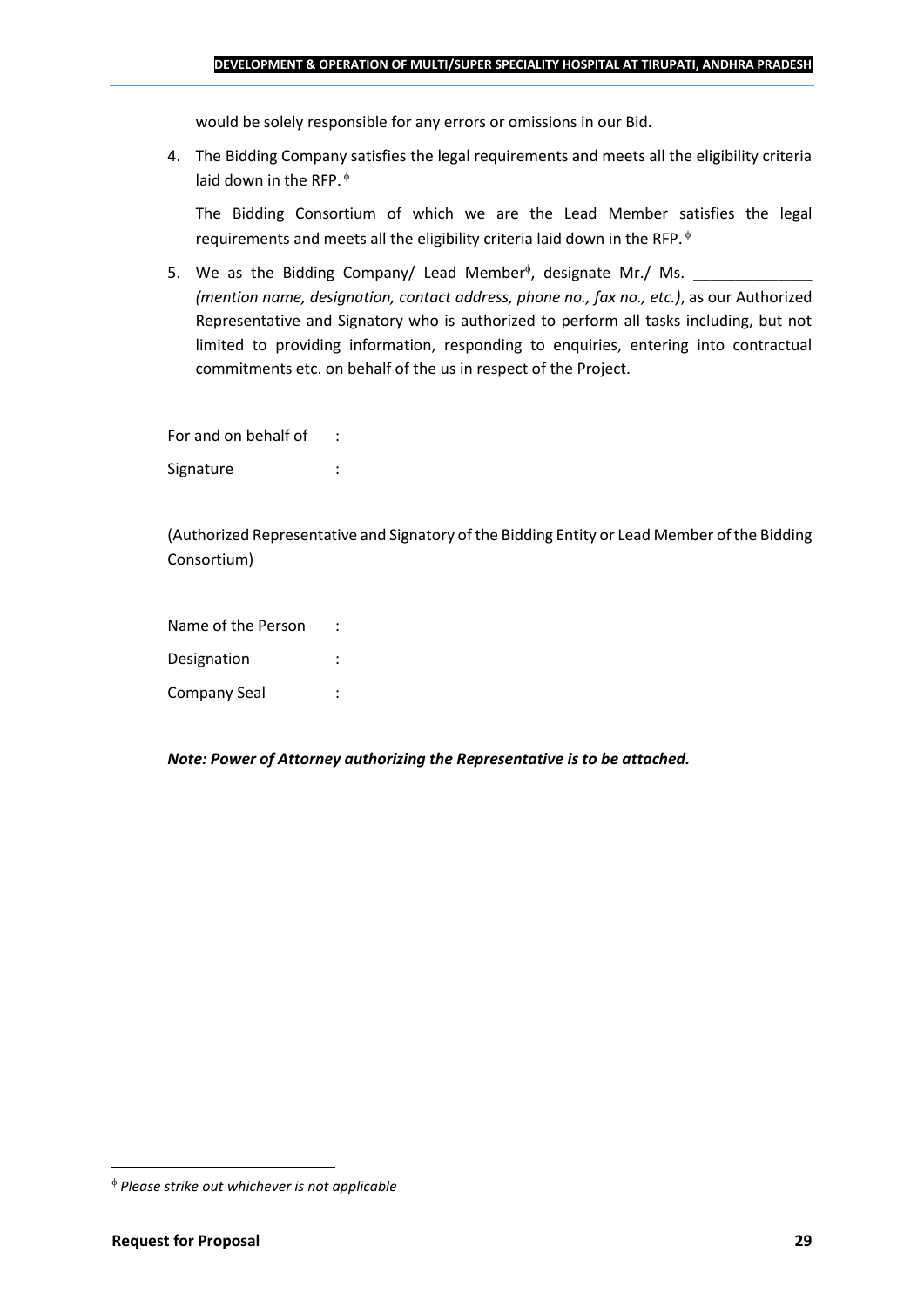#### **Format for Power of Attorney for Authorized Representative**

*(To be executed by the Bidding Entity or by all members in case of Consortium)*

Know all men by these presents, We, the state of the firm and address of the registered office) do hereby irrevocably constitute, nominate, appoint and authorise Mr. / Ms (Name), son/daughter/wife of \_\_\_\_\_\_\_\_\_\_\_\_\_\_\_\_\_\_\_\_\_\_\_\_ and presently residing at who is [presently employed with us/ the Lead Member of our Consortium and holding the position of  $\Box$  . The position of  $\Box$  as our true and lawful attorney (hereinafter referred to as the "Attorney") to do in our name and on our behalf, all such acts, deeds and things as are necessary or required in connection with or incidental to submission of our Bid for the Development & Operation of Multi/Super Specialty Hospital at Tirupati, Andhra Pradesh proposed by Andhra Pradesh Industrial Infrastructure Corporation Limited (APIIC) (the "Authority") including but not limited to signing and submission of all applications, Bids and other documents and writings, participate in Bidders' and other conferences and providing information / responses to the Authority, representing us in all matters before the Authority, signing and execution of all contracts/agreements and undertakings consequent to acceptance of our Bid, and generally dealing with the Authority in all matters in connection with or relating to or arising out of our Bid for the said Project and/or upon award thereof to us and/or till the entering into the Agreement with the Authority.

AND we hereby agree to ratify and confirm and do hereby ratify and confirm all acts, deeds and things lawfully done or caused to be done by our said Attorney pursuant to and in exercise of the powers conferred by this Power of Attorney and that all acts, deeds and things done by our said Attorney in exercise of the powers hereby conferred shall and shall always be deemed to have been done by us.

| IN WITNESS WHEREOF WE,                  |        | THE ABOVE NAMED PRINCIPAL HAVE |  |
|-----------------------------------------|--------|--------------------------------|--|
| EXECUTED THIS POWER OF ATTORNEY ON THIS | DAY OF | $20**$                         |  |

For  $\qquad$ 

(Signature)

(Name, Title and Address)

Witnesses:

(Signature)

(Name, Title and Address of the Attorney)

Accepted **[Notarised] Accepted** *Maximum Maximum Maximum Maximum Maximum <i>Maximum Maximum Maximum <i>Maximum Maximum Maximum <i>Maximum Maximum Maximum <i>Maximum Maximum*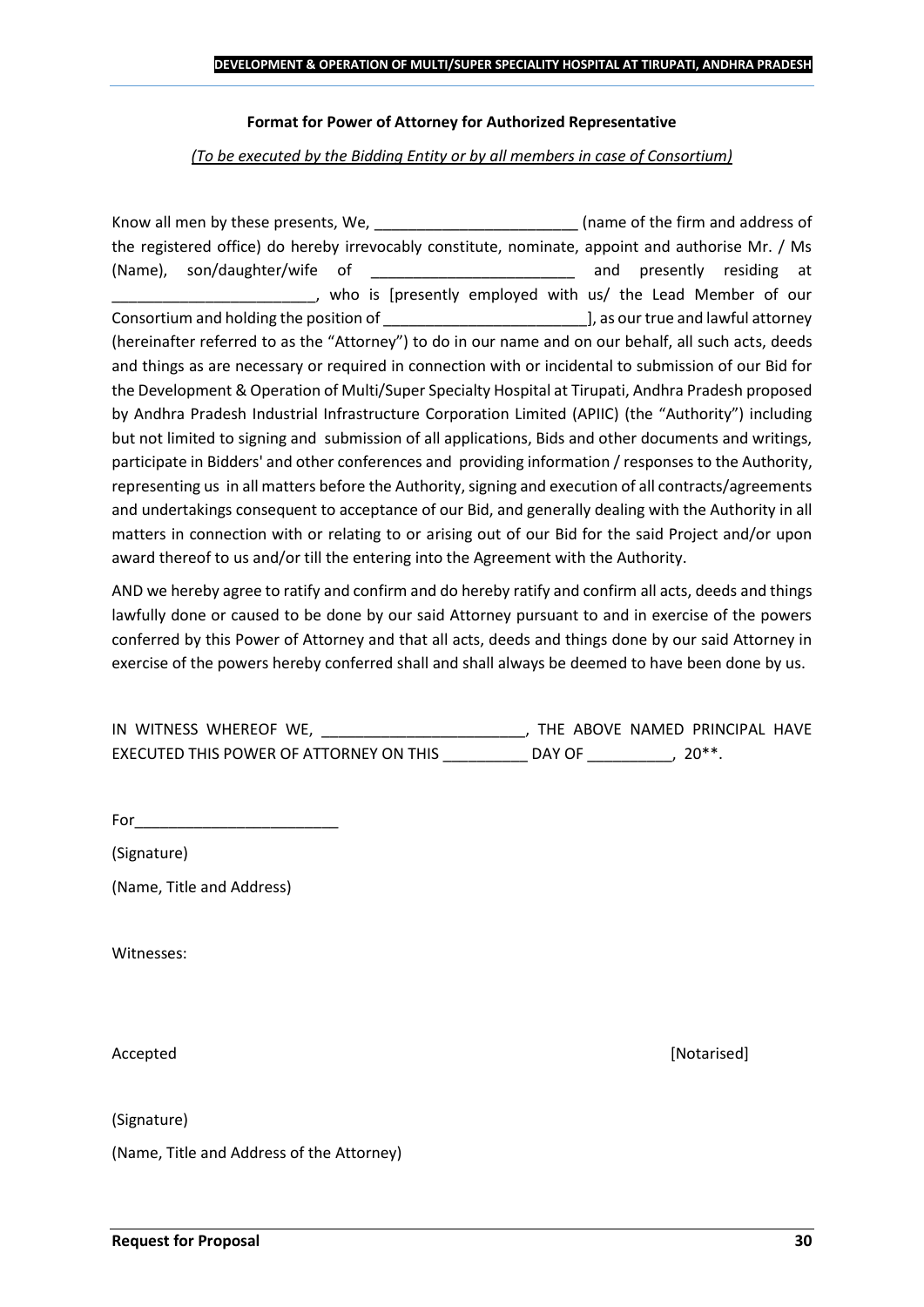#### *Notes:*

*The mode of execution of the Power of Attorney should be in accordance with the procedure, if any, laid down by the applicable law and the charter documents of the executant(s) and when it is so required, the same should be under common seal affixed in accordance with the required procedure*.

*Also, wherever required, the Bidder should submit for verification the extract of the charter documents and documents such as a resolution/power of attorney in favour of the person executing this Power of Attorney for the delegation of power hereunder on behalf of the Bidder.* 

For a Power of Attorney executed and issued overseas, the document will also have to be legalised by the *Indian Embassy and notarised in the jurisdiction where the Power of Attorney is being issued.*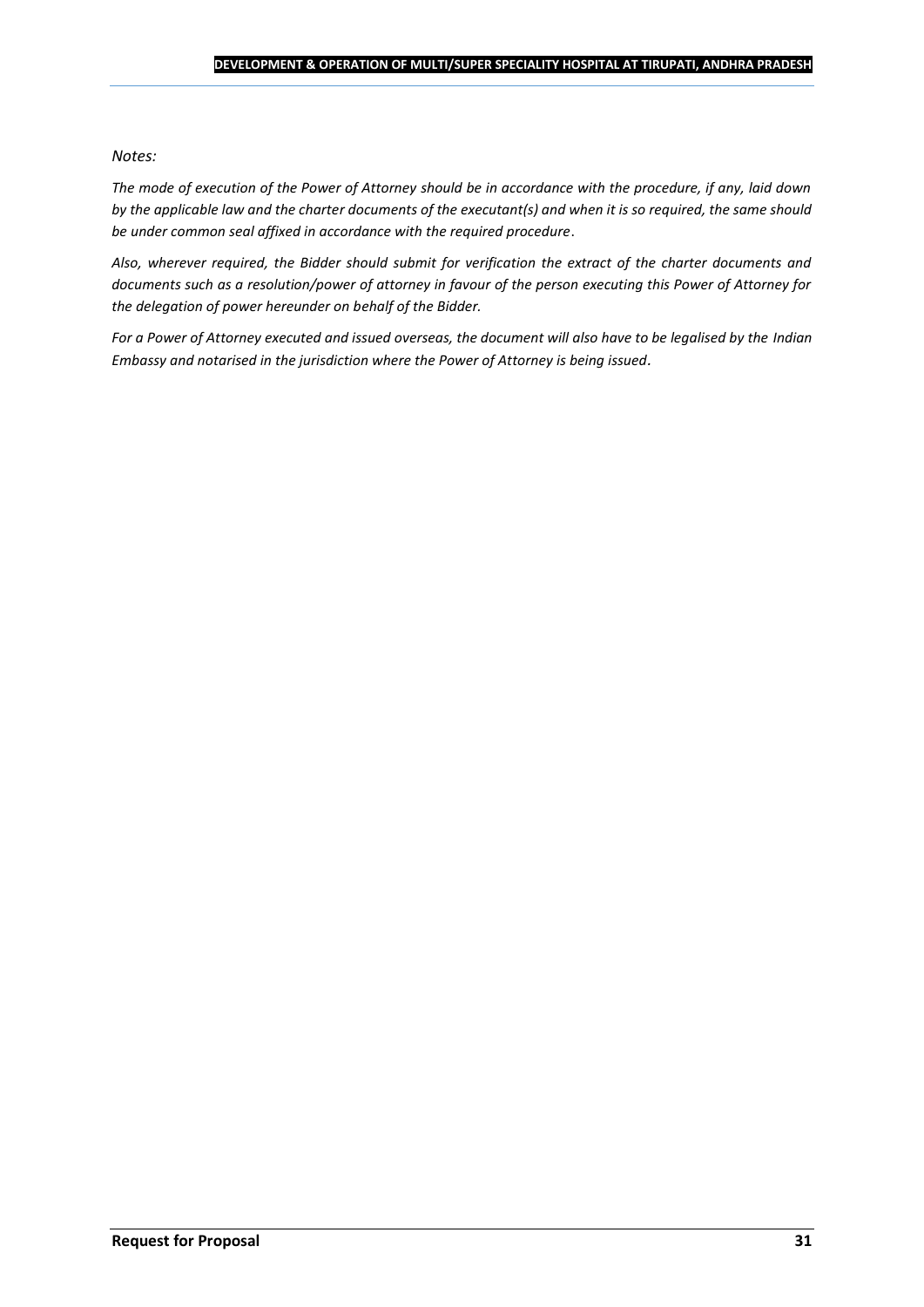#### **Format for Power of Attorney for Lead Member of Consortium**

*(To be executed by all members in case of Consortium)*

Whereas Andhra Pradesh Industrial Infrastructure Corporation Limited (APIIC) ("the Authority") has invited Bids for the Development & Operation of Multi/Super Specialty Hospital at Tirupati, Andhra Pradesh ("the Project").

Whereas, \_\_\_\_\_\_\_\_\_\_\_\_, \_\_\_\_\_\_\_\_\_\_\_, and \_\_\_\_\_\_\_\_\_\_\_\_ (collectively the "Consortium") being Members of the Consortium are interested in bidding for the Project in accordance with the terms and conditions of the Request for Proposal and other connected documents in respect of the Project, and

Whereas, it is necessary for the Members of the Consortium to designate one of them as the Lead Member with all necessary power and authority to do for and on behalf of the Consortium, all acts, deeds and things as may be necessary in connection with the Consortium's Bid for the Project and its execution.

#### NOW THEREFORE KNOW ALL MEN BY THESE PRESENTS

We, \_\_\_\_\_\_\_\_\_\_\_\_\_ having our registered office at \_\_\_\_\_\_\_\_\_\_\_\_\_, M/s. \_\_\_\_\_\_\_\_\_\_\_, having our registered office at \_\_\_\_\_\_\_\_\_\_\_, and M/s. \_\_\_\_\_\_\_\_\_\_\_, having our registered office at \_\_\_\_\_\_\_\_\_\_\_\_, [the respective names and addresses of the registered office] (hereinafter collectively referred to as the "Principals") do hereby irrevocably designate, nominate, constitute, appoint and authorise M/s \_\_\_\_\_\_\_\_\_\_\_, having its registered office at  $\qquad \qquad$ , being one of the Members of the Consortium, as the Lead Member and true and lawful attorney of the Consortium (hereinafter referred to as the "Attorney") and hereby irrevocably authorise the Attorney (with power to sub-delegate) to conduct all business for and on behalf of the Consortium and any one of us during the bidding process and, in the event the Consortium is awarded the Right/ Contract, during the execution of the Project, and in this regard, to do on our behalf and on behalf of the Consortium, all or any of such acts, deeds or things as are necessary or required or incidental to the submission of its Bid for the Project, including but not limited to signing and submission of all applications, Bids and other documents and writings, participate in Bidders' and other conferences, respond to queries, submit information/ documents, sign and execute contracts/agreements and undertakings consequent to acceptance of the Bid of the Consortium and generally to represent the Consortium in all its dealings with the Authority, and/ or any other Government Agency or any person, in all matters in connection with or relating to or arising out of the Consortium's Bid for the Project and/ or upon award thereof till the Agreement is entered into with the Authority.

AND hereby agree to ratify and confirm and do hereby ratify and confirm all acts, deeds and things lawfully done or caused to be done by our said Attorney pursuant to and in exercise of the powers conferred by this Power of Attorney and that all acts, deeds and things done by our said Attorney in exercise of the powers hereby conferred shall and shall always be deemed to have been done by us/ Consortium.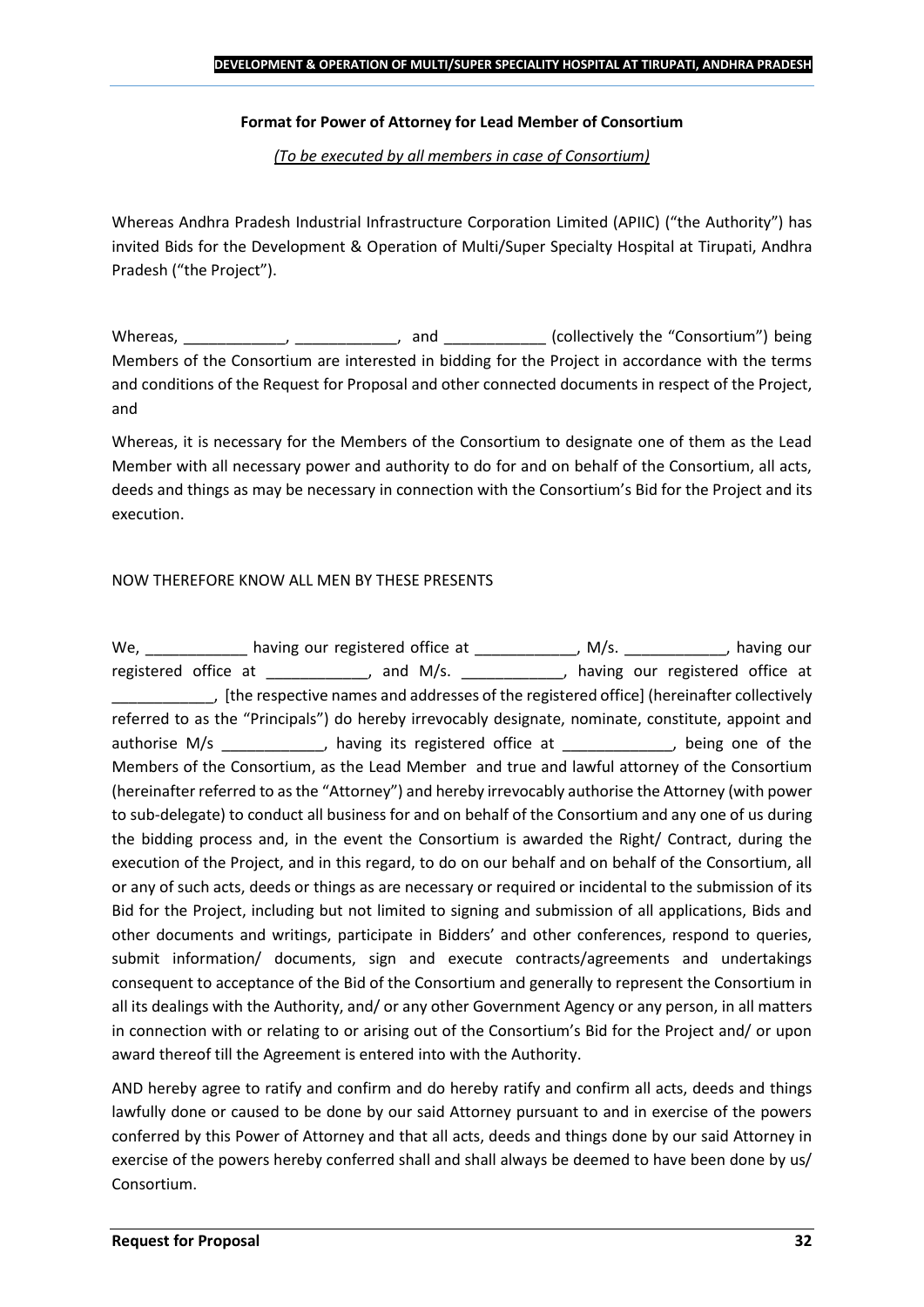IN WITNESS WHEREOF WE THE PRINCIPALS ABOVE NAMED HAVE EXECUTED THIS POWER OF ATTORNEY ON THIS \_\_\_\_\_\_\_\_ DAY OF \_\_\_\_\_\_\_ 20\*\*.

For \_\_\_\_\_\_\_\_\_\_\_\_ (Name & Title)

For  $(Name & Title)$ 

Witnesses:

1

2

#### (Executants)

(To be executed by all the Members of the Consortium)

*Notes:* 

*The mode of execution of the Power of Attorney should be in accordance with the procedure, if any, laid down by the applicable law and the charter documents of the executant(s) and when it is so required, the same should be under common seal affixed in accordance with the required procedure*.

*Also, wherever required, the Bidder should submit for verification the extract of the charter documents and documents such as a resolution/ power of attorney in favour of the person executing this Power of Attorney for the delegation of power hereunder on behalf of the Bidder.* 

*For a Power of Attorney executed and issued overseas, the document will also have to be legalised by the Indian Embassy and notarised in the jurisdiction where the Power of Attorney is being issued. However, the Power of Attorney provided by Bidders from countries that have signed the Hague Legislation Convention 1961 are not required to be legalised by the Indian Embassy if it carries a conforming Appostille certificate.*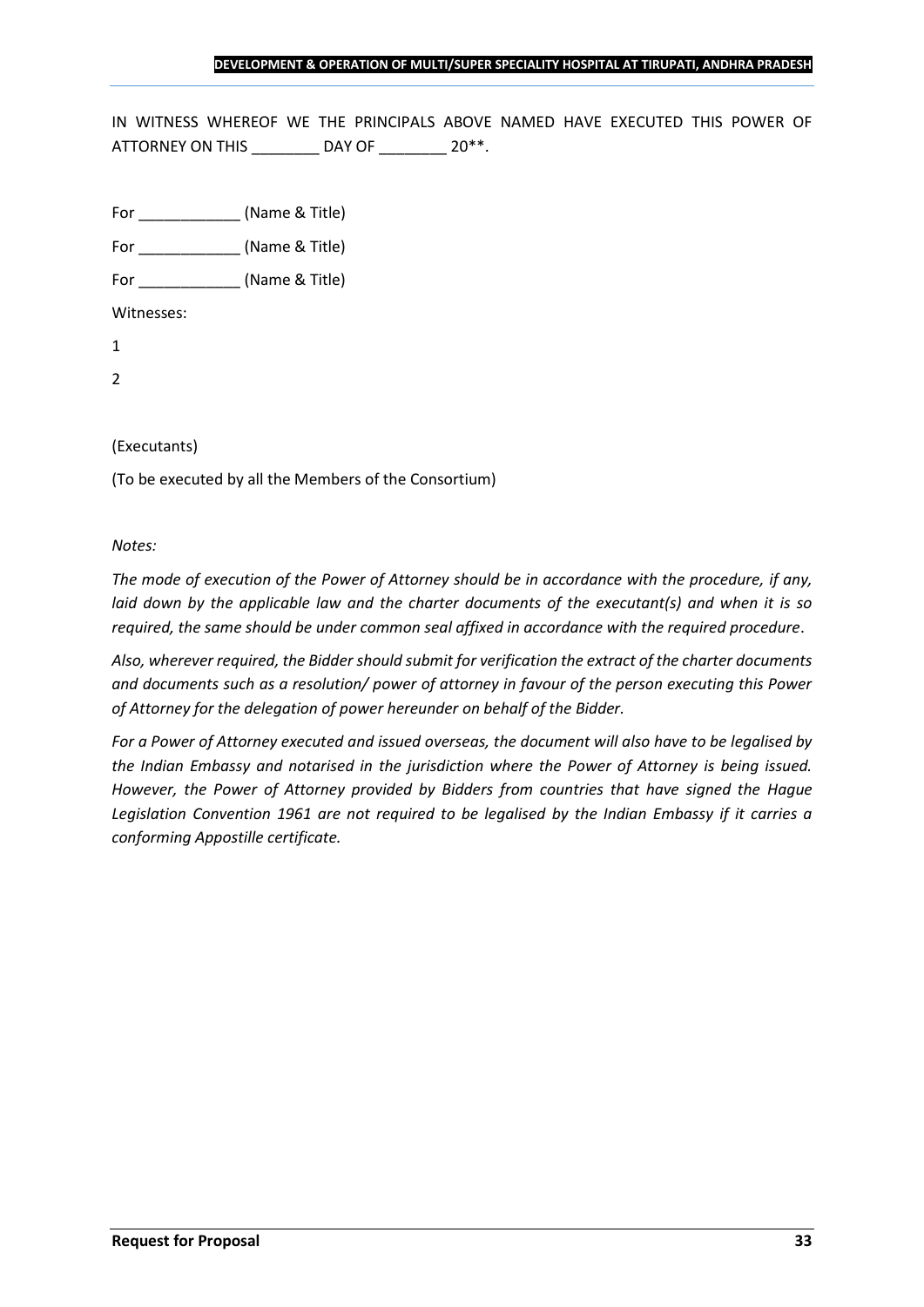## <span id="page-33-0"></span>**9. EXHIBIT-2: FORMAT OF LETTER OF ACCEPTANCE (IN CASE OF A BIDDING CONSORITUM)**

*(The Letter of Acceptance is to be submitted by each Consortium Member of the Bidding Consortium)*

Date:

Place:

**To,**

Vice Chairman & Managing Director Andhra Pradesh Industrial Infrastructure Corporation Limited APIIC Towers, Plot No. 1, IT Park, Mangalagiri, Guntur - 522503 Andhra Pradesh

Dear Sir,

## **Sub: Bid for Development and Operation of Multi/Super Specialty Hospital at Tirupati, Andhra Pradesh**

This has reference to the Bid being submitted by *(mention the name of the Lead Member of the Bidding Consortium)*, as Lead Member of the Bidding Consortium comprising *(mention name of the Consortium Members)* for Development and Operation of Multi/Super Specialty Hospital at Tirupati, Andhra Pradesh in response to the Request for Proposal (RFP) dated

\_\_\_\_\_\_\_\_\_\_\_\_\_\_ issued by Andhra Pradesh Industrial Infrastructure Corporation Limited (APIIC).

We hereby confirm the following:

- 1. We \_\_\_\_\_\_\_\_\_\_\_\_\_\_\_\_\_\_\_\_\_\_\_\_\_\_\_\_\_\_\_\_\_\_ *(name of the Consortium Member furnishing the Letter of Acceptance)*, have examined in detail and have understood and satisfied ourselves regarding the contents including in respect of the following:
	- The RFP issued by APIIC;
	- All subsequent communications between APIIC and the Bidder, represented by \_\_\_\_\_\_\_\_\_\_\_\_\_ *(Mention name of the Lead Member)*.
	- The MoU signed between/ among \_\_\_\_\_\_\_\_\_\_\_\_\_\_\_\_\_\_\_\_\_\_\_\_\_\_ *(names of the Consortium Members)*, as members of the Bidding Consortium; and
	- The Bid being submitted by \_\_\_\_\_\_\_\_\_\_\_\_\_\_\_\_\_\_\_\_\_\_\_\_\_\_\_\_\_\_\_\_ *(name of the Lead Member)*
- 2. We have satisfied ourselves regarding our role (as specified in the Bid) in the Project. If the Bidding Consortium is awarded the Project, we shall perform our role as outlined in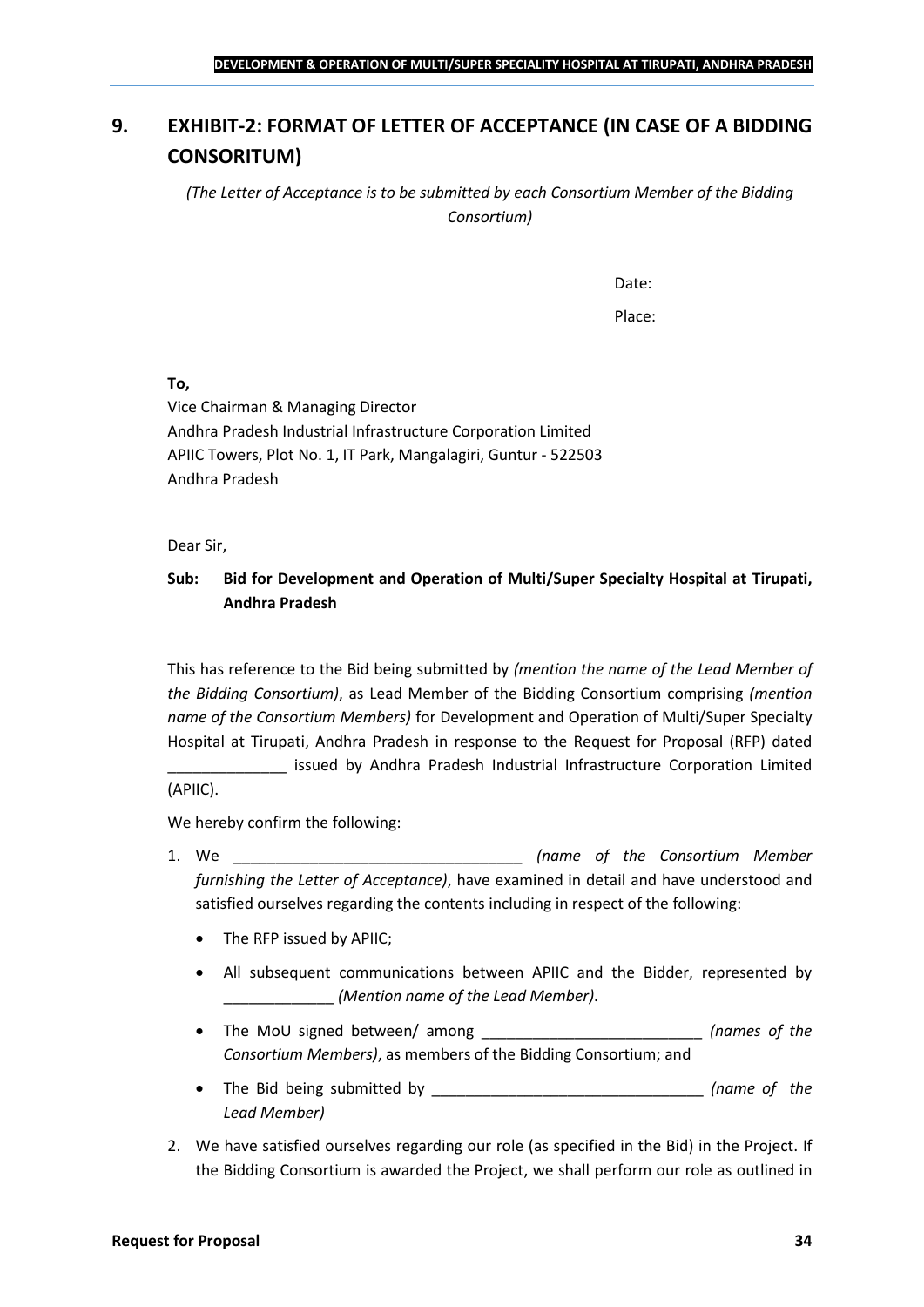the Bid to the best of our abilities. We have examined the Bid in detail and the commitments made in the same. We agree and undertake to abide by the Bid and the commitments made therein.

- 3. We authorize \_\_\_\_\_\_\_\_\_\_\_\_\_\_\_\_\_\_\_\_\_\_\_\_\_\_\_\_\_\_\_\_\_\_\_\_\_\_ *(name of the Lead Member)*, as the Lead Member and authorize the same to perform all tasks including, but not limited to providing information, responding to enquiries, entering into contractual commitments etc. on behalf of the consortium in respect of this Project.
- 4. We understand that, no change in the membership in the Bidding Consortium, in the role and form of responsibility of any Consortium Member shall be permitted after submission of the Bid. After selection, if any change in the equity in the Consortium (whose strengths have been credited for evaluation) is desired, it would need to be communicated to APIIC in writing for its approval. APIIC would reserve the right to reject such requests for a change of consortium structure, if in its opinion; it would adversely affect the same.
- 5. [Notwithstanding the above, we undertake that our equity stake in the Bidding Consortium shall not be less than 51% (fifty one percent) for the period of the Lock-in as detailed in the RFP] $\triangle$ .

For and on behalf of :

Signature : :

(Authorized Signatory of respective Consortium Member)

| Name of the Person |  |
|--------------------|--|
| Designation        |  |
| Company Seal       |  |

To be inserted only in the Acceptance Letter to be submitted by Lead Member of the Bidding Consortium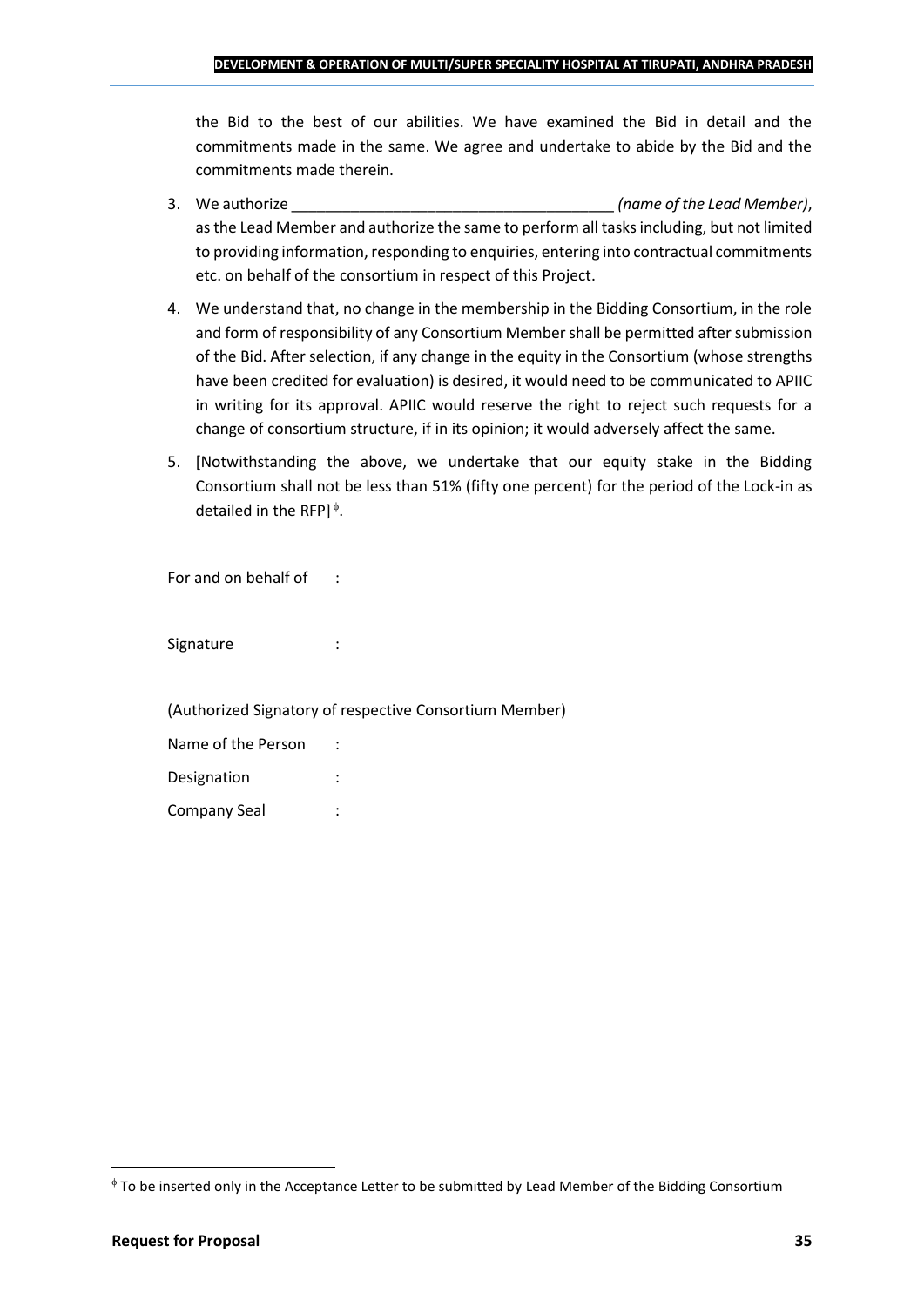### <span id="page-35-0"></span>**10. EXHIBIT-3: PROFORMA OF BANK GUARANTEE FOR BID SECURITY**

*(To be executed on appropriate value of Non-Judicial Stamp Paper as per Stamp Act prevailing in the State of Andhra Pradesh)*

WHEREAS, \_\_\_\_\_\_\_\_\_\_\_\_\_\_\_\_\_\_\_\_\_\_\_\_\_\_\_ *(name of the Bidding Entity / Lead Member of the Bidding Consortium)*, hereinafter called "the Bidder", wishes to submit his Bid for, Development and Operation of Multi/Super Specialty Hospital at Tirupati, Andhra Pradesh in response to the Request for Proposal (RFP) issued by Andhra Pradesh Industrial Infrastructure Corporation Limited (APIIC), hereinafter called "the Bid",

KNOW ALL MEN by these presents that we \_\_\_\_\_\_\_\_\_\_\_\_\_\_\_\_\_\_\_\_\_\_\_\_\_\_\_\_ *(name of bank)* of \_\_\_\_\_\_\_\_\_\_\_\_\_\_ *(country)* having our registered office at (hereinafter called "the bank") are bound to the Andhra Pradesh Industrial Infrastructure Limited, or its successor, (hereinafter referred to as "APIIC") in the sum of Rs. \_\_\_\_\_\_\_\_\_\_\_\_\_\_\_ (Rupees \_\_\_\_\_\_\_\_\_\_\_\_\_\_\_\_\_\_\_\_ only) which payment can truly be made to APIIC. The Bank binds themselves, their successors and assigns by these presents.

Sealed with the Common Seal of the Bank this day of  $2021$ .

THE CONDITIONS of this obligation for invoking the guarantee (APIIC) are:

- (a) If the Bidder engages in a corrupt practice, fraudulent practice, coercive practice, undesirable practice or restrictive practice as specified in Section 6.8 of the RFP;
- (b) If the Bidder withdraws its Bid at any time during the stipulated period of 6 (six) months of Bid Validity specified in the Request for Proposal (or such period of validity as may be extended as per Section 6.8 of the RFP)
- (c) If the Bidder, for the period of the Bid Validity as per Section 6.9 of the RFP:
	- (i) in APIIC's opinion, commits a material breach of any of the terms and/ or conditions contained in the RFP and/ or subsequent communication from APIIC in this regard; and/ or
	- (ii) fails or refuses to accept the Letter of Award (in the event of the award of the Project to it); and/or
	- (iii) Fails or refuses to pay the Performance Security within the stipulated time; and/or
	- (iv) Fails or refuses to sign the Agreement as defined in the RFP.

The Guarantee will remain in force up to and including the date of expiry of the period of Bid Validity as stated in the RFP or as extended by APIIC at any time as per Section 6.9 of the RFP, notice of which extension to the Bank being hereby waived.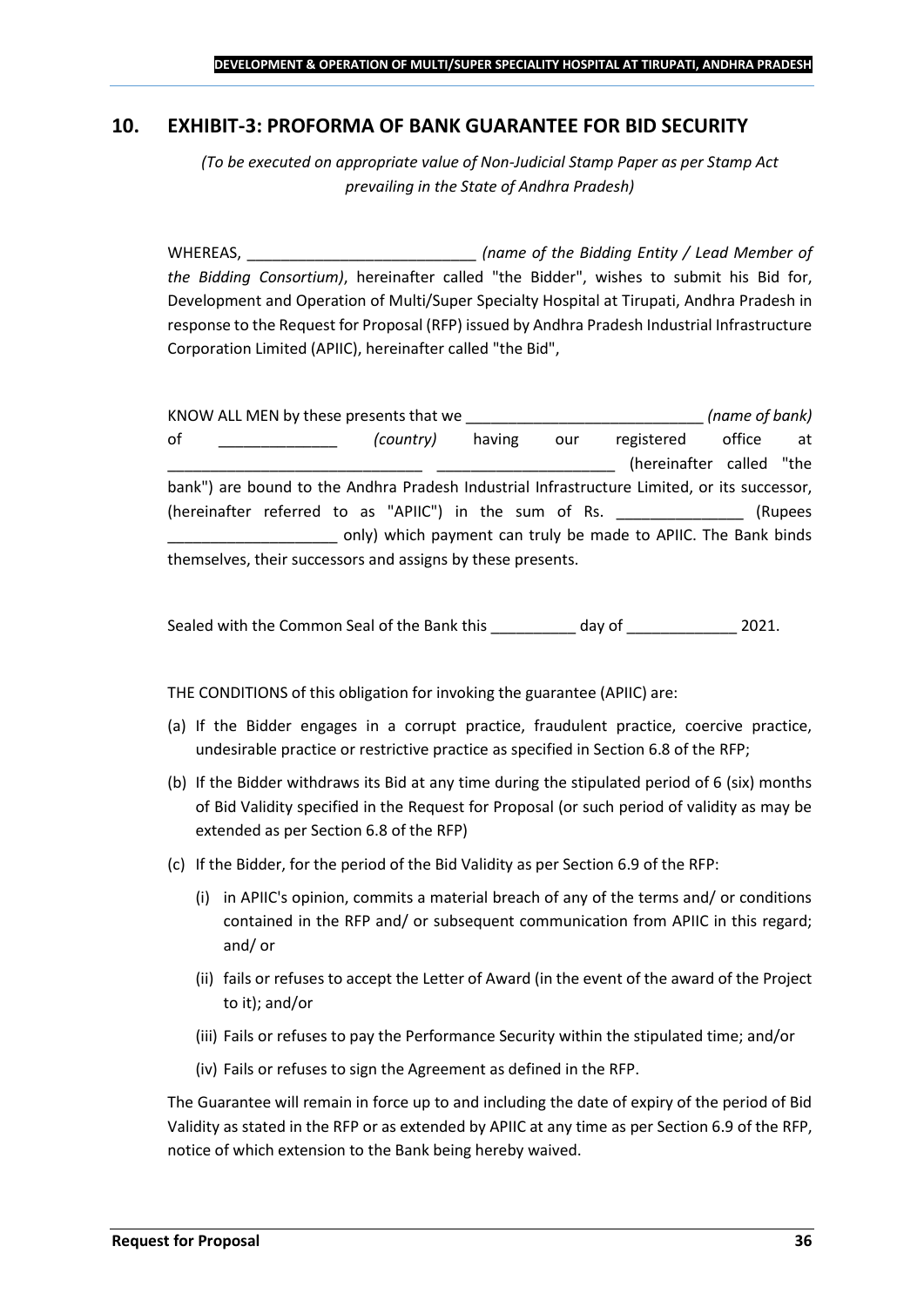Provided however, that

• In the event that Bidder is selected for award of the Project through the issuance of the Letter of Award, the Bid Security shall remain in force until the payment of Performance Security by such Bidder.

OR

• In the event this Bidder is not selected for award of the Project, the Bid Security shall remain in force up to and including a period of 30 (thirty) days after the announcement of award of the Project to the Selected Bidder and the issuance of the Letter of Award awarding the same.

Notwithstanding anything contained herein above:

- 1. our liability under this guarantee shall not exceed Rs. \_\_\_\_\_\_\_\_\_\_\_\_\_\_\_ (Rupees  $\begin{array}{c} \begin{array}{c} \begin{array}{c} \end{array} \end{array}$
- 2. this guarantee is valid from to be to to to the state of the state of the state of the state of the state o
- 3. we are liable to pay guaranteed amount or part thereof only if you serve upon us a written claim or demand on or before

Any demand in respect this Guarantee should reach the Bank not later than the date of expiry (as defined above) of this Guarantee.

| Signature of Authorized Representative of the Bank | $\mathcal{L}=\frac{1}{\sqrt{2\pi}}\left\{ \frac{1}{\sqrt{2\pi}}\right\}$                                                              |
|----------------------------------------------------|---------------------------------------------------------------------------------------------------------------------------------------|
| Name and Designation                               | the contract of the contract of the contract of the contract of the contract of the contract of                                       |
| Seal of the Bank                                   | the control of the control of the control of the control of the control of                                                            |
| Signature of the Witness                           |                                                                                                                                       |
| Name of the Witness                                | en de la componentación de la componentación de la componentación de la componentación de la componentación de<br>A la componentación |
| Address of the Witness                             |                                                                                                                                       |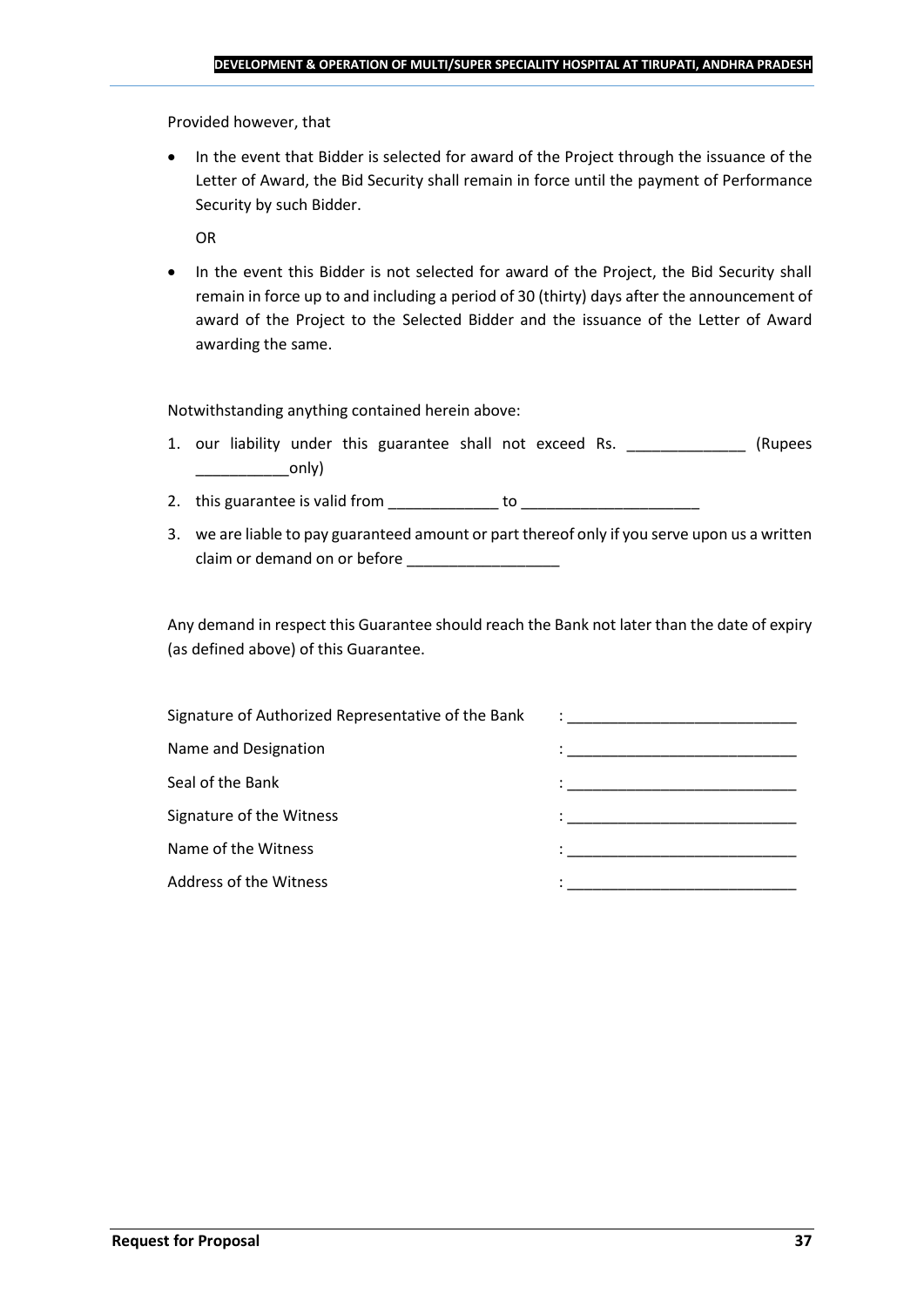## <span id="page-37-0"></span>**11. EXHIBIT-4: DESCRIPTION OF THE BIDDING ENTITY/ BIDDING CONSORTIUM**

| Name of the Bidding Entity / Bidding<br>Consortium                  |  |
|---------------------------------------------------------------------|--|
| Name of the Lead Member (In case of a<br><b>Bidding Consortium)</b> |  |

## In case of a Bidding Consortium:

| S.<br>No. | Name of Each Consortium<br>Member | Proposed $%$ equity Role as per the MOU<br>contribution into the<br>project | signed by and between<br>all the consortium<br>members |
|-----------|-----------------------------------|-----------------------------------------------------------------------------|--------------------------------------------------------|
|           |                                   |                                                                             |                                                        |
|           |                                   |                                                                             |                                                        |
|           |                                   |                                                                             |                                                        |
|           |                                   |                                                                             |                                                        |
|           |                                   |                                                                             |                                                        |
|           |                                   |                                                                             |                                                        |
|           |                                   |                                                                             |                                                        |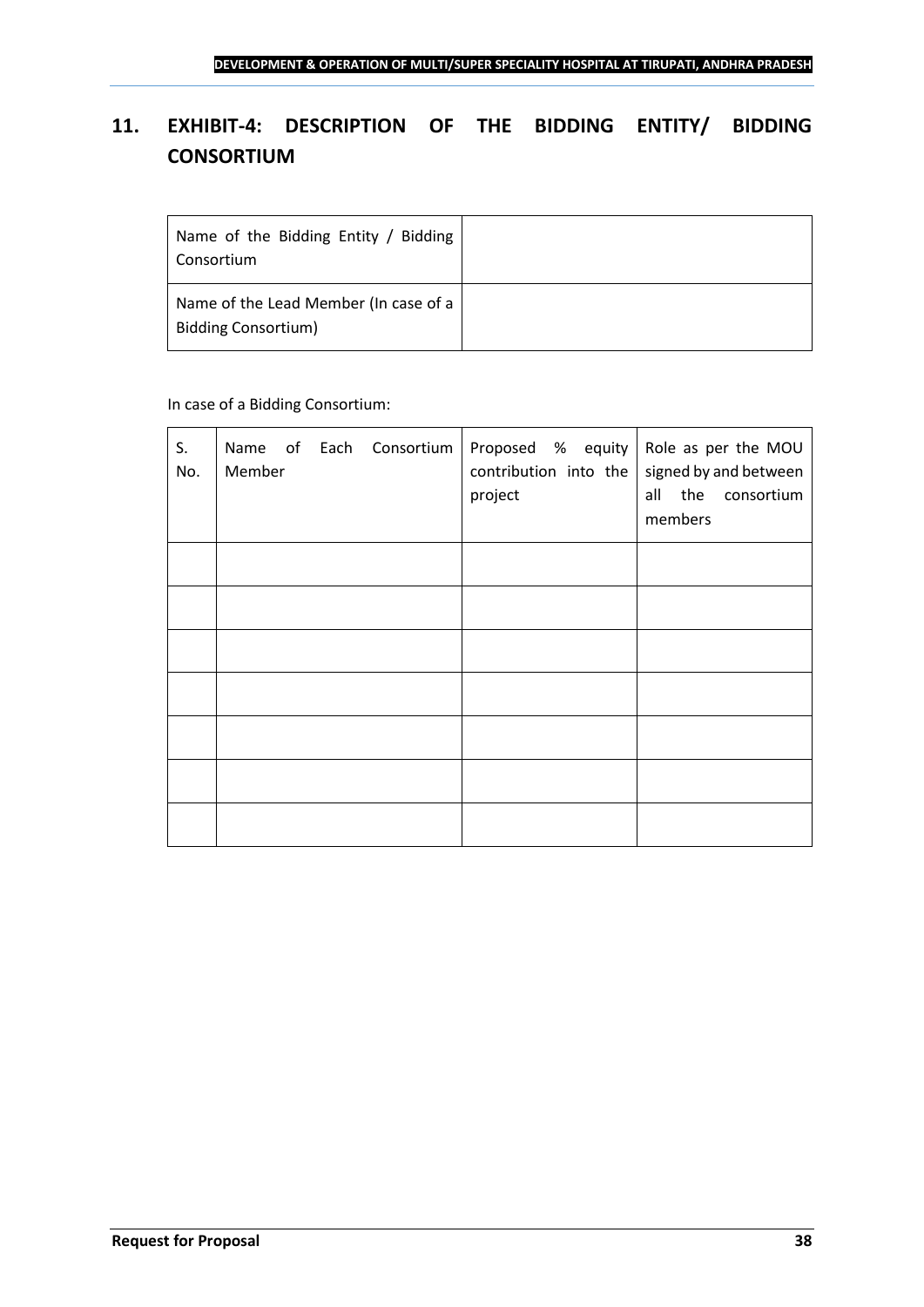## <span id="page-38-0"></span>**12. EXHIBIT-5: PRINCIPLES OF THE MEMORANDUM OF UNDERSTANDING (MOU) TO BE EXECUTED BETWEEN THE MEMBERS OF A CONSORTIUM**

The principles based on which the Memorandum of Understanding (MOU) shall be executed between/ among the Consortium Members, are stated below:

- 1. The MOU should clearly specify the roles and responsibilities of each of the Members. It is expected that the individual members have role definitions not conflicting with that of the other members of the consortium. The operational responsibility should be assigned to only one of the Members.
- 2. The MOU should clearly designate one of the Members as the Lead Member.
- 3. The Lead Member shall be responsible for tying up the complete financing required for the Project.
- 4. All Members of the Bidding Consortium shall be jointly and severally liable for the execution of the Project
- 5. The Technical Member of the bidding consortium should hold equity not less than 26% (twenty six percent) in the Developer at least till the fifth anniversary of Project Completion Date.
- 6. The Financially Significant Consortium Member should hold equity not less than 26% (twenty six percent) of the aggregate shareholding of the Developer, at least till the fifth anniversary of Project Completion Date.
- 7. In case the Technical Member is also a Financially Significant Consortium Member, then such member is required to commit to hold equity not less than 26% (twenty six percent) of the aggregate shareholding of the Developer, at least till the fifth anniversary of Project Completion Date.
- 8. The Lead Member should hold equity not less than 51% (fifty one percent) of the aggregate shareholding of the Developer, at least till the fifth anniversary of Project Completion Date.
- 9. The Lead Member should be authorized to perform all tasks including, but not limited to providing information, responding to enquiries, entering into contractual commitments on behalf of the Bidders, etc. in respect of the Project
- 10. The MOU should be duly signed by each Member of the consortium.
- 11. The MOU should be executed on an appropriate stamp paper.
- 12. The MOU should be specific to the Project
- 13. The MOU should be valid for a minimum of 9 (nine) months from the last date for submission of the Bid. The validity period of the MOU should be extendible on the original terms, if required by APIIC.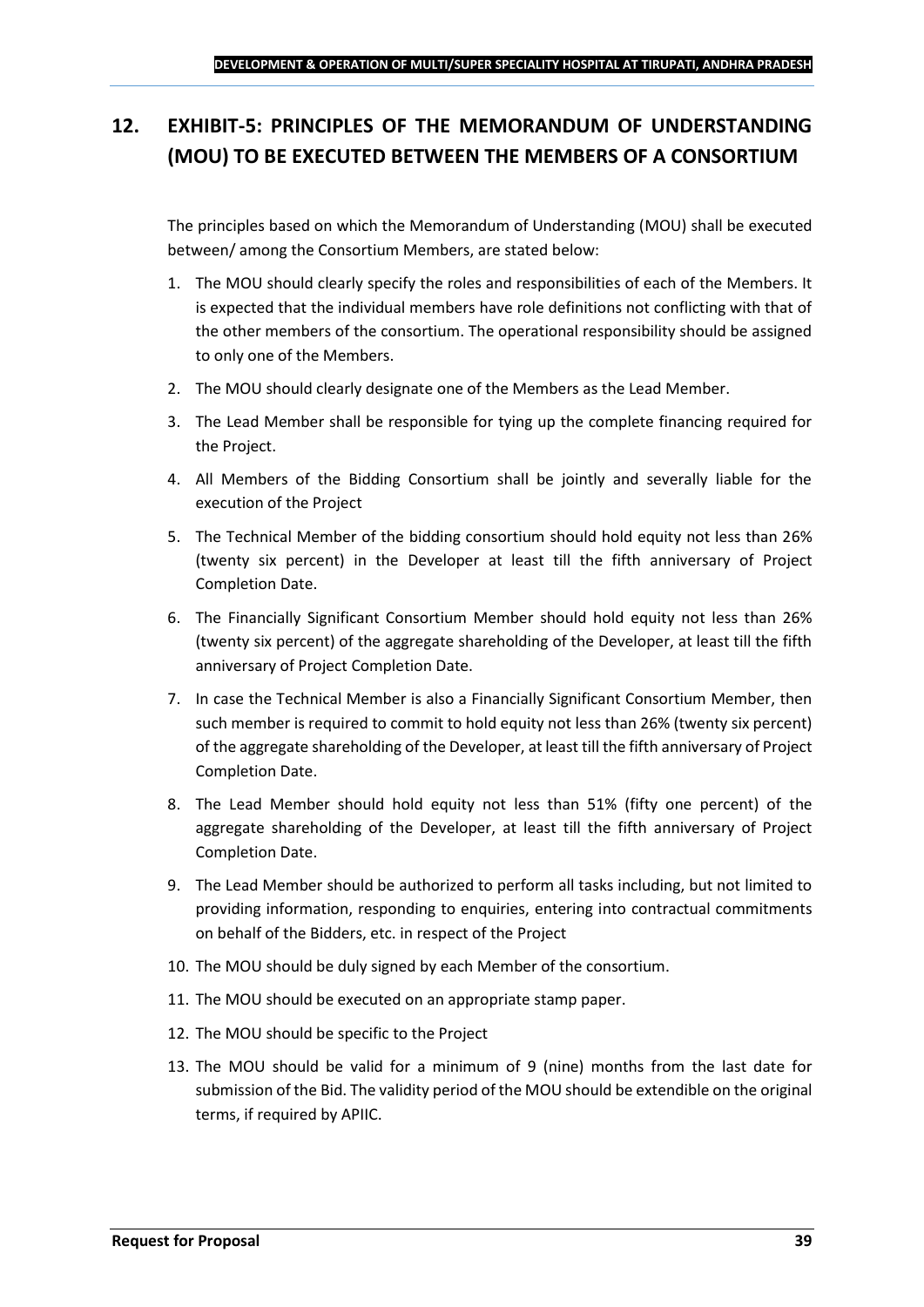## <span id="page-39-0"></span>**13. EXHIBIT-6: FORMAT FOR INFORMATION SUBMISSION FOR BUSINESS PROPOSAL** *(Refer Clause 5.3 of the RFP)*

The Business Proposal shall consist of following information and be presented as per the below produced format:

#### **1. Brief summary on the profile of Bidder.**

- i. Year of incorporation
- ii. Promoters and shareholding
- iii. Experience in healthcare sector
- iv. Geographic presence
- v. Details of specialist doctors on rolls of the Bidder as on Bid Submission Date:

| <b>S. No.</b> | <b>Doctor Name</b> | Specialization | <b>Educational</b><br>qualification | Yrs. of<br>experience |
|---------------|--------------------|----------------|-------------------------------------|-----------------------|
|               |                    |                |                                     |                       |
| 2.            |                    |                |                                     |                       |
| 3.            |                    |                |                                     |                       |
| 4.            |                    |                |                                     |                       |
| n.            |                    |                |                                     |                       |

#### **2. Plan for execution of proposed hospital project**

i. Proposed bed capacity in the Project

Bed Capacity in number

ii. Percentage of bed capacity in the Project to be reserved for the Dr. YSR Aarogyasri Scheme

Percentage of Bed Capacity reserved for patients enrolled through Dr. YSR Aarogyasri Scheme

iii. Details of specialty/ super specialty treatments proposed including any organ transplant specialty

| <b>S. No.</b> | List of Proposed Specialty /<br><b>Super Specialty / Organ</b><br><b>Transplant Specialty</b> | <b>Bed Capacity dedicated against</b><br>each proposed Specialty / Super<br><b>Specialty</b><br><b>Transplant</b><br>Organ<br><b>Specialty</b> |
|---------------|-----------------------------------------------------------------------------------------------|------------------------------------------------------------------------------------------------------------------------------------------------|
|               |                                                                                               |                                                                                                                                                |
| 2.            |                                                                                               |                                                                                                                                                |
| 3.            |                                                                                               |                                                                                                                                                |
|               |                                                                                               |                                                                                                                                                |
| n.            |                                                                                               |                                                                                                                                                |

iv. Number of Specialist Doctors proposed to be employed in the Project at Tirupati

Number of Specialist Doctors proposed to be employed in the Project at Tirupati

v. Land extent required for the proposed hospital project in acres: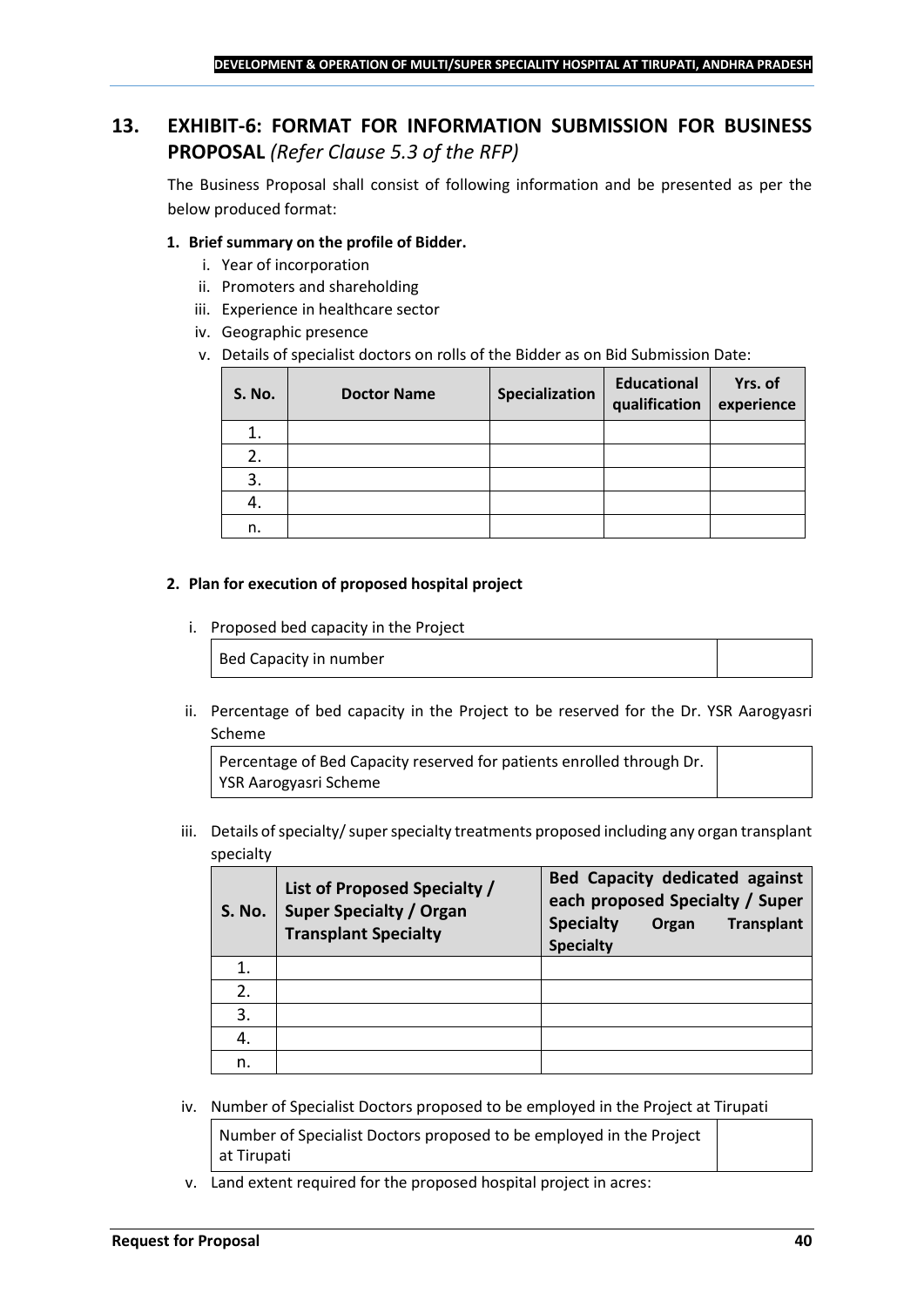vi. Investment committed towards proposed project:

| <b>Details of Project Cost</b>                                                 | In Rs. Lakhs |
|--------------------------------------------------------------------------------|--------------|
| Site development                                                               |              |
| Civil Works                                                                    |              |
| Hospital Equipment & Machinery                                                 |              |
| Consultancy Expenses (Architectural / Technical / Project<br>Management, etc.) |              |
| <b>Interest During Construction</b>                                            |              |
| Any other, please specify                                                      |              |
| TOTAL                                                                          |              |

## *a. Proposed means of finance*

The proposed capital structure shall be given in the following format:

| <b>Capital Structure</b> | Amount (Rs) |
|--------------------------|-------------|
| Equity                   |             |
| Debt                     |             |

Details regarding proposed Equity shall be given in the following format: -

| Name of the Equity Investor | Amount (Rs) |
|-----------------------------|-------------|
|                             |             |
|                             |             |

*\*\*The Bidder shall submit either Income Tax Return for last 3 financial years preceding the proposal submission date or the certificate of net worth as on 31.03.2021 from statutory auditor / chartered accountant.*

Details regarding proposed Debt shall be given in the following format: -

| Name of the Financial Institution | Amount (Rs) |
|-----------------------------------|-------------|
|                                   |             |
|                                   |             |

*\*\*The Bidder shall submit a comfort letter from the financial institution(s) regarding the amount proposed as debt in the capital structure of the project*

Proposed Project Implementation Schedule:

| Period from the date of signing of the<br>Agreement, or the date of handing over of the<br>site, whichever is later | Percentage of<br>Work to be<br>completed in<br>physical terms | Percentage of<br>Work to be<br>completed in<br>cost terms |
|---------------------------------------------------------------------------------------------------------------------|---------------------------------------------------------------|-----------------------------------------------------------|
| At the end of 6 months                                                                                              |                                                               |                                                           |
| At the end of 12 months                                                                                             |                                                               |                                                           |
| At the end of 18 months                                                                                             |                                                               |                                                           |
| At the end of 24 months                                                                                             |                                                               |                                                           |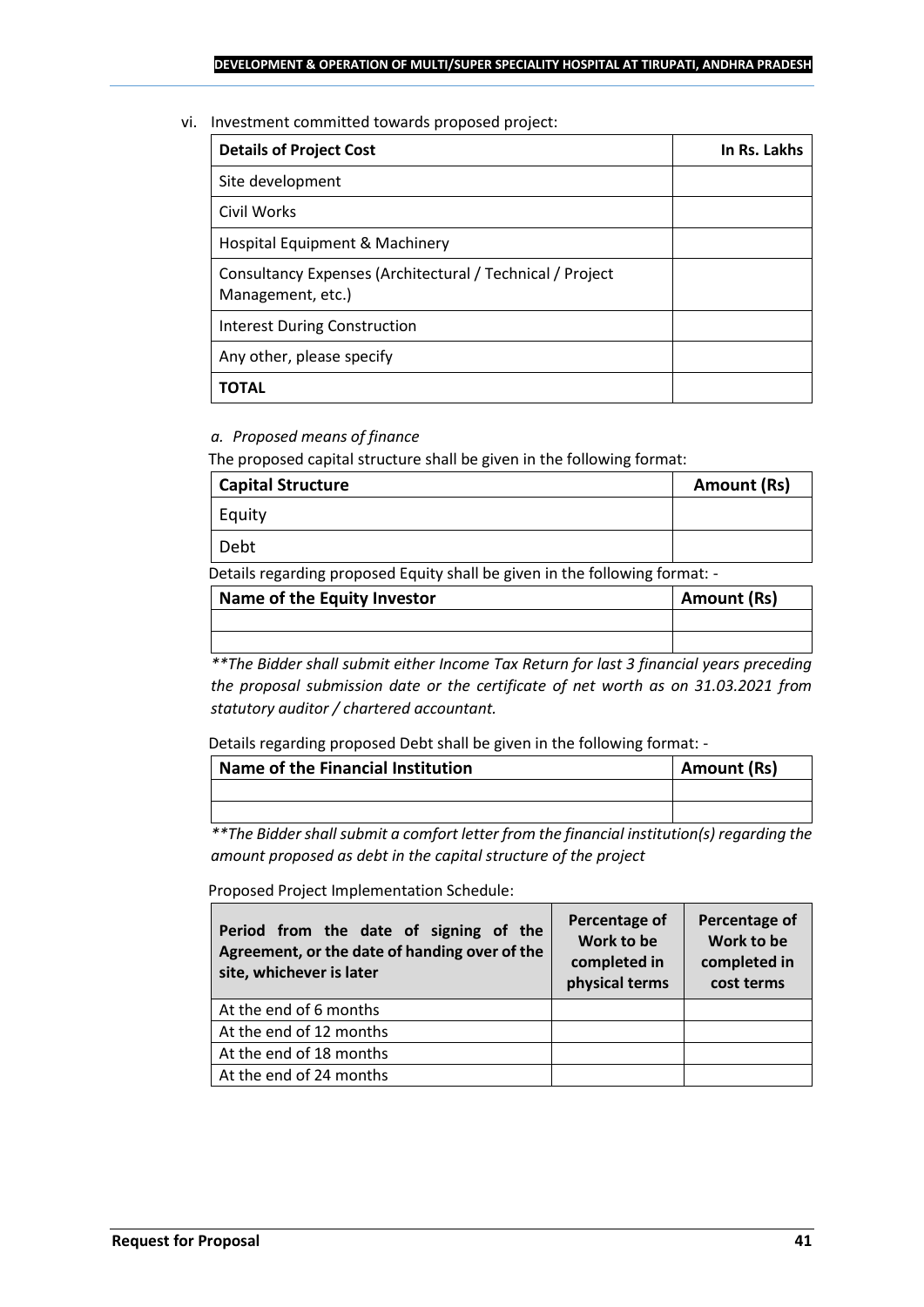## <span id="page-41-0"></span>**14. EXHIBIT-7: PROFORMA OF BANK GUARANTEE FOR PERFORMANCE SECURITY**

#### To,

Vice Chairman & Managing Director Andhra Pradesh Industrial Infrastructure Corporation Limited 11<sup>th</sup> floor, APIIC Towers, Plot No. 1, IT Park, Mangalagiri, Guntur - 522503 Andhra Pradesh

#### WHEREAS:

- (A) ……………….. (the **"Selected Bidder"**) and the ……………… (the **"APIIC"**) have entered into a Sale Agreement dated …………….. (the "Agreement") whereby the APIIC has agreed to the Selected Bidder undertaking the development of the Project, subject to and in accordance with the provisions of the Agreement.
- (B) The Agreement requires the Selected Bidder to furnish a Performance Security to the APIIC in a sum of Rs. 10.15 Crore (Indian Rupees ten crore and fifteen lakhs only) (the **"Guarantee Amount"**) as security for due and faithful performance of its obligations, under and in accordance with the Sale Agreement entered into with APIIC.
- (C) We,………………….. through our Branch at…………………. (the "Bank") have agreed to furnish this Bank Guarantee by way of Performance Security.

NOW, THEREFORE, the Bank hereby, unconditionally and irrevocably, guarantees and affirms as follows:

- 1. The Bank hereby unconditionally and irrevocably guarantees and undertakes to pay to the APIIC upon occurrence of any failure or default in due and faithful performance of all or any of the Selected Bidder's obligations, under and in accordance with the provisions of the Sale Agreement, on its mere first written demand, and without any demur, reservation, recourse, contest or protest, and without any reference to the Selected Bidder, such sum or sums upto an aggregate sum of the Guarantee Amount as the APIIC shall claim, without the APIIC being required to prove or to show grounds or reasons for its demand and/or for the sum specified therein.
- 2. A letter from the APIIC, under the hand of an Officer not below the rank of Vice Chairman and Managing Director in the APIIC, that the Selected Bidder has committed default in the due and faithful performance of all or any of its obligations under and in accordance with the Agreement shall be conclusive, final and binding on the Bank. The Bank further agrees that the APIIC shall be the sole judge as to whether the Selected Bidder is in default in due and faithful performance of its obligations during the Construction Period under the Agreement and its decision that the Selected Bidder is in default shall be final, and binding on the Bank, notwithstanding any differences between the APIIC and the Selected Bidder, or any dispute between them pending before any court, tribunal, arbitrators or any other authority or body, or by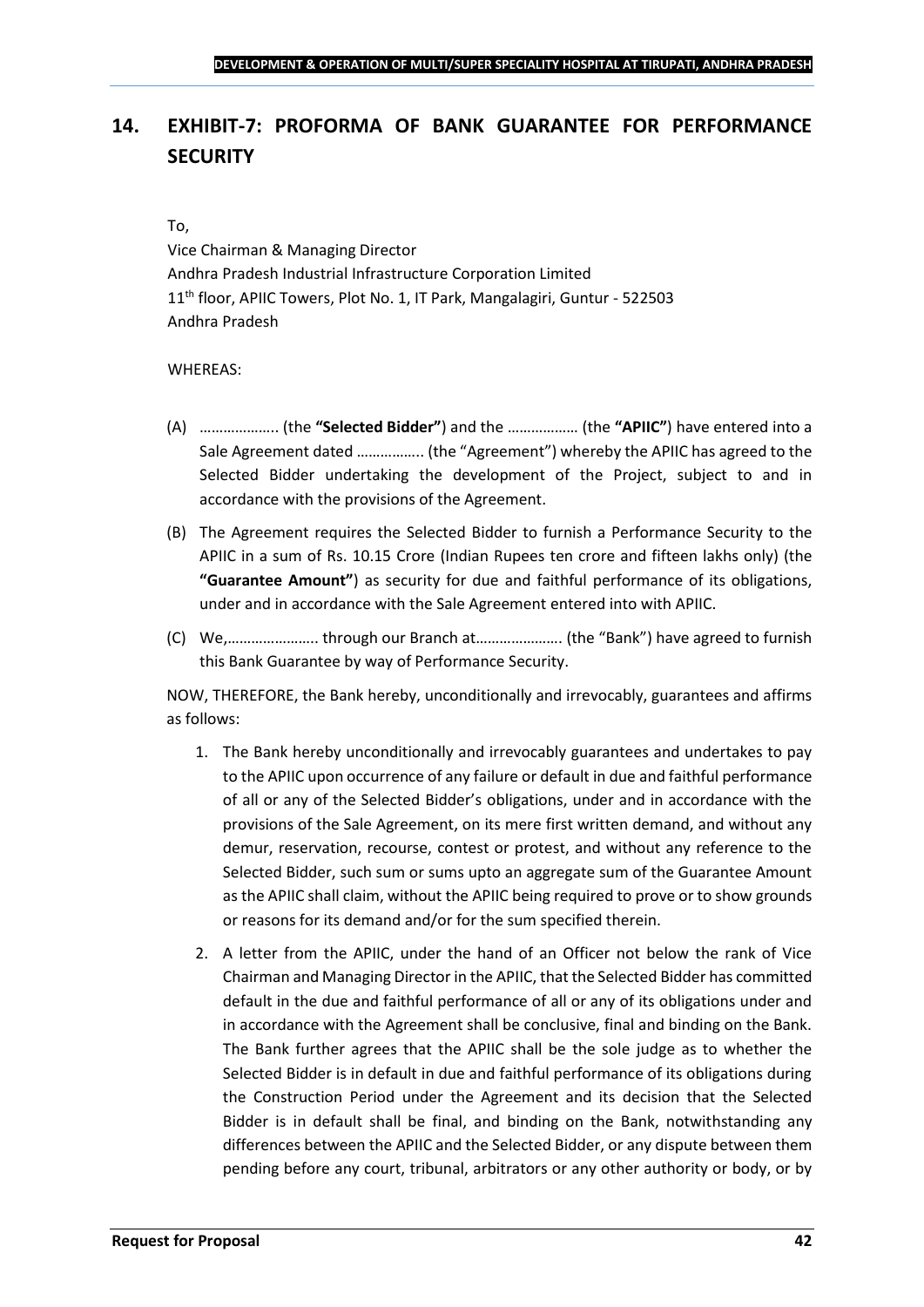the discharge of the Selected Bidder for any reason whatsoever.

- 3. In order to give effect to this Guarantee, the APIIC shall be entitled to act as if the Bank were the principal debtor and any change in the constitution of the Selected Bidder and/or the Bank, whether by their absorption with any other body or corporation or otherwise, shall not in any way or manner affect the liability or obligation of the Bank under this Guarantee.
- 4. It shall not be necessary, and the Bank hereby waives any necessity, for the APIIC to proceed against the Concessionaire before presenting to the Bank its demand under this Guarantee.
- 5. The APIIC shall have the liberty, without affecting in any manner the liability of the Bank under this Guarantee, to vary at any time, the terms and conditions of the Agreement or to extend the time or period for the compliance with, fulfilment and/ or performance of all or any of the obligations of the Selected Bidder contained in the Agreement or to postpone for any time, and from time to time, any of the rights and powers exercisable by the APIIC against the Selected Bidder, and either to enforce or forbear from enforcing any of the terms and conditions contained in the Agreement and/or the securities available to the APIIC, and the Bank shall not be released from its liability and obligation under these presents by any exercise by the APIIC of the liberty with reference to the matters aforesaid or by reason of time being given to the Selected Bidder or any other forbearance, indulgence, act or omission on the part of the APIIC or of any other matter or thing whatsoever which under any law relating to sureties and guarantors would but for this provision have the effect of releasing the Bank from its liability and obligation under this Guarantee and the Bank hereby waives all of its rights under any such law.
- 6. This Guarantee is in addition to and not in substitution of any other guarantee or security now or which may hereafter be held by the APIIC in respect of or relating to the Agreement or for the fulfilment, compliance and/or performance of all or any of the obligations of the Selected Bidder under the Agreement.
- 7. Notwithstanding anything contained hereinbefore, the liability of the Bank under this Guarantee is restricted to the Guarantee Amount and this Guarantee will remain in force until the date of signing of the Sale Deed between APIIC & the Selected Bidder and unless a demand or claim in writing is made by the APIIC on the Bank under this Guarantee, no later than 6 (six) months from the date of expiry of this Guarantee, all rights of the APIIC under this Guarantee shall be forfeited and the Bank shall be relieved from its liabilities hereunder.
- 8. The Bank undertakes not to revoke this Guarantee during its currency, except with the previous express consent of the APIIC in writing and declares and warrants that it has the power to issue this Guarantee and the undersigned has full powers to do so on behalf of the Bank.
- 9. Any notice by way of request, demand or otherwise hereunder may be sent by post addressed to the Bank at its above referred Branch, which shall be deemed to have been duly authorized to receive such notice and to effect payment thereof forthwith,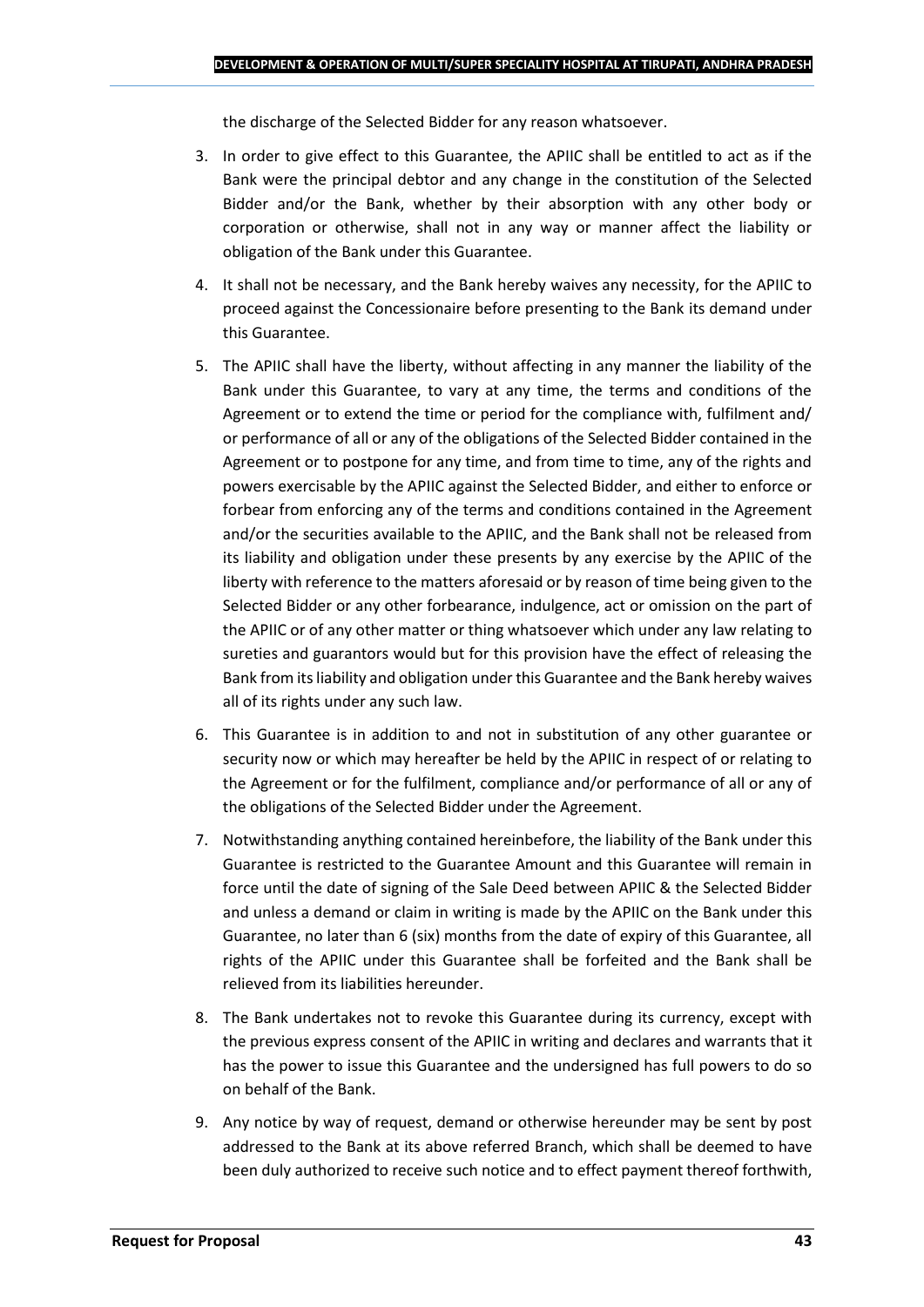and if sent by post it shall be deemed to have been given at the time when it ought to have been delivered in due course of post and in proving such notice, when given by post, it shall be sufficient to prove that the envelope containing the notice was posted and a certificate signed by an officer of the APIIC that the envelope was so posted shall be conclusive.

10. This Guarantee shall come into force with immediate effect and shall remain in force and effect for a period equivalent until the tenth  $(10<sup>th</sup>)$  anniversary of the commencement of operations of the hospital at the Project Site or until it is released earlier by the APIIC pursuant to the provisions of the Agreement.

Signed and sealed this ………. day of……….., 20……… at ………..

SIGNED, SEALED AND DELIVERED For and on behalf of the BANK by:

(Signature)

(Name)

(Designation)

(Code Number)

(Address)

Notes:

- i. The bank guarantee should contain the name, designation and code number of the officer(s) signing the guarantee.
- ii. The address, telephone number and other details of the Head Office of the Bank as well as of issuing Branch should be mentioned on the covering letter of issuing Branch.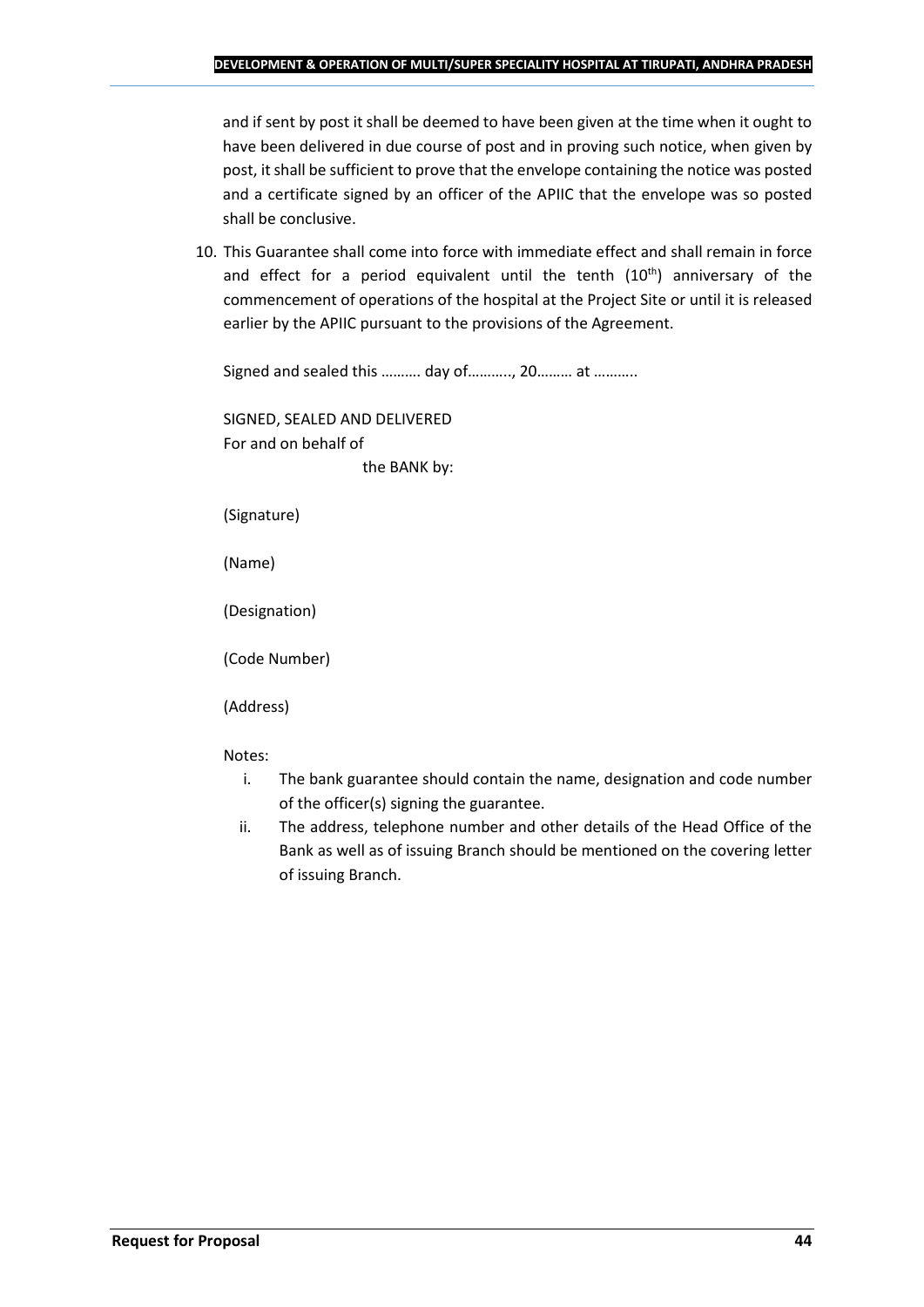## <span id="page-44-0"></span>**15. ANNEXURE-1: DETAILS OF THE PROJECT SITE**

## **15.1 Site Features**

- 2 Acres of land is available at Mangalam, Tirupati, Chittoor district for the development of proposed multi / super speciality hospital
- Site is located 6 km from the Tirupati Railway Station
- Site is located 6 km from the Tirupati Bus Stand
- Site is located 15 kms from the Tirupati Airport
- Ground water is available at 700 feet depth
- TGP canal is located near to the site
- Source of Power is 33/11 kv

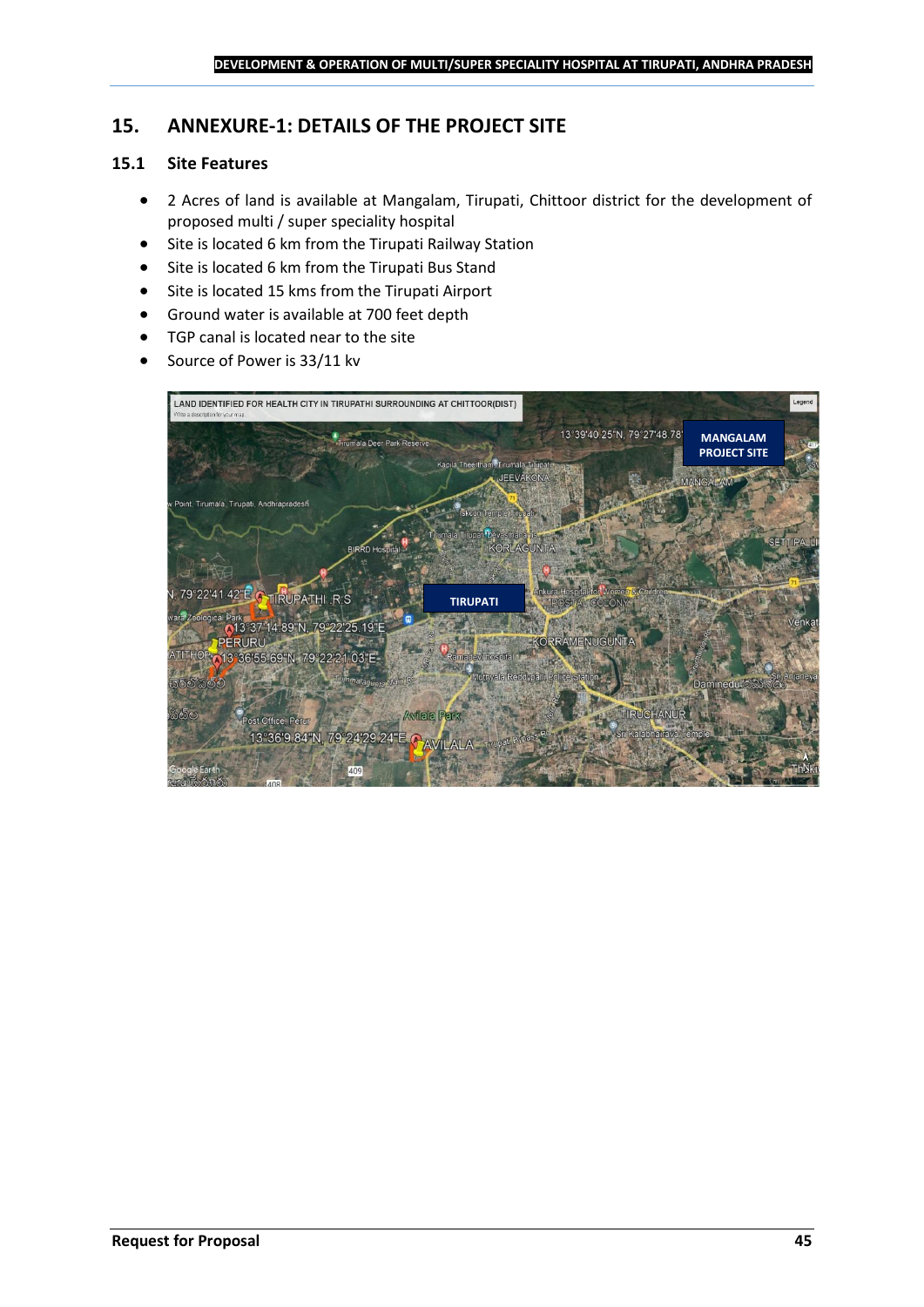## <span id="page-45-0"></span>**16. ANNEXURE-2: FEES AND DEPOSITS TO BE PAID BY THE BIDDERS FOR THE PROPOSED PROJECT**

#### **1. Bid Processing Fee**

Bidders are required to pay a non-refundable Bid Processing Fee of Rs. 29,500/- (Rupees twenty-nine thousand five hundred only) i.e. Rs 25,000 + 18% GST along with the Bid. The Bid Processing Fee shall be in the form of a Demand Draft issued by one of the Nationalized/Scheduled Banks in India in favor of the Andhra Pradesh Industrial Infrastructure Corporation Limited payable at Guntur.

## **2. Bid security**

Bidders are required to submit a Bid Security for an amount equal to Rs. 1 Lakh (Rupees one lakh only). The Bid Security shall be in the form of a Bank Guarantee from any Scheduled Bank. In case of Foreign Bidders, the Bank Guarantee shall have to be from the corresponding local branch of the Foreign Bank. The form of the Bank Guarantee shall be as per the Format indicated in Exhibit-3.

## **3. Performance Security**

The Selected Bidder shall for the performance of its obligations, provide to the APIIC no later than the date of 30 days within the issue of Letter of Award (LoA), an irrevocable and unconditional guarantee from a Bank for a sum equivalent to Rs. 10.15 crore (Indian Rupees ten crore and fifteen lakhs only), in the form set forth in Exhibit-7 (the "Performance Security"). Until such time the Performance Security is provided by the Selected Bidder pursuant hereto and the same comes into effect, the Bid Security shall remain in force and effect, and upon such provision of the Performance Security pursuant hereto, the APIIC shall release the Bid Security to the Selected Bidder. Performance Security in the form of Performance Bank Guarantee (PBG) equivalent to the value of land shall be maintained until the  $10<sup>th</sup>$  anniversary of operations of the Hospital by the Selected Bidder / Developer.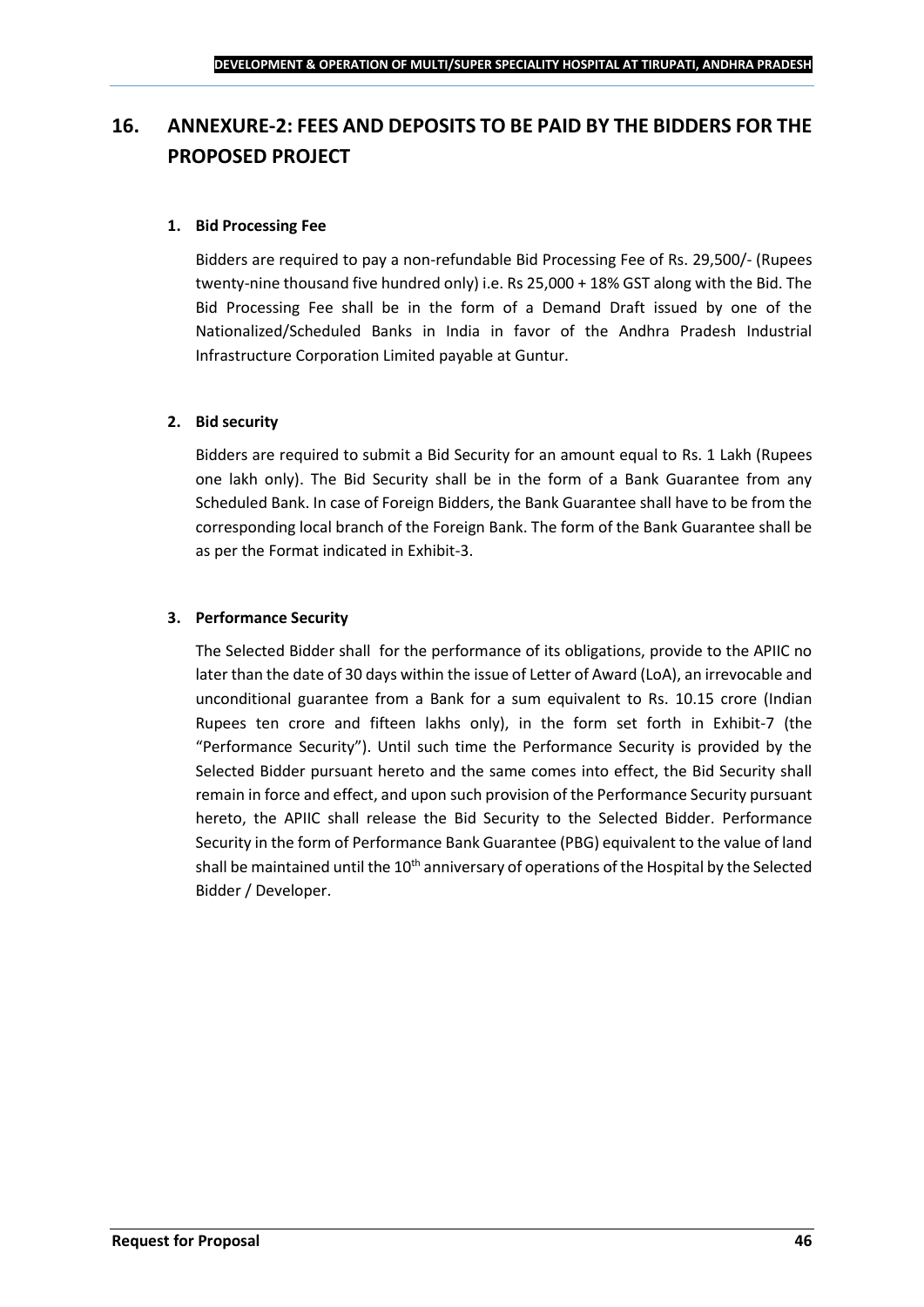## <span id="page-46-0"></span>**17. ANNEXURE-3: DRAFT AGREEMENT TO SELL**

#### **AGREEMENT TO SELL**

This Agreement to Sell **("Agreement")** made on this the \_\_\_\_\_\_\_\_\_\_\_\_\_ Day of \_\_\_\_\_\_\_\_\_\_\_\_\_\_\_\_ **2021** at Guntur, Andhra Pradesh, India.

#### **BETWEEN**

Andhra Pradesh Industrial Infrastructure Corporation Limited, a Company registered under the Companies Act 1956, having its registered Office at 4th Floor, Parisrama Bhavan, Fateh Maidan Road, Basheerbagh, Hyderabad - 500004 and having its corporate office at APIIC Towers, Plot No. 1, IT Park, Mangalagiri, Guntur – 522503, represented by its \_\_\_\_\_\_\_\_\_\_\_\_\_\_\_\_\_\_\_\_\_\_\_\_\_\_\_\_\_\_\_\_<br>(Designation) (which term shall include his successors in office and assigns hereinafter referred to as **"APIIC"**).

#### **AND**

\_\_\_\_\_\_\_\_\_\_\_\_\_\_\_\_\_\_\_\_\_\_\_\_\_\_\_\_\_\_\_\_\_\_\_\_\_\_\_\_\_\_\_\_\_, a company incorporated under the Companies Act, 2013 / a society under The Societies Registration Act 1860 / a trust under the Indian Trust Act, 1882 / a Section 8 company as per Companies Act,2013 / and having its registered office at \_\_\_\_\_, represented by its \_\_\_\_\_\_\_\_\_\_\_\_\_ [insert designation of authorized representative and signatory], \_\_\_\_\_\_\_\_\_\_\_\_\_\_\_\_[insert name of authorized representative and signatory] who is authorized to sign this document as per Board Resolution /Power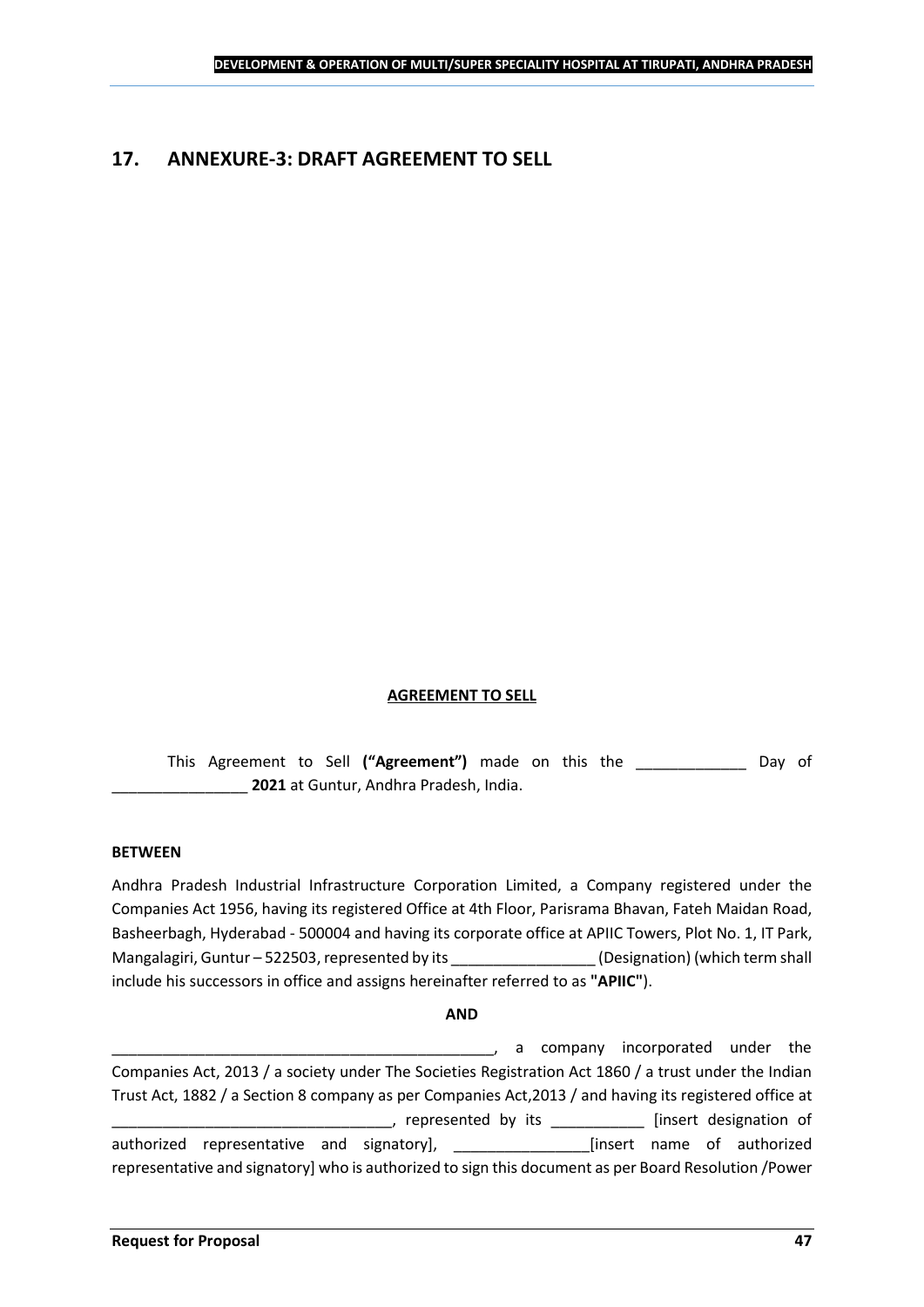of Attorney dt:  $\qquad \qquad$  (which expression shall unless context requires otherwise include their heirs, executors administrators and legal representatives hereinafter referred to as the **"Developer"**)

APIIC and the Developer are hereinafter individually referred to as a "**Party**" and collectively as the "**Parties**".

## WHEREAS:

- A. APIIC offered an extent of 2 Acre land situated at Tirupati, Chittoor District of Andhra Pradesh (hereinafter referred to as **"Project Site"**), through an Advertisement published in daily Newspaper for development and operation of Multi/Super Specialty Hospital on the Project Site (hereinafter referred to as **"Project"**), in accordance with the terms set out in this Agreement, through private sector participation by allotting the land free of cost on Outright Sale (ORS) basis. The description of the Project Site is specified in Schedule-1 of this Agreement.
- B. APIIC is the sole and absolute owner, and peaceful possessor of the Project Site.
- C. Pursuant to evaluation of the Proposals that were received, APIIC accepted the Proposal submitted by [Selected Bidder] and a Letter of Award (LoA) bearing number \_\_\_\_\_\_\_\_\_\_\_ dated \_\_\_\_\_\_\_ was issued to the \_\_\_\_\_\_\_\_\_\_\_\_ [Selected Bidder] for allotment of Project Site. APIIC acknowledges that [Selected Bidder] has signed and returned the duplicate copy of the LoA in acknowledgement thereof vide their letter bearing number dated the dated and the dated and the dated  $\sim$
- D. \_\_\_\_\_\_\_ [Selected Bidder (Bidding Entity/ Bidding Consortium)] has promoted the Developer ("Special Purpose Vehicle" or "SPV") and has requested APIIC through a letter bearing number dated to accept the Developer as the entity which shall undertake and perform the obligations and exercise the rights of the Selected Bidder under the LoA, including the obligation to enter into this Agreement pursuant to the LoA for implementing the Project.
- E. APIIC acknowledges that the [Selected Bidder / Developer] has paid an amount of Rs. \_\_\_\_\_\_\_\_\_\_\_ (Rupees \_\_\_\_\_\_\_\_\_\_\_\_\_\_\_\_ only) towards the Performance Security by means of a Bank Guarantee dated bearing number on the lame of bank].
- F. APIIC, in pursuance of the Bid Documents (Request for Proposal), LoA and the correspondence APIIC had with the Developer now agreed to execute this Agreement.
- G. Whereas the vacant physical possession of the Project Site is handed over to the Developer on \_\_\_\_\_\_ for implementation of the Project.

#### NOW THESE PRESENTS WITNESSETH AND IT IS HEREBY AGREED AS FOLLOWS:

- 1. The date and time are the essence of this Agreement.
- 2. The Developer agrees and assures that they will not request for execution of the Sale Deed until project is implemented as detailed in this Agreement. The Developer expressly agrees upon intimation of its eligibility for Sale Deed by APIIC, to take the Sale Deed and take steps for registration of the same within one month of such intimation by APIIC.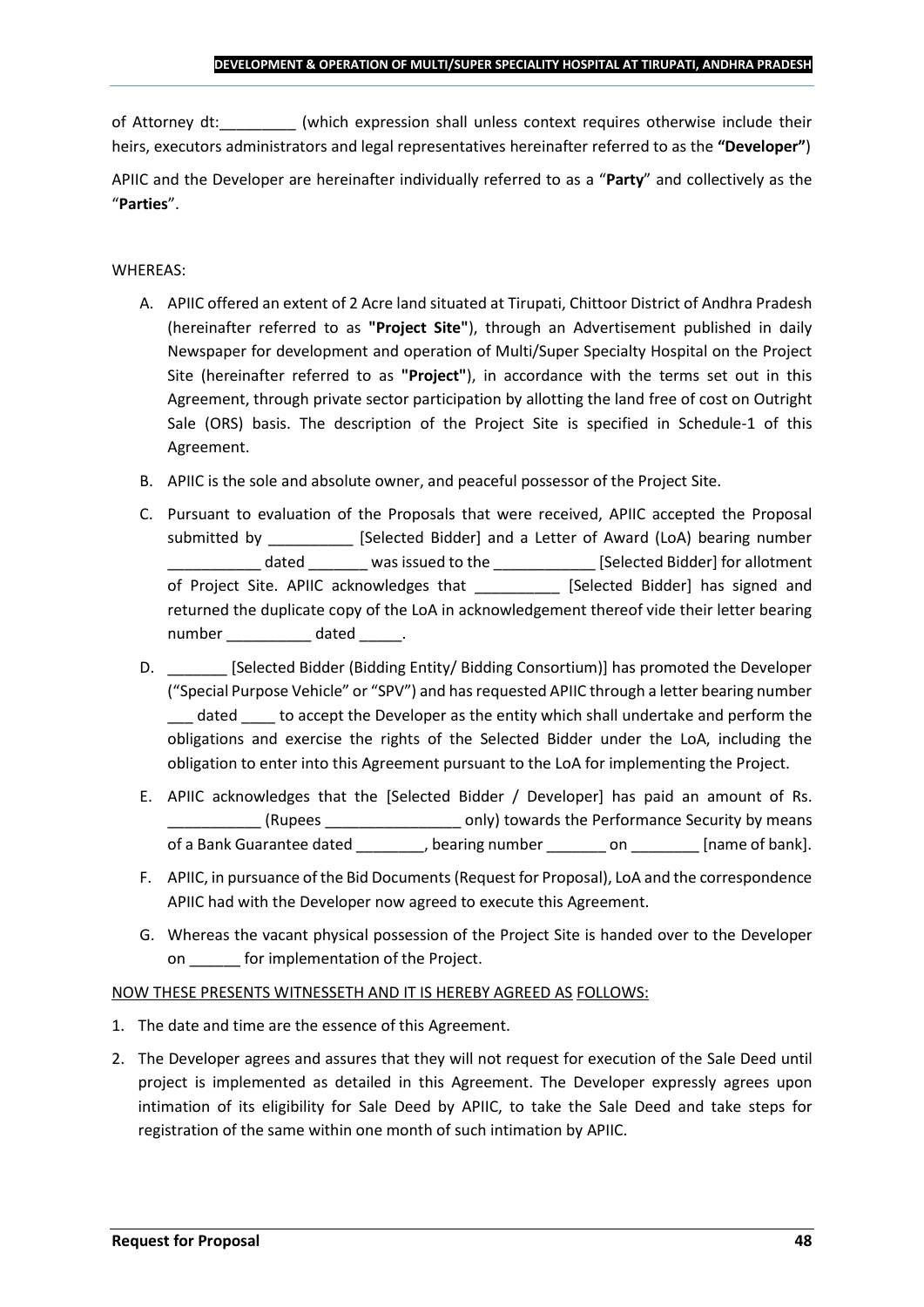- 3. APIIC has assured the Developer that APIIC has the marketable title for the Project Site, which is free from encumbrances and the Developer has verified and satisfied itself regarding the same.
- 4. The Developer shall pay charges/taxes for supply of water, electricity and other services to the administration or some other agency as the case may be as per applicable law, within the stipulated time, from the date of handing over possession of the land to the Developer, failure in respect of which would entail the services being disconnected.
- 5. The Developer shall bear, pay and discharge all existing and further amounts, duties, imposing and outgoing of whatsoever taxes imposed or charged upon the Project Site or upon the occupier in respect thereof from the date of execution of this Agreement.
- 6. The Developer having agreed to hold the Project Site on the terms and conditions hereinafter mentioned. APIIC hereby authorizes the Developer to perform its obligations as detailed in this Agreement. APIIC will not be responsible for any claims arising out of or related to the construction of hospital or healthcare services provided by the Developer from any third parties.
- 7. a) The Developer shall use the Project Site for setting up of the Project and the Developer agree that they shall not put up any structure or building other than as agreed upon through this Agreement without the prior permission in writing of APIIC.
	- b) The Developer expressly agree and undertake that the Project Site shall be utilized exclusively for the purpose set forth in this Agreement and that no change shall be made without the written sanction of APIIC.
	- c) The Developer shall mobilize funds for the Project and achieve financial closure within 3 (three) months from the date of execution of this Agreement.
	- d) Within 3 (three) months from the date of execution of this Agreement, the Developer shall apply to the competent authorities and procure all necessary approvals, sanctions, permits etc. required for commencing the construction for the Project. The Developer shall make necessary applications and sign all papers, to appear before the competent authorities to pay necessary fees/premium required and to do all other acts and things as may be necessary for getting the necessary approvals, sanctions, permits etc. APIIC shall provide reasonable support and assistance to the Developer in procuring Applicable Permits required from any Government Instrumentality for implementation and operation of the Project.
	- e) The Developer shall apply for and obtain permission for water supply, electricity supply, laying down drainage and for other amenities as are generally required. APIIC shall provide reasonable assistance to the Developer in obtaining access to all necessary infrastructure facilities and utilities, including water and electricity at rates and on terms no less favorable to the Developer than those generally available to commercial customers receiving substantially equivalent services.
	- f) The Developer shall start construction within 3 (three) months from the Commencement Date from the date of execution of this Agreement. The Developer shall implement the Project on the Project Site as per the sanctioned plans and according to specifications and other requirements of the competent authorities and shall employ contractors, architects, structural engineers, surveyors and other professionals as may be required in the construction and implementation of the Project.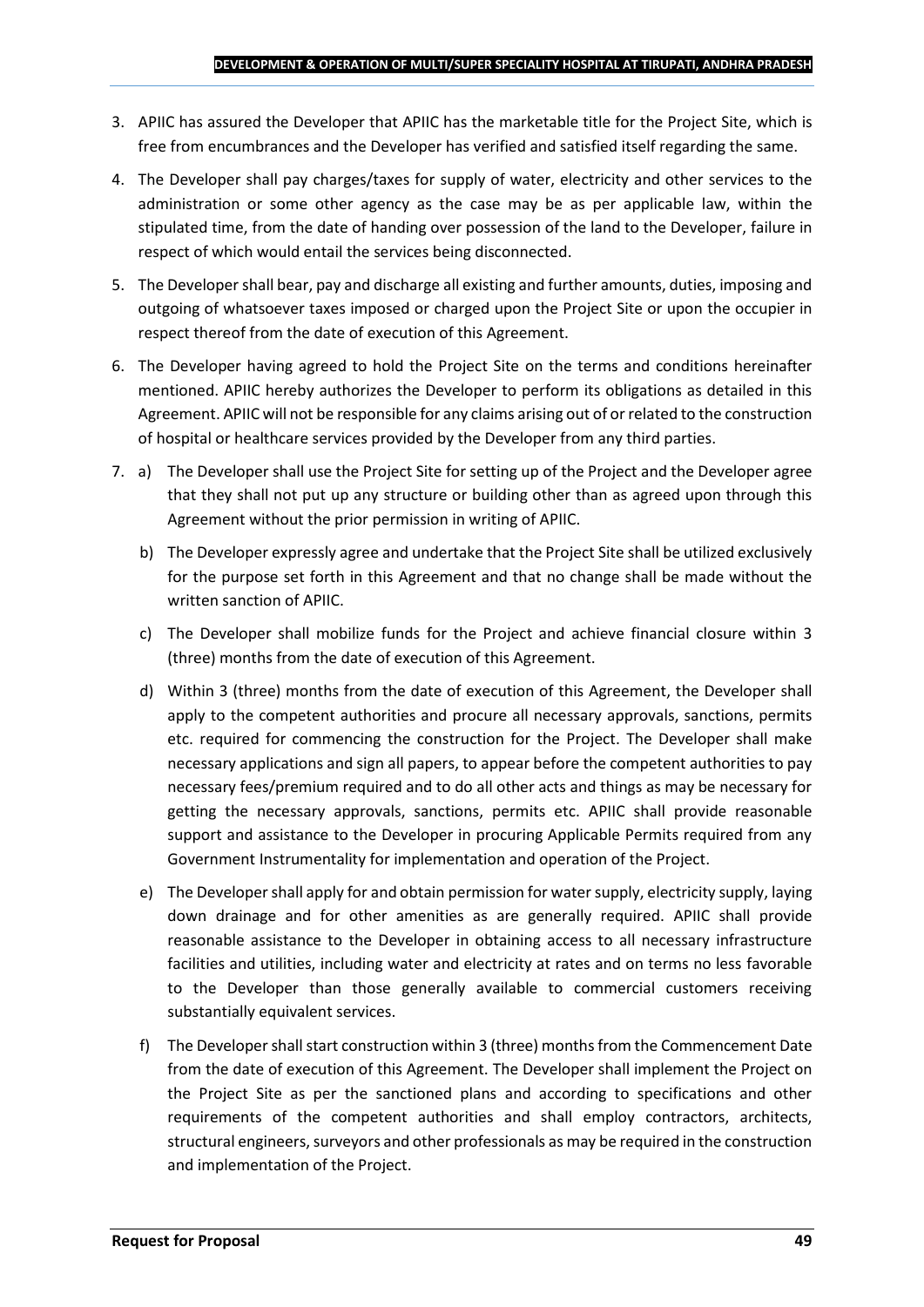- g) The Developer shall implement the Project as per specifications and time schedule given in this Agreement. The Developer shall follow the below mentioned general guidelines for development of the Project:
	- i. 100% (hundred percent) investment made in the development of the Project as committed in the Business Proposal submitted as per Exhibit-6 of the RFP. The Developer shall furnish a Chartered Accountant Certificate or Certificate from the Statutory Auditor who normally audits the accounts of the Company in support of its investment made. The Developer shall achieve Project Completion Date within 2 (two) years from the date of handover of the Project Site . In case of failure to comply with this timeline, APIIC shall have right to cancel the allotment made through 'Agreement to Sell' and to resume the Project Site apart from forfeiting the Performance Security in the form of Performance Bank Guarantee submitted by the Developer.
	- ii. Achievement of license to operate the hospital with the bed capacity as mentioned in the Business Proposal submitted as per Exhibit-6 of the RFP by the Developer within 2 (two) years from the date of handover of the Project Site . In case of failure to comply with this timeline, APIIC shall have right to cancel the allotment made through 'Agreement to Sell' and to resume the Project Site apart from forfeiting the Performance Security in the form of Performance Bank Guarantee submitted by the Developer.
	- iii. Installation of the bed capacity as per the number of Multi/Super Specialty that is committed by the Developer in its Business Proposal as per Exhibit-6 of the RFP.
	- iv. The Developer has on its rolls the number of Specialist Doctors that it committed in its Business Proposal as per Exhibit-6 of the RFP.
	- v. The Developer has created a Board of Directors to oversee the proposed project and has appointed at least one official nominated by the Government, preferably of Joint Collector or above cadre, as recommended by the Government in the Board of SPV.
	- vi. The Developer has empaneled with the Dr. YSR Aarogyasri Health Care Trust and committed % of the Bed Capacity stated in the Business Proposal as per Exhibit-6 of the RFP towards patients enrolled through the Dr. YSR Aarogyasri Health Care Scheme
	- vii. The Project is consistent with all applicable norms of the Andhra Pradesh Allopathic Private Medical Care Establishments (Registration and Regulation) Rules, 2007 published vide Notification No. G.O. Ms. No. 135, Health, Medical and Family Welfare (K2), dated 28.04.2007 and its subsequent modifications, if any.
- h) The Developer shall represent before the public, local and/or private authorities in respect of the construction of the Project and to make such of the actions and things as may be necessary for effectually commencing the construction work and completing the same.
- i) The Developer shall complete the implementation of the Project within 2 (two) years from the date of handover of the Project Site by APIIC
- j) The Developer shall apply for and obtain occupation and completion certificate from the competent authorities on completion of the Project.
- k) The Developer shall market and promote the Project.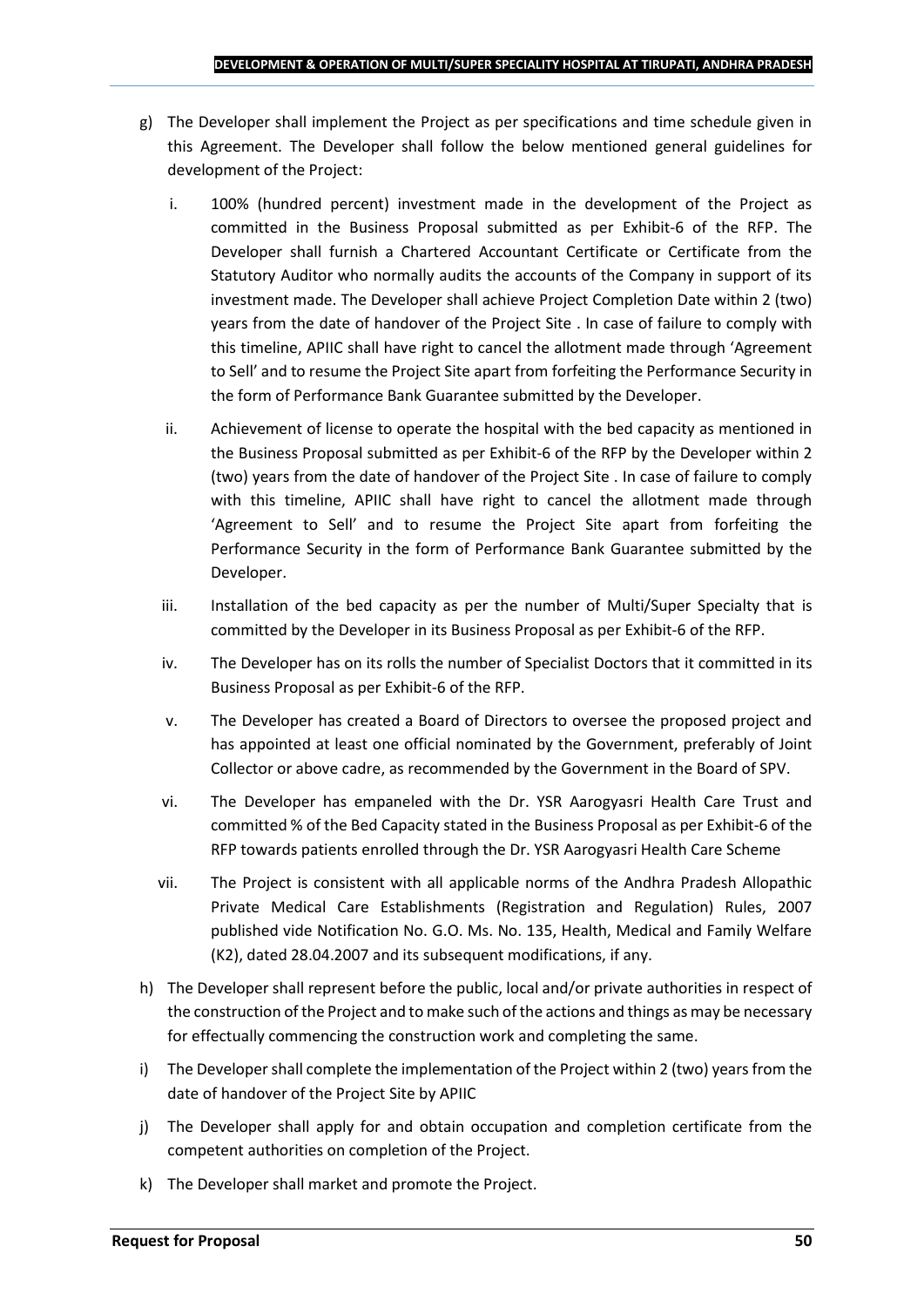- l) The Developer shall operate and maintain the Project safely and securely as per the standards to provide the required levels of service to its users.
- m) The Developer shall collect, appropriate and allocate revenue, fees, charges from the users of the Project.
- n) The Developer shall pay all dues under the Agreement to APIIC.
- o) That as and when the Project Site is no longer required by the Developer for the aforesaid purpose, the Developer shall forthwith relinquish and restore the Project Site in favor of APIIC provided such surrender of the property by the Developer is made before cancellation of the allotment by APIIC for breach of any of the covenants of this Agreement. In the event of surrender, no refunds/reimbursements shall be made by APIIC and the complete Performance Security shall be forfeited by APIIC.
- i) The Developer shall not permit any sale by auction upon the Project Site or suffer the Project Site to be used, in such a way as to cause nuisance, annoyance or inconvenience to the occupiers of the area and the patients of the hospital.
- p) The Developer shall permit APIIC or their agent or officers with or without workmen at all reasonable times, with prior notice to the Developer, to enter upon the Project Site to view the conditions thereof.
- q) The Developer shall not obstruct flow of natural courses of water flowing through the land if any existing in the Project Site.
- r) The Developer shall not transfer or change the ownership/ constitution of the business relating to the Project without obtaining specific permission in writing from APIIC.
- s) The Developer shall allow APIIC to recover the amounts in any way recoverable by it from the Developer as per law in force at the time without prejudice to the rights of the Financing Agency.
- t) That APIIC is competent to enforce the compliance with all the rules and regulations and the provisions of any other act in force in respect of the Project and the Developer shall be responsible for complying at its cost with all instructions issued from time to time in this regard.
- u) Sale Deed will be issued by APIIC in favor of the Developer on satisfying all the conditions as mentioned in the Clause 4.3.4 of the RFP within 2 years from the date of handover of the Project Site. In case of failure to comply with this timeline, APIIC shall have right to cancel the allotment made through this Agreement and to resume the Project Site apart from forfeiting the Performance Security submitted by the Developer.
- 8. That if the Developer commits breach of the any of the covenants herein contained, the allotment stands cancelled and this Agreement shall stands determined without any notice thereupon the Developer will be treated as an encroacher and a trespasser who will have no right whatsoever in the Project Site under these presents and it shall be lawful for APIIC to re-enter upon the Project Site and resume the possession thereof and also of the buildings standing thereon, the transfer made in favour of the Developer under these presents shall become null and void and all rights of the Developer in the Project Site under this Agreement and any building therein shall at once cease and determined. In event of cancellation/ resumption of the Project Site, the Performance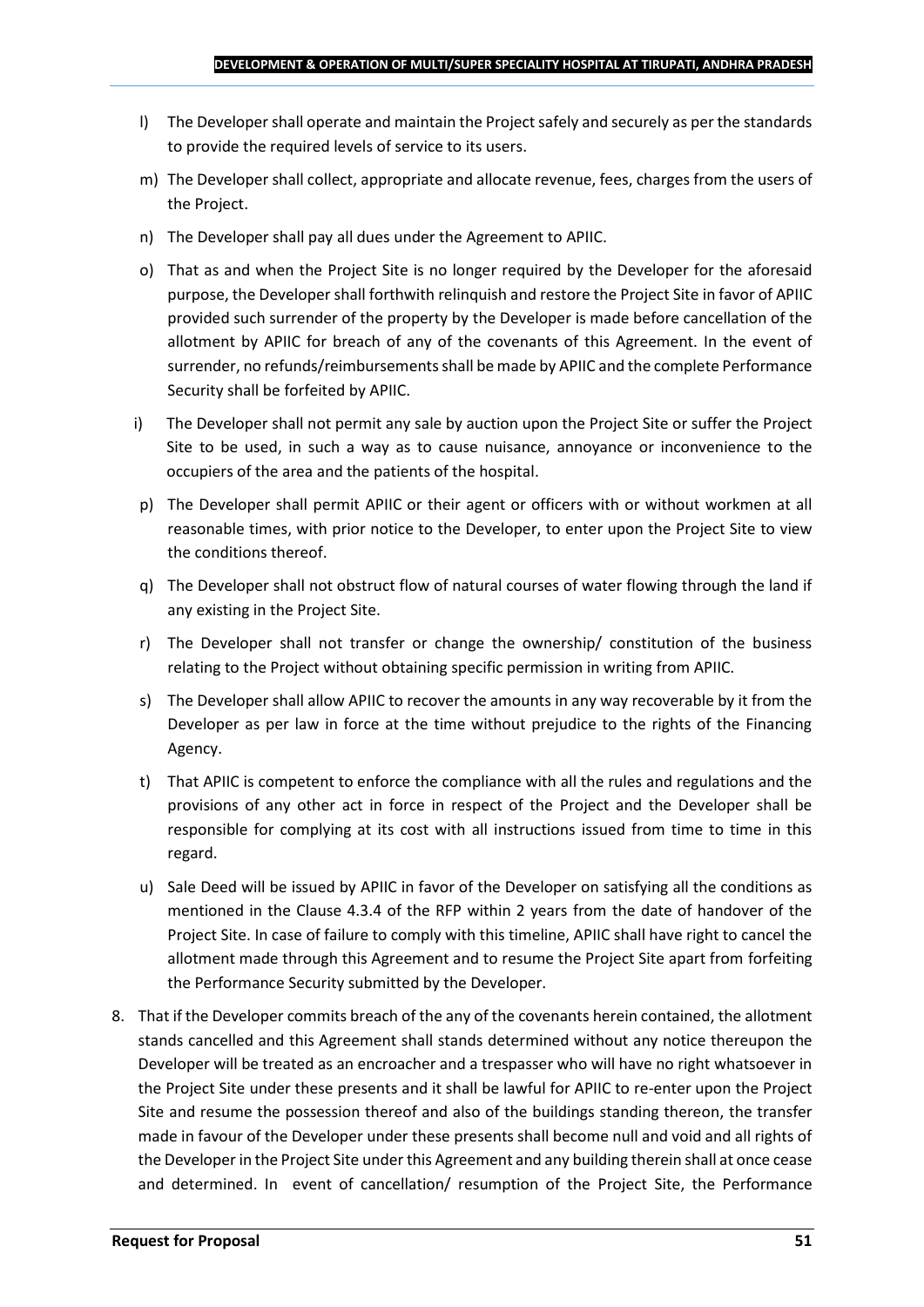#### **DEVELOPMENT & OPERATION OF MULTI/SUPER SPECIALITY HOSPITAL AT TIRUPATI, ANDHRA PRADESH**

Security submitted by the Developer shall remain forfeited towards use and occupation of the Project Site.

- 9. All the costs and expenses of an incidental to the preparation and execution of this Agreement shall be paid by the Developer.
- 10. In all the matters of doubts concerning and in respect of this indenture, the decision of APIIC shall be final and binding on the Developer and any default by the Developer there of shall be deemed to be breach of the terms of this indenture.

IN WITNESS WHEREOF THE PARTIES HAVE EXECUTED AND DELIVERED THIS AGREEMENT AS OF THE DATE FIRST ABOVE WRITTEN

| Signed, Sealed and Delivered | Signed, Sealed and Delivered       |
|------------------------------|------------------------------------|
| For and on behalf of APIIC   | For and on behalf of the Developer |
| Of the first part            | Of the first part                  |
|                              |                                    |
| Signature                    | Signature                          |
|                              |                                    |
| Name                         | Name                               |
|                              |                                    |
| Designation                  | Designation                        |
|                              |                                    |
| Seal:                        | Seal:                              |
|                              |                                    |
|                              |                                    |
|                              |                                    |
|                              |                                    |
| In the presence of           | In the presence of                 |
|                              |                                    |
| 1. $\qquad$                  | 1.                                 |
|                              |                                    |
|                              |                                    |
| 2.                           | 2. $\qquad \qquad$                 |
|                              |                                    |